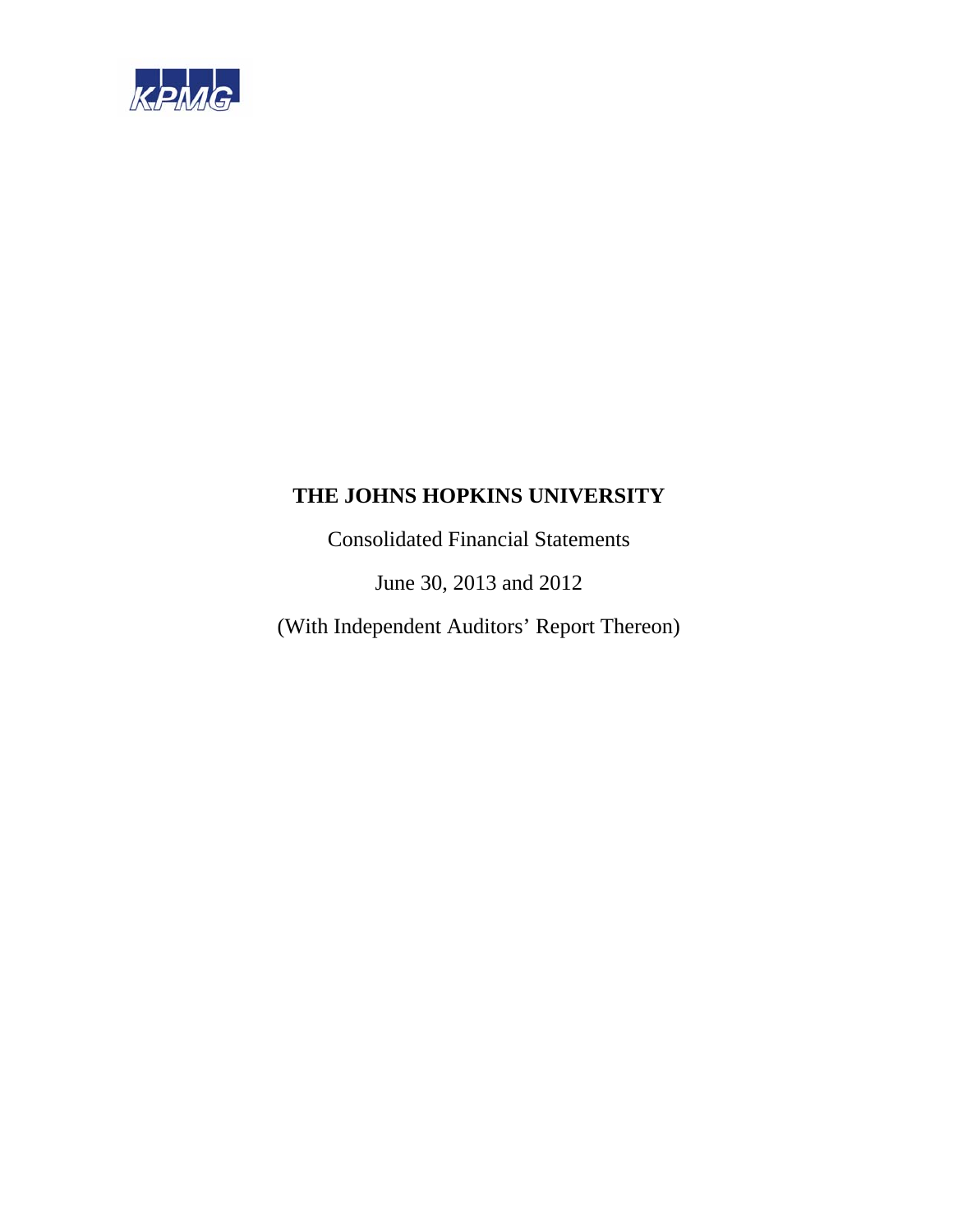

**KPMG LLP**  1 East Pratt Street Baltimore, MD 21202-1128

# **Independent Auditors' Report**

The Board of Trustees The Johns Hopkins University:

We have audited the accompanying consolidated financial statements of The Johns Hopkins University (the University), which comprise the consolidated balance sheets as of June 30, 2013 and 2012, and the related consolidated statements of activities and cash flows for the years then ended, and the related notes to the consolidated financial statements.

# *Management's Responsibility for the Financial Statements*

Management is responsible for the preparation and fair presentation of these consolidated financial statements in accordance with U.S. generally accepted accounting principles; this includes the design, implementation, and maintenance of internal control relevant to the preparation and fair presentation of consolidated financial statements that are free from material misstatement, whether due to fraud or error.

### *Auditors' Responsibility*

Our responsibility is to express an opinion on these consolidated financial statements based on our audits. We conducted our audits in accordance with auditing standards generally accepted in the United States of America. Those standards require that we plan and perform the audit to obtain reasonable assurance about whether the financial statements are free from material misstatement.

An audit involves performing procedures to obtain audit evidence about the amounts and disclosures in the financial statements. The procedures selected depend on the auditors' judgment, including the assessment of the risks of material misstatement of the financial statements, whether due to fraud or error. In making those risk assessments, the auditor considers internal control relevant to the entity's preparation and fair presentation of the financial statements in order to design audit procedures that are appropriate in the circumstances, but not for the purpose of expressing an opinion on the effectiveness of the entity's internal control. Accordingly, we express no such opinion. An audit also includes evaluating the appropriateness of accounting policies used and the reasonableness of significant accounting estimates made by management, as well as evaluating the overall presentation of the financial statements.

We believe that the audit evidence we have obtained is sufficient and appropriate to provide a basis for our audit opinion.

#### *Opinion*

In our opinion, the consolidated financial statements referred to above present fairly in all material respects, the financial position of The Johns Hopkins University as of June 30, 2013 and 2012, and the changes in their net assets and their cash flows for the years then ended, in accordance with U.S. generally accepted accounting principles.

KPMG LLP

October 18, 2013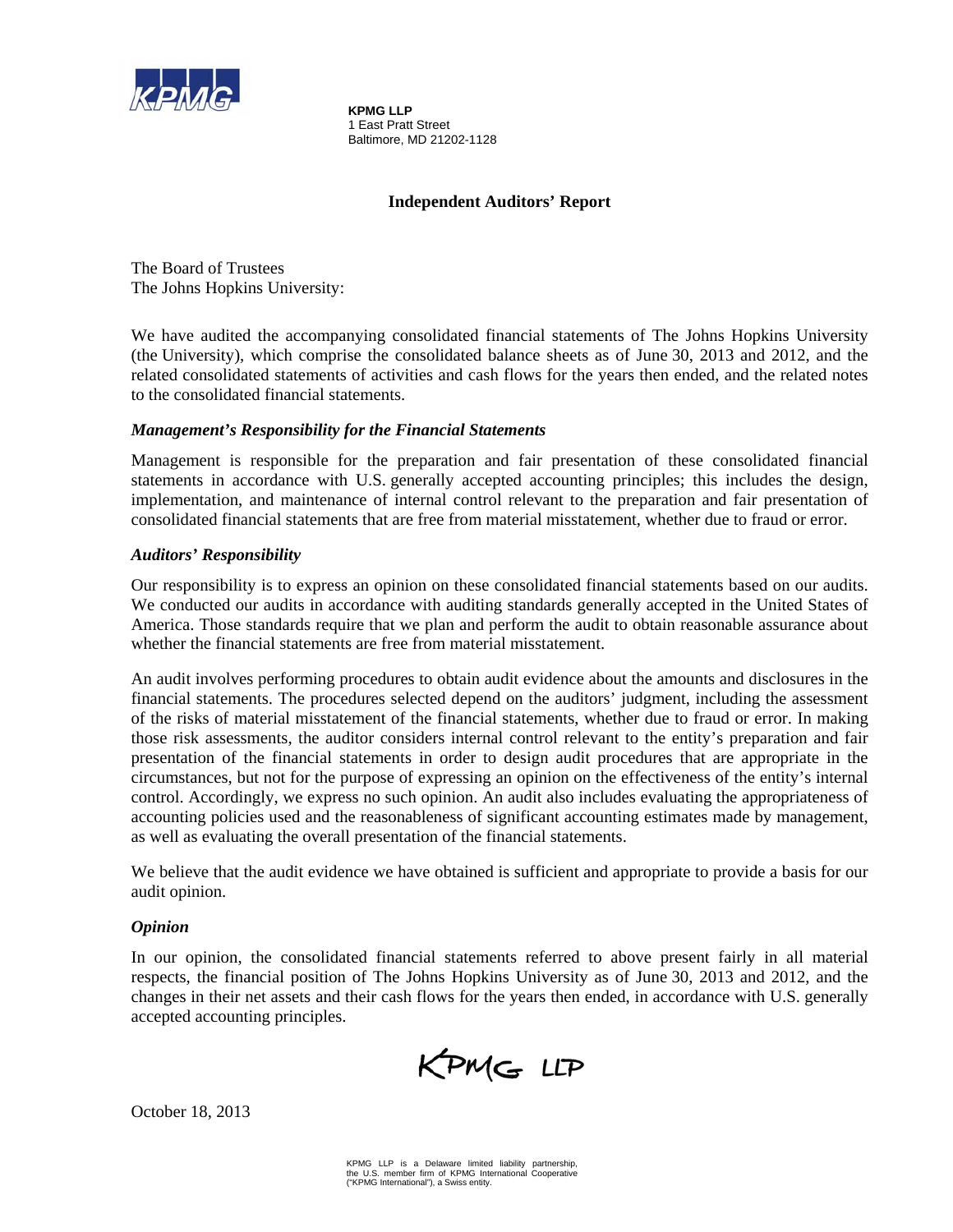# Consolidated Balance Sheets

# June 30, 2013 and 2012

# (In thousands)

| <b>Assets</b>                                                                                                                                                                                                                                                                                                                                              |     | 2013                                                                                                         | 2012                                                                                                         |
|------------------------------------------------------------------------------------------------------------------------------------------------------------------------------------------------------------------------------------------------------------------------------------------------------------------------------------------------------------|-----|--------------------------------------------------------------------------------------------------------------|--------------------------------------------------------------------------------------------------------------|
| Cash and cash equivalents<br>Operating investments                                                                                                                                                                                                                                                                                                         | \$  | 235,877<br>825,581                                                                                           | 182,234<br>820,488                                                                                           |
| Cash, cash equivalents and operating investments                                                                                                                                                                                                                                                                                                           |     | 1,061,458                                                                                                    | 1,002,722                                                                                                    |
| Sponsored research accounts receivable, net<br>Other accounts receivable, net<br>Contributions receivable, net<br>Prepaid expenses and deferred charges<br>Student loans receivable, net<br>Investments<br>Property and equipment, net<br>Investments in and loans to affiliates<br>Other assets<br>Interests in trusts and endowment funds held by others |     | 321,912<br>143,675<br>202,170<br>47,086<br>33,265<br>3,874,737<br>2,116,037<br>194,560<br>111,970<br>105,501 | 323,176<br>198,737<br>246,484<br>39,233<br>33,109<br>3,492,777<br>2,103,275<br>169,363<br>103,178<br>103,231 |
| <b>Total</b> assets                                                                                                                                                                                                                                                                                                                                        | \$. | 8,212,371                                                                                                    | 7,815,285                                                                                                    |
| <b>Liabilities and Net Assets</b>                                                                                                                                                                                                                                                                                                                          |     |                                                                                                              |                                                                                                              |
| Accounts payable and accrued expenses<br>Sponsored research deferred revenues<br>Other deferred revenues and liabilities<br>Liabilities under split-interest agreements<br>Debt<br>Pension and postretirement obligations<br>Other long-term liabilities<br>Endowment and similar funds held for others                                                    | \$  | 487,033<br>279,586<br>136,422<br>68,089<br>1,437,944<br>162,955<br>241,909<br>519,624                        | 503,999<br>258,058<br>160,488<br>70,500<br>1,432,048<br>326,247<br>230,542<br>480,629                        |
| <b>Total liabilities</b>                                                                                                                                                                                                                                                                                                                                   |     | 3,333,562                                                                                                    | 3,462,511                                                                                                    |
| Net assets:<br>Unrestricted<br>Temporarily restricted<br>Permanently restricted<br>Total net assets                                                                                                                                                                                                                                                        |     | 2,242,101<br>1,075,232<br>1,561,476<br>4,878,809                                                             | 1,899,596<br>998,155<br>1,455,023<br>4,352,774                                                               |
| Total liabilities and net assets                                                                                                                                                                                                                                                                                                                           | \$  | 8,212,371                                                                                                    | 7,815,285                                                                                                    |

See accompanying notes to consolidated financial statements.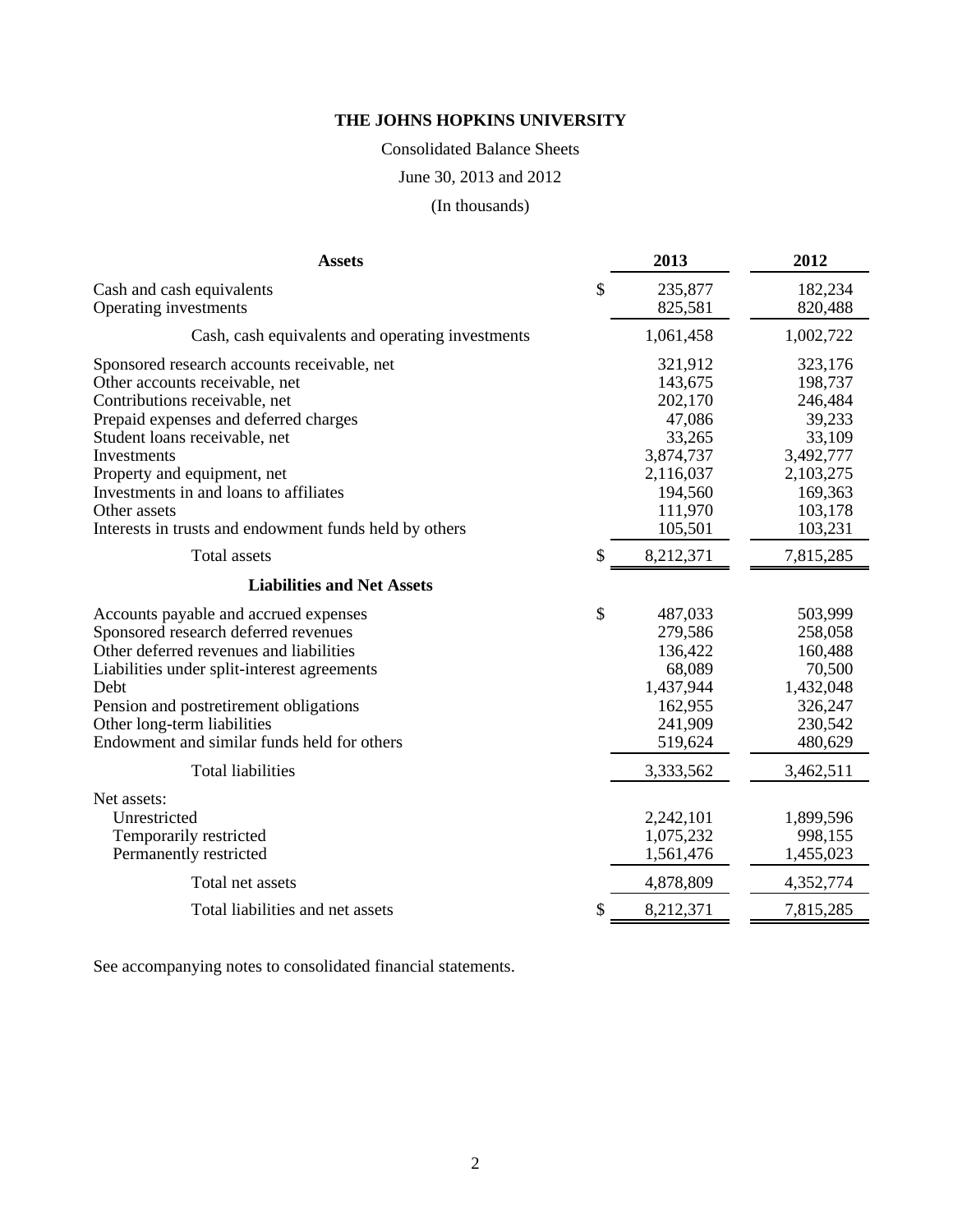Consolidated Statements of Activities

Years ended June 30, 2013 and 2012

(In thousands)

|                                                               | 2013      | 2012      |
|---------------------------------------------------------------|-----------|-----------|
| Changes in unrestricted net assets from operating activities: |           |           |
| Operating revenues:                                           |           |           |
| \$<br>Tuition and fees                                        | 734,928   | 706,209   |
| Less financial aid                                            | 257,875   | 249,829   |
| Tuition and fees, net of financial aid                        | 477,053   | 456,380   |
| Grants, contracts, and similar agreements                     | 2,743,110 | 2,629,364 |
| Clinical services                                             | 543,125   | 493,840   |
| Reimbursements from affiliated institutions                   | 434,317   | 405,208   |
| Contributions                                                 | 110,517   | 92,557    |
| Endowment payout used to support operations                   | 129,284   | 124,194   |
| Investment return                                             | 16,631    | 26,538    |
| Maryland State aid                                            | 16,317    | 16,690    |
| Auxiliary enterprises                                         | 94,093    | 91,709    |
| Other revenues                                                | 140,856   | 136,154   |
| Net assets released from restrictions                         | 88,481    | 88,009    |
| Total operating revenues                                      | 4,793,784 | 4,560,643 |
| Operating expenses:                                           |           |           |
| Compensation                                                  | 2,083,978 | 1,986,804 |
| <b>Benefits</b>                                               | 666,439   | 623,652   |
| Contractual services                                          | 1,045,332 | 959,893   |
| Supplies, materials, and other                                | 538,493   | 518,526   |
| Depreciation and amortization                                 | 194,469   | 188,920   |
| Travel                                                        | 116,231   | 112,277   |
| Interest                                                      | 53,639    | 55,574    |
| Total operating expenses                                      | 4,698,581 | 4,445,646 |
| Excess of operating revenues over operating expenses          | 95,203    | 114,997   |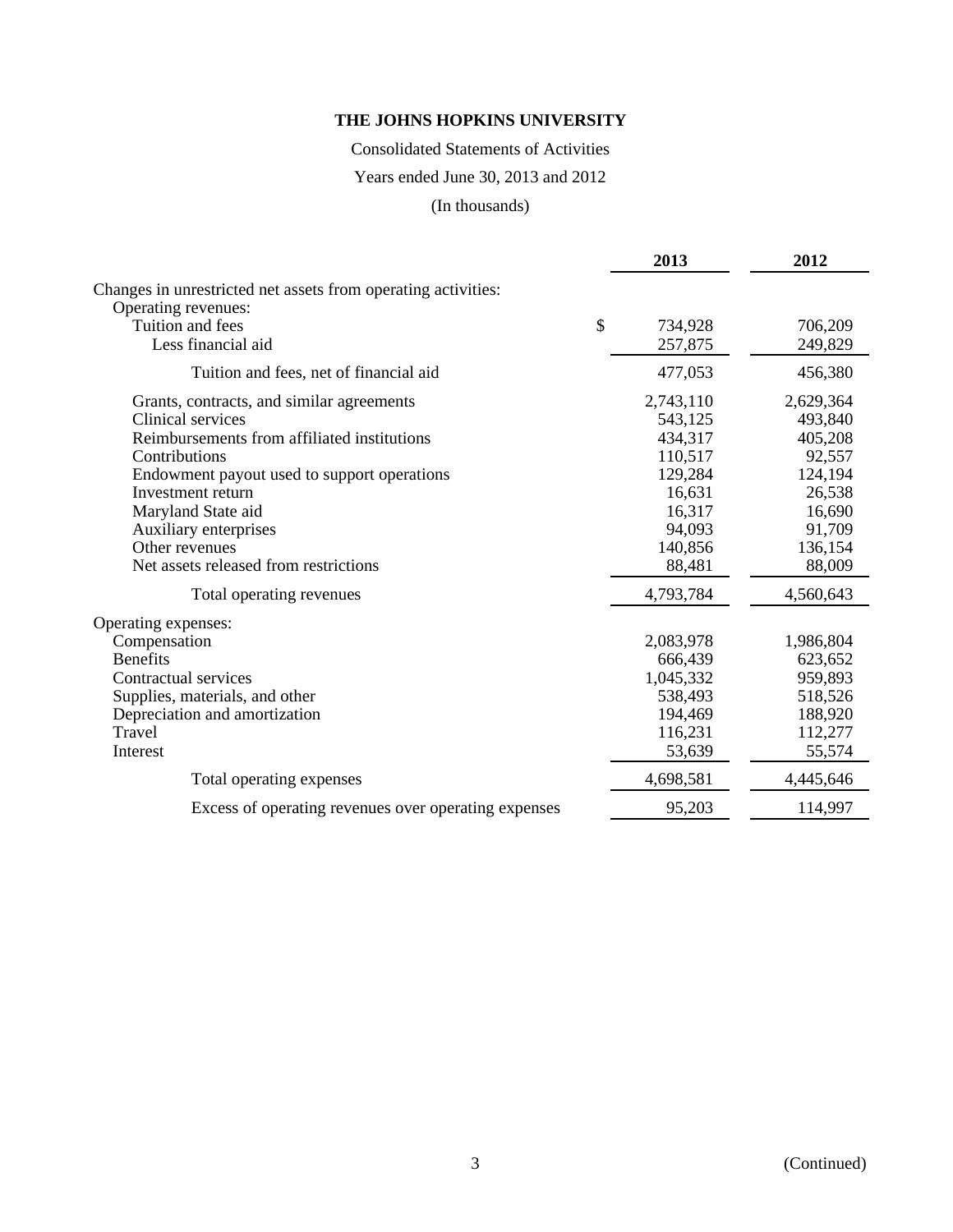Consolidated Statements of Activities

Years ended June 30, 2013 and 2012

(In thousands)

|                                                                                       |               | 2013              | 2012                    |
|---------------------------------------------------------------------------------------|---------------|-------------------|-------------------------|
| Changes in unrestricted net assets from nonoperating activities:<br>Investment return | $\mathcal{S}$ |                   |                         |
| Change in benefit plans funded status, excluding benefit costs                        |               | 80,415<br>161,670 | (36, 838)<br>(170, 575) |
| Net assets released from restrictions                                                 |               | 29,874            | 8,353                   |
| Loss on bond refinancings                                                             |               | (45,982)          | (3,532)                 |
| Change in fair value on interest rate swap agreements                                 |               | 14,338            | (18, 556)               |
| Other, net                                                                            |               | 6,987             | 8,261                   |
| Change in unrestricted net assets from nonoperating                                   |               |                   |                         |
| activities                                                                            |               | 247,302           | (212, 887)              |
| Total changes in unrestricted net assets                                              |               | 342,505           | (97, 890)               |
| Changes in temporarily restricted net assets:                                         |               |                   |                         |
| Contributions                                                                         |               | 77,480            | 92,857                  |
| Investment return                                                                     |               | 117,952           | (49, 475)               |
| Net assets released from restrictions                                                 |               | (118, 355)        | (96, 362)               |
| Total changes in temporarily restricted net assets                                    |               | 77,077            | (52,980)                |
| Changes in permanently restricted net assets:                                         |               |                   |                         |
| Contributions                                                                         |               | 87,685            | 40,218                  |
| Investment return                                                                     |               | 18,768            | 633                     |
| Total changes in permanently restricted net assets                                    |               | 106,453           | 40,851                  |
| Total changes in net assets                                                           |               | 526,035           | (110,019)               |
| Net assets at beginning of year                                                       |               | 4,352,774         | 4,462,793               |
| Net assets at end of year                                                             |               | 4,878,809         | 4,352,774               |

See accompanying notes to consolidated financial statements.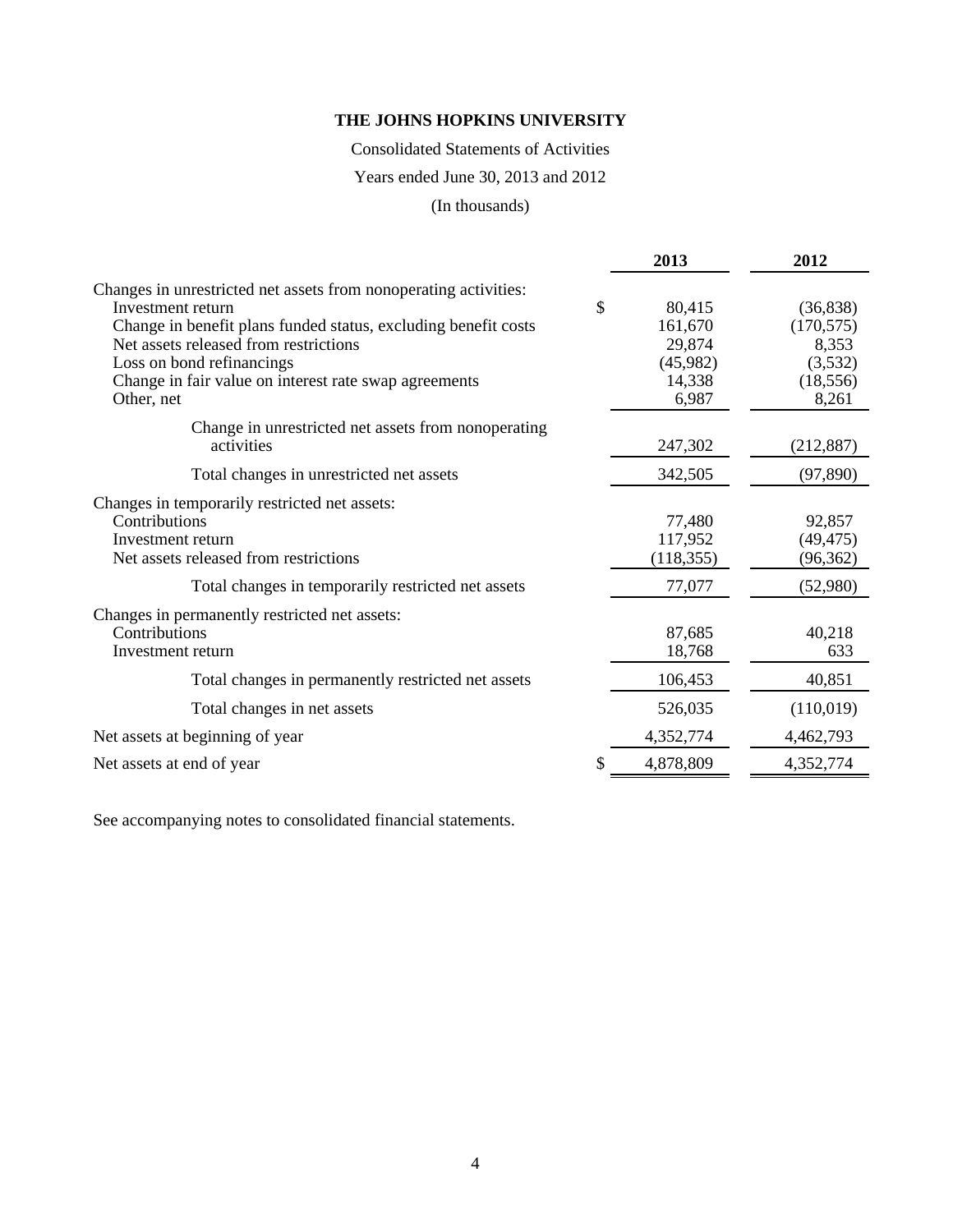Consolidated Statements of Cash Flows

### Years ended June 30, 2013 and 2012

(In thousands)

|                                                                                                          | 2013            | 2012            |
|----------------------------------------------------------------------------------------------------------|-----------------|-----------------|
| Cash flows from operating activities:                                                                    |                 |                 |
| Changes in net assets                                                                                    | \$<br>526,035   | (110,019)       |
| Adjustments to reconcile changes in net assets to net cash                                               |                 |                 |
| provided by operating activities:                                                                        |                 |                 |
| Depreciation, amortization, and loss on asset disposals                                                  | 193,720         | 189,965         |
| Contributions restricted for long-term investment                                                        | (92, 720)       | (33, 287)       |
| Net realized and unrealized gains from investments                                                       | (328,999)       | (34, 526)       |
| Net unrealized (gains) losses from swaps                                                                 | (14, 338)       | 18,556          |
| Loss on bond refinancings                                                                                | 45,982          | 3,532           |
| Change in benefit plans funded status                                                                    | (163, 292)      | 164,033         |
| Changes in assets and liabilities:                                                                       |                 |                 |
| Sponsored research and other accounts receivable, net                                                    | 56,326          | 1,756           |
| Contributions receivable, net                                                                            | 8,297           | 5,175           |
| Prepaid expenses and deferred charges                                                                    | (9,672)         | (2,052)         |
| Investments in and loans to affiliates                                                                   | (18,030)        | (25, 458)       |
| Other assets                                                                                             | (8,792)         | (73, 550)       |
| Accounts payable and accrued expenses                                                                    | (16,013)        | 47,588          |
| Sponsored research and other deferred revenues and liabilities                                           | 11,800          | (5,950)         |
| Interests and liabilities related to trusts and split-interest agreements<br>Other long-term liabilities | 11,596<br>2,736 | 5,019<br>54,332 |
|                                                                                                          |                 |                 |
| Net cash provided by operating activities                                                                | 204,636         | 205,114         |
| Cash flows from investing activities:                                                                    |                 |                 |
| Purchases of operating investments and investments                                                       | (2,453,248)     | (2,759,556)     |
| Proceeds from sales and maturities of operating investments and investments                              | 2,463,127       | 2,794,000       |
| Purchases of property and equipment                                                                      | (196, 554)      | (228,903)       |
| Disbursements for student loans                                                                          | (5,415)         | (5,315)         |
| Repayments of student loans                                                                              | 5,259           | 5,466           |
| Advances to affiliates, net of repayments                                                                | (22, 465)       | (28,024)        |
| Joint venture dividends, net of capital contributions                                                    | 5,225           | 10,538          |
| Change in endowments held for others                                                                     | (16,929)        | (12,102)        |
| Net cash used in investing activities                                                                    | (221,000)       | (223, 896)      |
| Cash flows from financing activities:                                                                    |                 |                 |
| Contributions restricted for long-term investment                                                        | 106,066         | 77,040          |
| Proceeds from borrowings                                                                                 | 463,079         | 184,768         |
| Payments on debt refinancings                                                                            | (458,075)       | (183, 325)      |
| Scheduled debt payments                                                                                  | (41,063)        | (26, 218)       |
| Net cash provided by financing activities                                                                | 70,007          | 52,265          |
| Net increase in cash and cash equivalents                                                                | 53,643          | 33,483          |
| Cash and cash equivalents at beginning of year                                                           | 182,234         | 148,751         |
| Cash and cash equivalents at end of year                                                                 | \$<br>235,877   | 182,234         |

See accompanying notes to consolidated financial statements.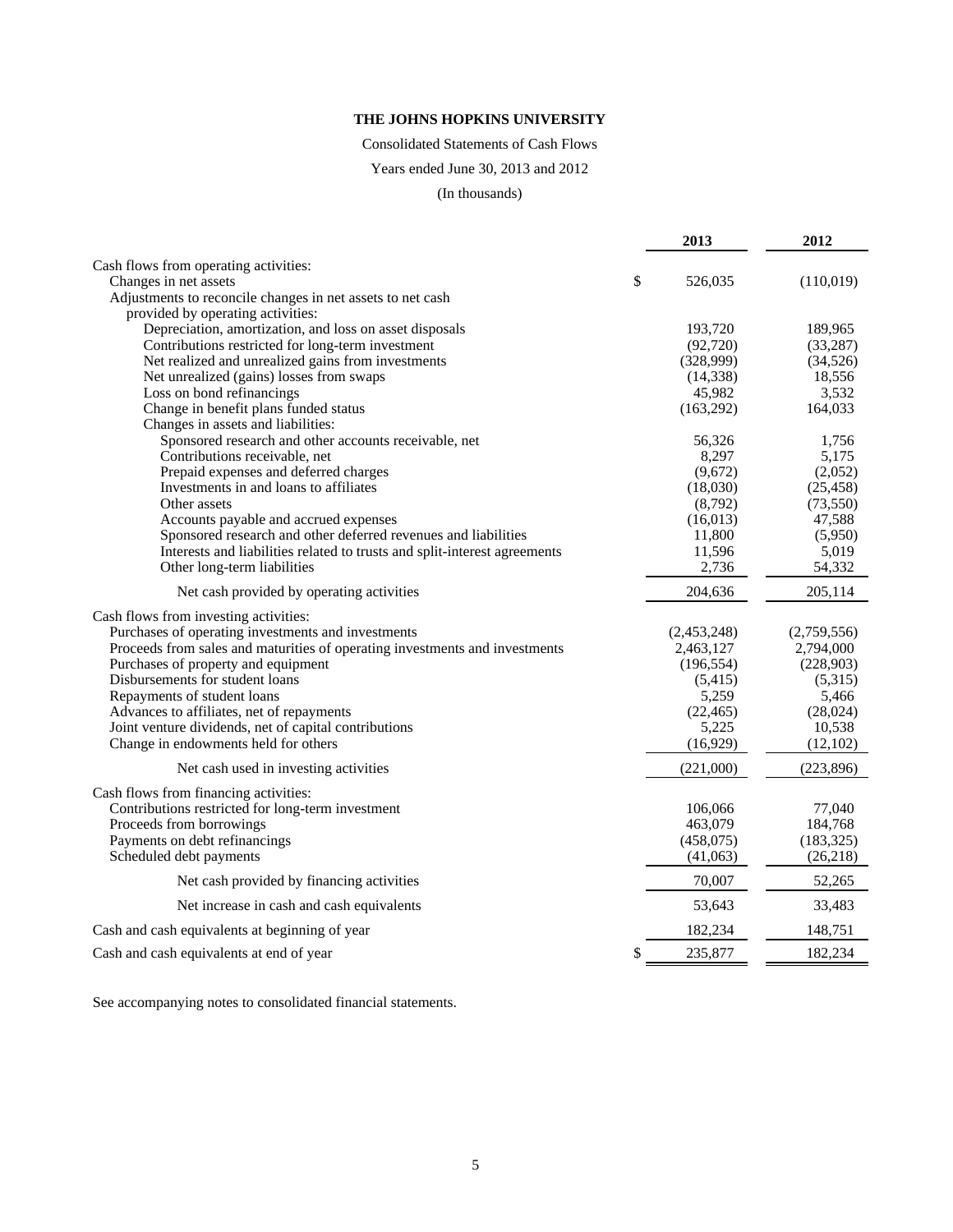Notes to Consolidated Financial Statements June 30, 2013 and 2012 (Dollars in thousands)

#### **(1) Basis of Presentation and Summary of Significant Accounting Policies**

#### *(a) General*

The Johns Hopkins University (the University) is a premier, privately endowed institution that provides education and related services to students and others, research and related services to sponsoring organizations, and professional medical services to patients. The University is based in Baltimore, Maryland, but also maintains facilities and operates education programs elsewhere in Maryland, in Washington, D.C. and, in certain foreign locations. The University is internationally recognized as a leader in research, teaching, and medical care.

Education and related services (e.g., room, board, etc.) are provided to approximately 21,000 students, including 13,000 full-time students and 8,000 part-time students, and produced approximately 12% of the University's net operating revenues in both fiscal 2013 and 2012. The full-time students are divided about equally between graduate level (including postdoctoral) and undergraduate level. Students are drawn from a broad geographic area, including most of the states in the United States and numerous foreign countries. The majority of the part-time students are graduate level students from the Baltimore-Washington, D.C. area.

Research and related services (e.g., research training) are provided through approximately 1,800 government and private sponsors. Grants, contracts, and similar agreements produced approximately 57% and 58% of the University's operating revenues in fiscal 2013 and 2012, respectively. Approximately 88% of these revenues come from departments and agencies of the United States government in both fiscal 2013 and 2012. Major government sponsors include the Department of Health and Human Services, the Department of Defense, the National Aeronautics and Space Administration, and the Agency for International Development.

Professional medical services are provided by members of the University's faculty to patients at The Johns Hopkins Hospital (the Hospital) and other hospitals and outpatient care facilities in the Baltimore area and produced approximately 11% of the University's operating revenues in both fiscal 2013 and 2012. The patients are predominantly from the Baltimore area, other parts of Maryland, or surrounding states.

# *(b) Basis of Presentation and Use of Estimates*

The consolidated financial statements include the accounts of the various academic and support divisions, the Applied Physics Laboratory (APL), the Johns Hopkins University Press, and affiliated organizations, which are controlled by the University, including Jhpiego Corporation and Peabody Institute of the City of Baltimore (collectively, the financial statements). All significant interentity activities and balances are eliminated for financial reporting purposes. Investments in organizations that the University does not control, including Dome Corporation, FSK Land Corporation, Johns Hopkins Healthcare LLC, Johns Hopkins Home Care Group, Inc., Johns Hopkins Medical Institutions Utilities LLC (JHMI Utilities LLC), Johns Hopkins Medicine International LLC, and other affiliated entities are accounted for using the equity method.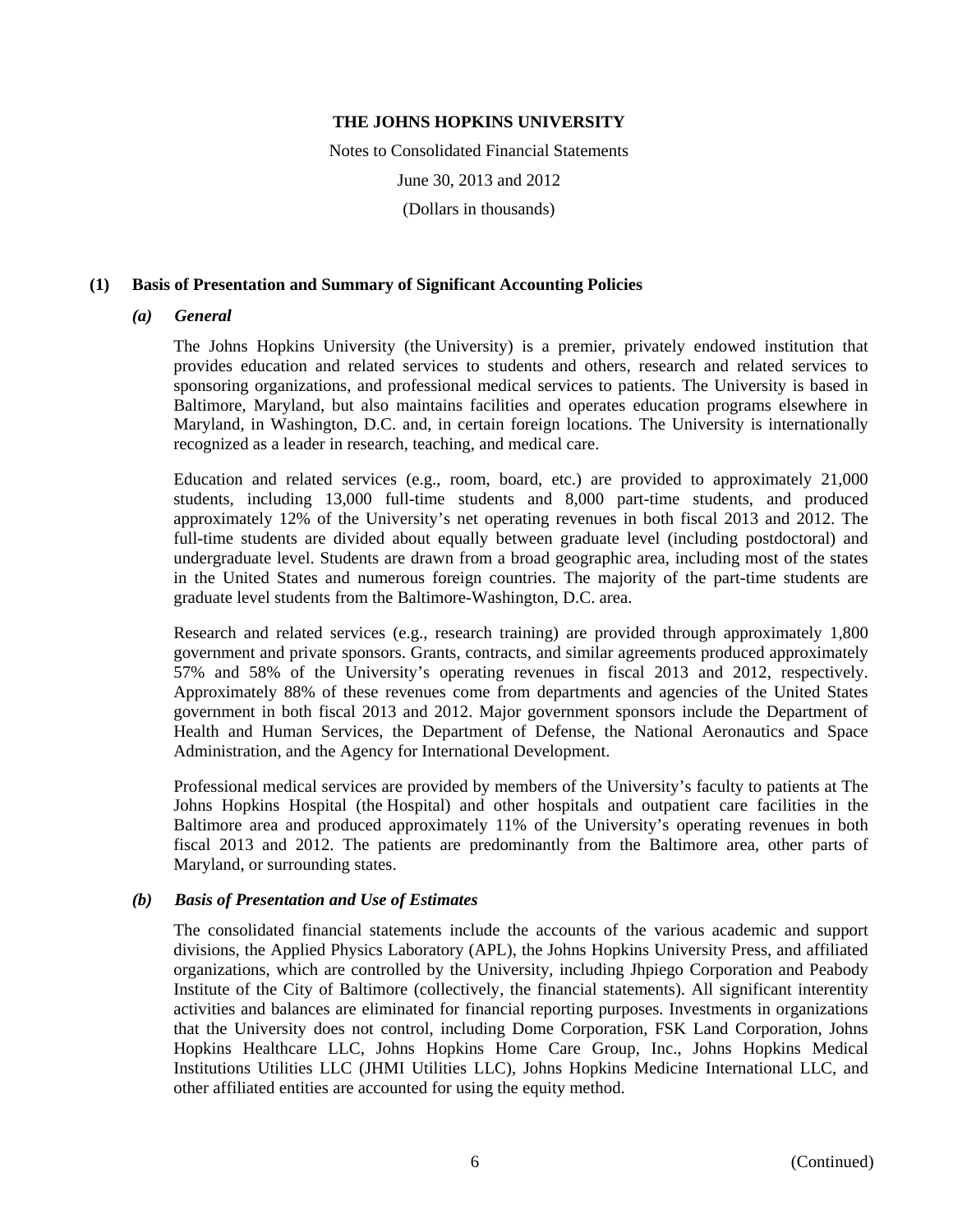Notes to Consolidated Financial Statements

June 30, 2013 and 2012

(Dollars in thousands)

The preparation of financial statements in conformity with generally accepted accounting principles requires management to make estimates and judgments that affect the reported amounts of assets and liabilities and disclosures of contingencies at the date of the financial statements and revenues and expenses recognized during the reporting period. Actual results could differ from those estimates.

The most significant estimates and judgments affecting the University's financial statements relate to fair values of nonmarketable investments, allowances for uncollectible accounts and contributions receivable, provisions for self-insured liabilities and property damage claims, liabilities under split-interest agreements, and the actuarial assumptions used to determine obligations under defined benefit pension and postretirement plans.

Certain amounts for fiscal 2012 have been reclassified to conform to the presentation for fiscal 2013.

Net assets, revenues, and gains and losses are classified based on the existence or absence of donor-imposed restrictions. Accordingly, net assets of the University are classified and reported as follows:

- *Unrestricted* Net assets that are not subject to donor-imposed stipulations.
- *Temporarily restricted* Net assets subject to donor-imposed stipulations that will be met by actions of the University and/or the passage of time.
- *Permanently restricted* Net assets subject to donor-imposed stipulations that they be maintained permanently by the University. Generally, the donors of these assets permit the University to use all or part of the income earned on related investments for general or specific purposes, primarily divisional and departmental support and student financial aid.

Revenues are reported as increases in unrestricted net assets unless their use is limited by donor-imposed restrictions. Expenses are reported as decreases in unrestricted net assets. Gains and losses on investments are reported as increases or decreases in unrestricted net assets unless their use is restricted by explicit donor stipulations or by law. Under Maryland law, appreciation on donor-restricted endowments is classified as temporarily restricted until appropriated for expenditure. Expirations of temporary restrictions recognized on net assets (i.e., the donor-stipulated purpose has been fulfilled and/or the stipulated time period has elapsed) are reported as net assets released from restrictions, which reflect reclassifications from temporarily restricted net assets to unrestricted net assets. Temporary restrictions on gifts to acquire long-lived assets are considered met in the period in which the assets are placed in service.

#### *(c) Cash, Cash Equivalents, and Operating Investments*

The University utilizes cash, cash equivalents, and operating investments to fund daily cash needs. Investments with maturities at dates of purchase of 90 days or less are classified as cash equivalents, and investments with maturities at dates of purchase of more than 90 days are classified as operating investments. Operating investments, which include short-term U.S. Treasury securities and other highly liquid fixed income investments, are stated at fair value, generally based on quoted market prices, and are used for general operating purposes.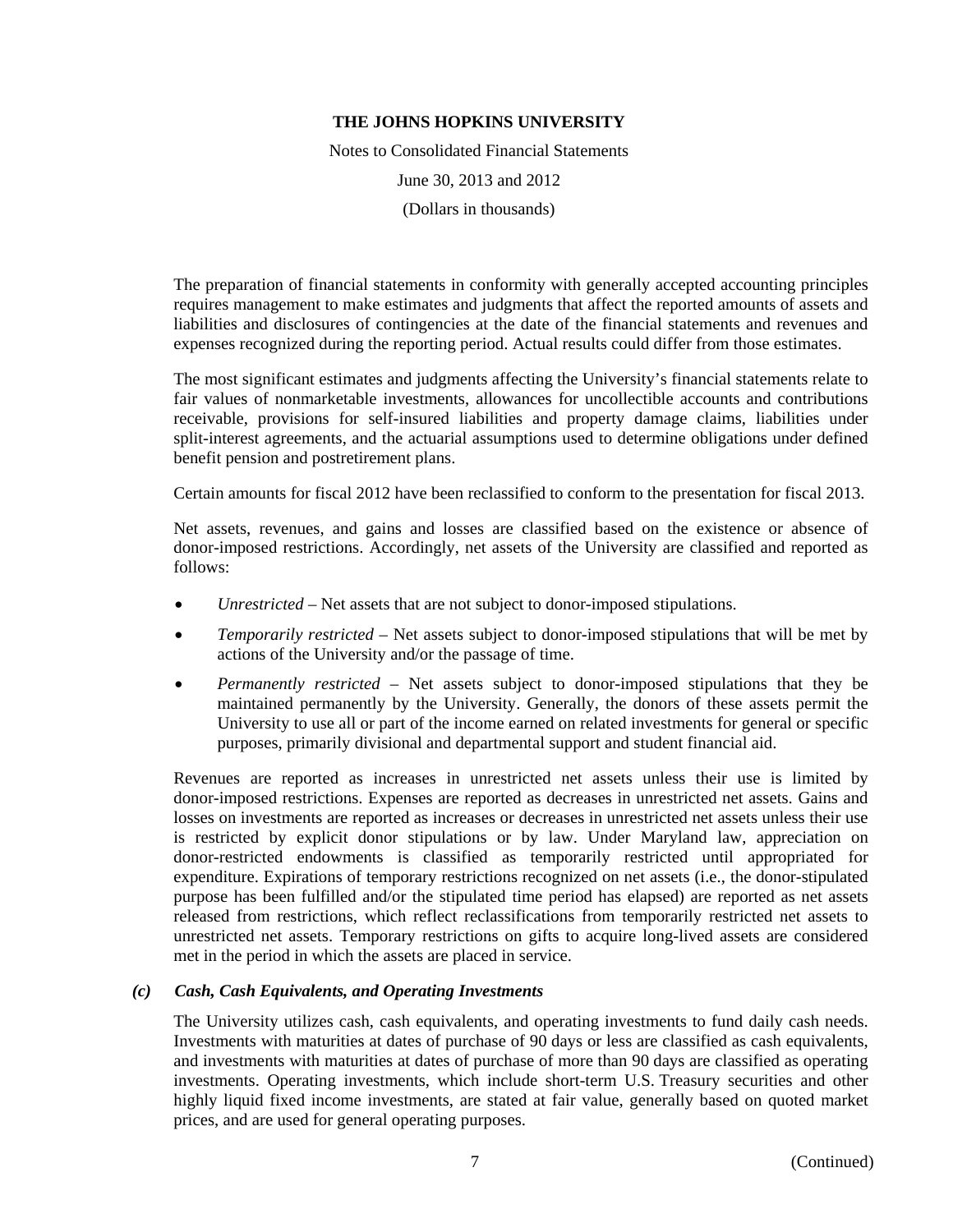Notes to Consolidated Financial Statements

June 30, 2013 and 2012

(Dollars in thousands)

Investments purchased with funds on deposit with bond trustees, with funds held in trusts by others, with split-interest agreements or by external endowment investment managers are classified with the respective assets.

### *(d) Contributions*

Contributions, including unconditional promises to give, are recognized in the appropriate category of net assets in the period received, except that contributions, which impose restrictions that are met in the same fiscal year, are included in unrestricted revenues. Unconditional promises to give are recognized initially at fair value giving consideration to anticipated future cash receipts and discounting such amounts at a risk-adjusted rate. These inputs to the fair value estimate are considered Level 3 in the fair value hierarchy. Conditional promises to give are not recognized until the conditions on which they depend are substantially met. Contributions of assets other than cash are recorded at their estimated fair value at the date of gift, except that contributions of works of art, historical treasures, and similar assets held as part of collections are not recognized or capitalized.

Allowance is made for uncollectible contributions receivable based upon management's judgment and analysis of the creditworthiness of the donors, past collection experience, and other relevant factors. Estimated collectible contributions to be received after one year are discounted using a risk-adjusted rate for the expected period of collection. Amortization of the discount is included in contributions revenue.

#### *(e) Investments and Investment Return*

Investments in United States government and agency obligations, debt securities, and directly held United States and international equities are stated at fair value, which are determined primarily based on quoted market prices. Investments in private equity and venture capital, certain real estate, natural resources, marketable alternatives, and public equities held through commingled funds (collectively, alternative investments and commingled funds) are stated at estimated fair value based on the funds' net asset values (NAV), or their equivalents, as a practical expedient, unless it is probable that all or a portion of the investment will be sold for an amount different from NAV. As of June 30, 2013 and 2012, the University had no plans or intentions to sell investments at amounts different from NAV. The NAV or their equivalents, which are estimated and reported by the general partners or investment managers, are reviewed and evaluated by the University's investment office. These estimated fair values may differ from the values that would have been used had a ready market existed for these investments, and the differences could be significant. Investments in certain real estate assets are recorded at fair value based upon independent third-party appraisals.

Investments are exposed to several risks, including interest rate, credit, liquidity, and overall market volatility. Due to the level of risk associated with certain investment securities, changes in the value of investment securities could occur in the near term, and these changes could materially affect the amounts reported in the accompanying financial statements. Liquidity risk represents the possibility that the University may not be able to rapidly adjust the size of its portfolio holdings in times of high volatility and financial stress at a reasonable price. If the University was forced to dispose of an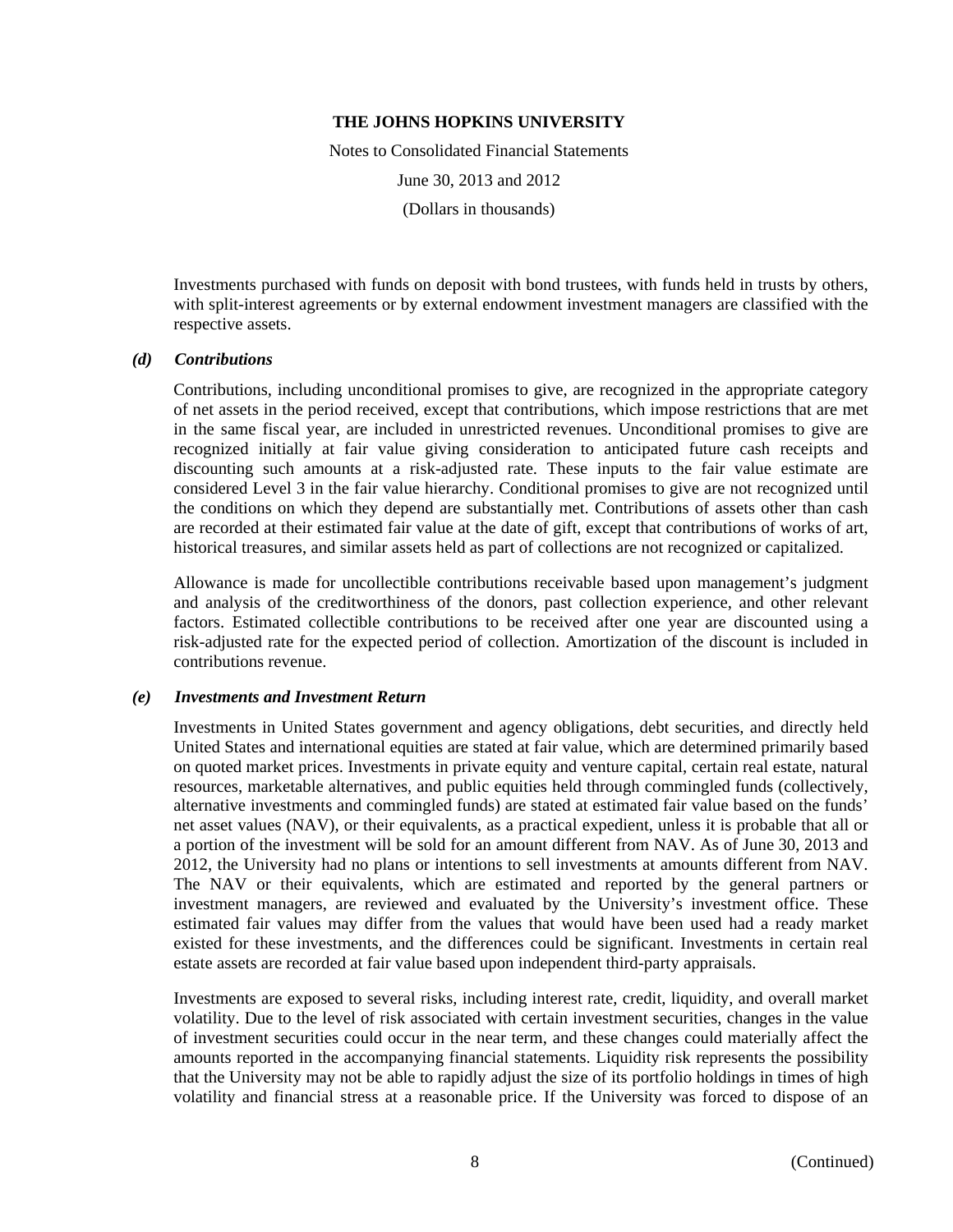Notes to Consolidated Financial Statements June 30, 2013 and 2012 (Dollars in thousands)

illiquid investment at an inopportune time, it might be forced to do so at a substantial discount to fair value.

Investment return included in operating revenues consists of income and realized gains and losses on operating investments, including cash equivalents, and nonpooled endowment funds (except where restricted by donors). Endowment payout for pooled endowment and similar funds approved by the Board of Trustees is also recognized in operating revenues.

Unrealized gains and losses of operating investments and nonpooled endowment funds, any difference between the total return recognized and the payout for pooled endowment and similar funds, and income and realized gains restricted by donors are reported as nonoperating activities.

### *(f) Property and Equipment*

Property and equipment are stated at cost, if purchased or at estimated fair value at the date of gift, if donated, less accumulated depreciation and amortization. Depreciation of buildings, equipment, and library collections and amortization of leasehold improvements are computed using the straight-line method over the estimated useful lives of the assets. Land and certain historic buildings are not subject to depreciation. Title to certain equipment purchased using funds provided by government sponsors is vested in the University and is included in property and equipment on the balance sheets. Certain equipment used by the APL in connection with its performance under agreements with the United States government is owned by the government. These facilities and equipment are not included in the balance sheets; however, the University is accountable to the government for them. Repairs and maintenance costs are expensed as incurred. Costs relating to retirement, disposal, or abandonment of assets where the University has a legal obligation to perform certain activities are accrued using either site-specific surveys or square foot estimates as appropriate.

Costs of purchased software are capitalized along with internal and external costs incurred during the application development stage (i.e., from the time the software is selected until it is ready for use). Capitalized costs are amortized on a straight-line basis over the expected life of the software. Computer software maintenance costs are expensed as incurred.

#### *(g) Fair Value Measurements*

Assets and liabilities that are reported at fair value on a recurring basis (note 6) are categorized into a fair value hierarchy. Fair value is defined as the price that would be received to sell an asset or paid to transfer a liability in an orderly transaction between market participants at the measurement date. The three levels of the fair value hierarchy are as follows:

- Level 1: Quoted prices in active markets for identical assets or liabilities.
- Level 2: Observable inputs other than Level 1 prices such as quoted prices for similar assets or liabilities; quoted prices in markets that are not active; or other inputs that are observable or can be corroborated by observable market data for substantially the full term of the assets or liabilities.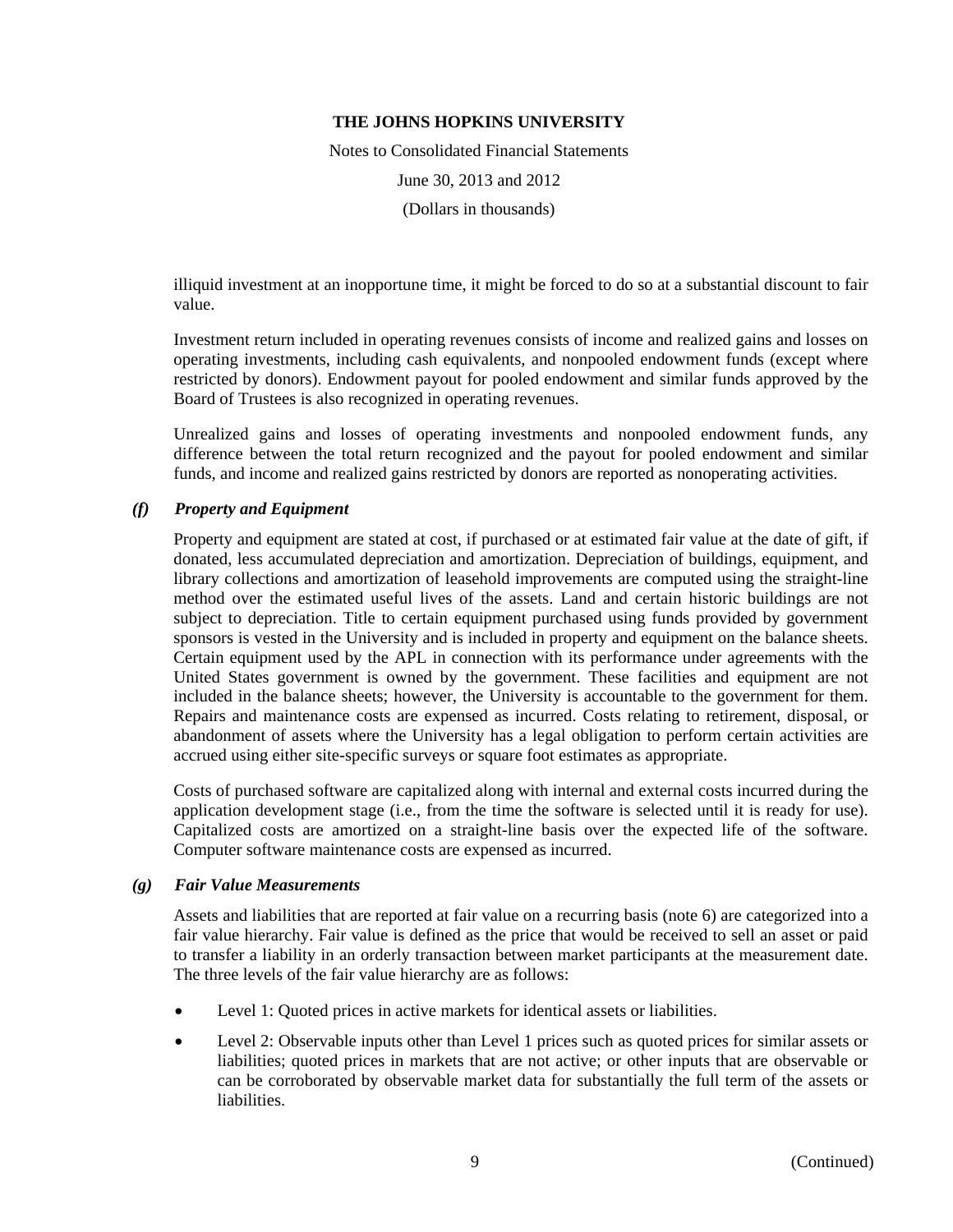Notes to Consolidated Financial Statements

June 30, 2013 and 2012

(Dollars in thousands)

 Level 3: Unobservable inputs that are supported by little or no market activity and that are significant to the fair value of the asset or liabilities.

Most investments classified in Levels 2 and 3 consist of shares or units in investment funds as opposed to direct interests in the funds' underlying holdings, which may be marketable. Because the NAV, or its equivalent, reported by each fund is used as a practical expedient to estimate fair value of the University's interest therein, its classification in Level 2 or 3 is based on the University's ability to redeem its interest at or near June 30. If the University has the ability to redeem its interest at NAV or its equivalent within three months of June 30, the investment is classified as Level 2. Investment funds, for which the University does not have the ability to redeem within three months of June 30, are classified as Level 3. The classification of investments in the fair value hierarchy is not necessarily an indication of the risks or liquidity of underlying assets and liabilities, but is determined by the pricing transparency or the University's ability to redeem the investment.

When observable prices are not available, certain real asset investments are valued using one or more of the following valuation techniques: market approach – this approach uses prices and other relevant information generated by market transactions involving identical or comparable assets or liabilities; income approach – this approach determines a valuation by discounting future cash flows; or cost approach – this approach is based on the principle of substitution and the concept that a market participant would not pay more than the amount that would currently be required to replace the asset. These valuation techniques may include inputs such as price information, volatility statistics, operating statistics, specific and broad credit data, recent transactions, earnings forecasts, discount rates, reserve reports, futures pricing, and other factors.

As of June 30, 2013 and 2012, the carrying values of the University's accounts receivable, prepaid expenses and other assets, accounts payable, accrued expenses, and certain other liabilities approximate their fair values because of the terms and relatively short maturity (unobservable inputs considered Level 3 in the fair value hierarchy). An estimate of the fair value of student loan receivables administered by the University under federal government loan programs is not practical because the receivables can only be assigned to the United States government or its designees.

#### *(h) Split-Interest Agreements and Interests in Trusts*

The University's split-interest agreements with donors consist primarily of irrevocable charitable remainder trusts and charitable gift annuity agreements for which the University serves as trustee. Assets held under these arrangements are included in investments and are recorded at fair value. Contribution revenues are recognized at the date the trusts or agreements are established after recording liabilities for the present value of the estimated future payments to be made to the donors and/or other beneficiaries. The liabilities are adjusted during the terms of the trusts for changes in the values of the assets, accretion of the discounts, and other changes in estimates of future benefits. Assets and liabilities under the University's charitable gift annuity agreements were \$58,214 and \$54,930 classified in investments and \$29,383 and \$32,129 classified in liabilities under split-interest agreements, respectively, as of June 30, 2013 and 2012.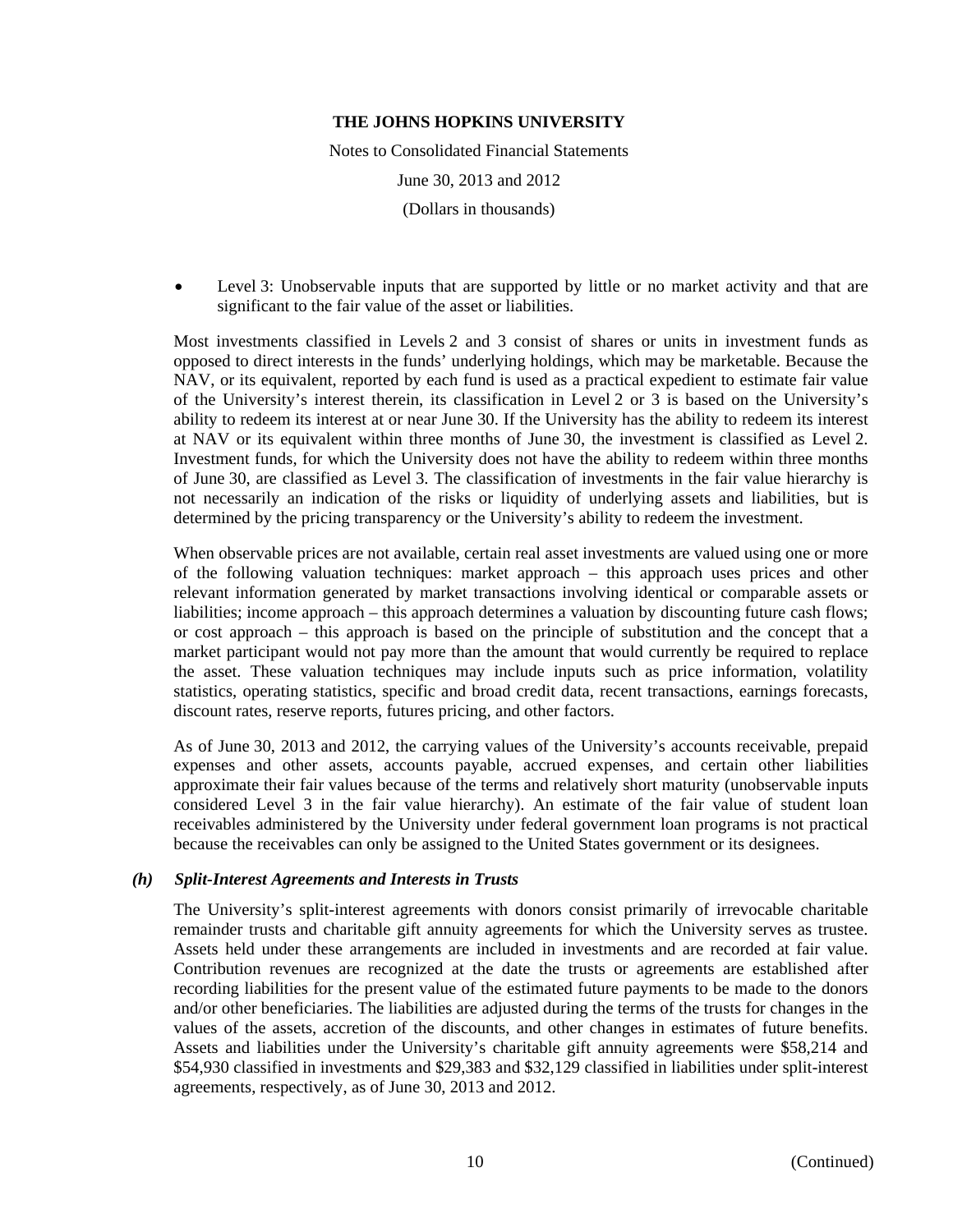Notes to Consolidated Financial Statements

June 30, 2013 and 2012

(Dollars in thousands)

The University is also the beneficiary of certain perpetual and remainder trusts held and administered by others. The fair values of the trusts are recognized as assets and contribution revenues at the dates the trusts are established. The assets held in these trusts are included in interests in trusts and endowment funds held by others and are adjusted for changes in the fair value of the trust assets through nonoperating investment return.

#### *(i) Tuition and Fees Revenue and Student Financial Aid*

Student tuition and fees are recorded as revenue during the year the related academic services are rendered. Student tuition and fees received in advance of services to be rendered are recorded as deferred revenue. The University provides financial aid to eligible students, generally in an "aid package" that includes loans, compensation under work-study programs, and/or grant and scholarship awards. The loans are provided primarily through programs of the United States government (including direct and guaranteed loan programs) under which the University is responsible only for certain administrative duties. The grants and scholarships include awards provided from gifts and grants from private donors, income earned on endowment funds restricted for student aid, and University funds.

#### *(j) Sponsored Research Activities*

Revenues under grants, contracts, and similar agreements with sponsors are recognized as expenditures are incurred for agreement purposes. These revenues include recoveries of facilities and administrative costs, which are generally determined as a negotiated or agreed-upon percentage of direct costs, with certain exclusions. Facilities and administrative cost recovery revenues for the academic and support divisions of the University were \$311,524 in fiscal 2013 and \$316,902 in fiscal 2012. Funds received from sponsors in advance of expenditures incurred are reported as sponsored research deferred revenues.

Approximately 80% and 73%, of receivables related to reimbursement of costs incurred under grants and contracts as of June 30, 2013 and 2012, respectively, were from agencies or departments of the United States government. There is no assurance that sponsored research activities can and will continue to be made at current levels.

#### *(k) Clinical Services*

Clinical services revenues are recognized in the period in which services are rendered and are reported at the estimated net realizable amounts from patients, third-party payors, and others. Allowance is made for uncollectible accounts based primarily on past collection experience and analyses of outstanding receivables. Contractual allowances are estimated based on actual claims paid by third-party payors.

# *(l) Affiliated Institutions*

The University has separate administrative agreements for the exchange of services with the Hospital and other medical and educational institutions. Costs incurred by the University in providing services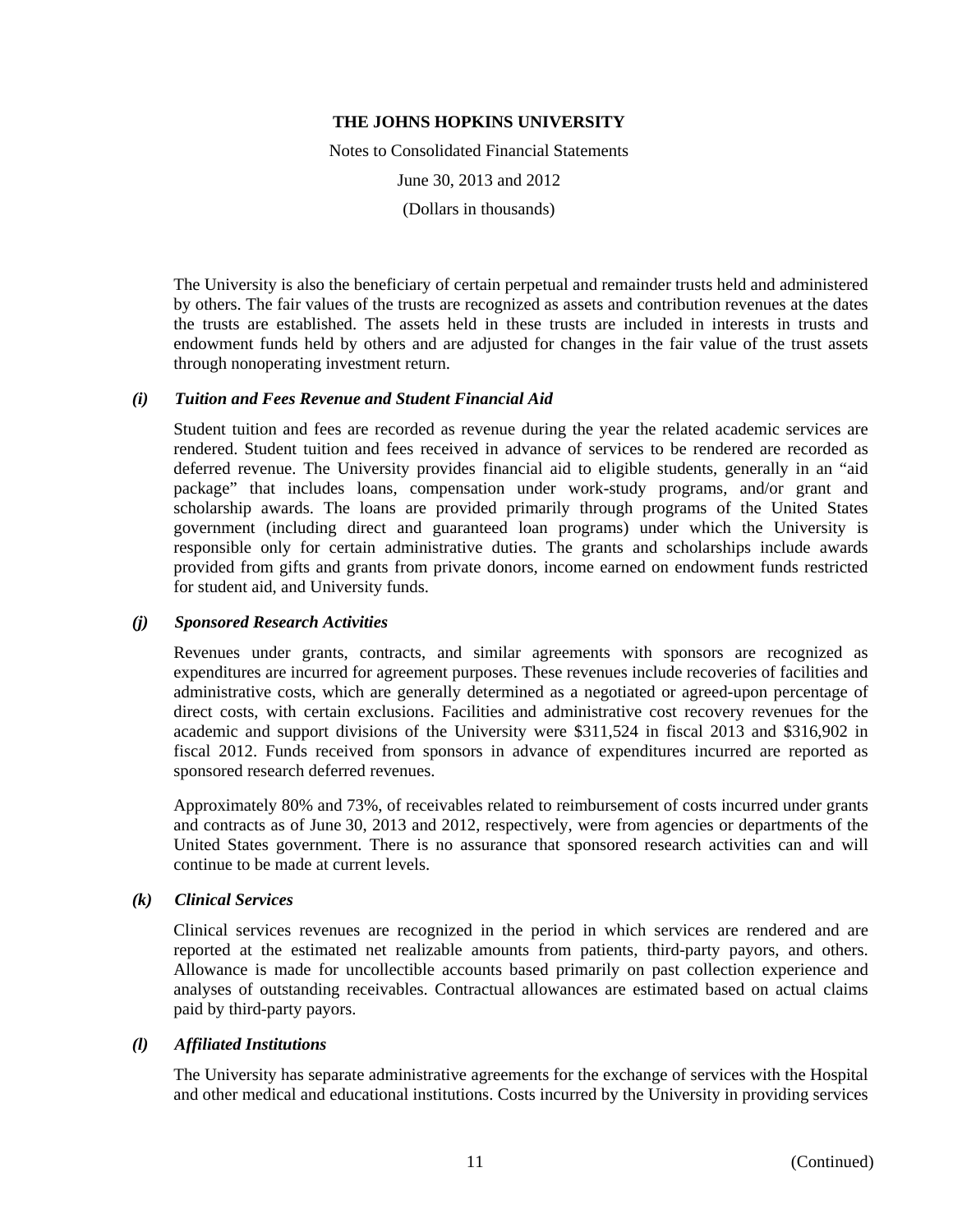Notes to Consolidated Financial Statements June 30, 2013 and 2012 (Dollars in thousands)

to these institutions and the related reimbursements are reported as operating expenses and revenues, respectively, in the appropriate classifications.

The University holds several endowment and similar funds, which are designated for purposes or activities that are carried out by the Hospital and The Johns Hopkins Hospital Endowment Fund Incorporated (JHHEFI). The assets of these funds are included in investments and the related income is paid to the Hospital and JHHEFI. The carrying values of the funds are adjusted for earnings from and changes in the fair values of the investments and distributions paid and are classified as liabilities on the balance sheets as endowment and similar funds held for others.

#### *(m) Auxiliary Enterprises*

Auxiliary enterprises, including residence halls, food service, parking, the press, and telecommunications, provide services to students, faculty, and staff. Fees for such services are recognized as revenue as the services are provided.

#### *(n) Insurance*

The University, together with other institutions, has formed captive insurance companies that arrange and provide professional liability, general liability, and property damage insurance for their shareholders. Defined portions of claims paid by these companies are self-insured. The University's claims liabilities are recognized as claims are incurred using actuarial studies based upon historical claims data, cost trends, and other actuarial estimates. Insurance expenses are recognized as operating expenses as incurred. In addition, the University is self-insured for certain other risks, primarily health and workers' compensation. Professional insurance liabilities associated with providing clinical services are reflected as gross claims on the balance sheets. In addition, medical malpractice insurance recoveries are also reported on the balance sheets as other assets. Accrued self-insurance liabilities aggregated \$58,920 and \$58,277 as of June 30, 2013 and 2012, respectively.

#### *(o) Refundable Advances from the United States Government*

Funds provided by the United States government under the Federal Perkins, Nursing and Health Professions Student Loan programs are loaned to qualified students, administered by the University, and may be reloaned after collections. These funds are ultimately refundable to the government and are included in other long-term liabilities. These advances totaled \$29,821 and \$29,881 as of June 30, 2013 and 2012, respectively.

# *(p) Income Taxes*

The University is qualified as a not-for-profit organization under Section  $501(c)(3)$  of the Internal Revenue Code, as amended. Accordingly, it is not subject to income taxes except to the extent it has taxable income from activities that are not related to its exempt purpose. The University annually reviews its tax positions and has determined that there are no material uncertain tax positions that require recognition in the financial statements.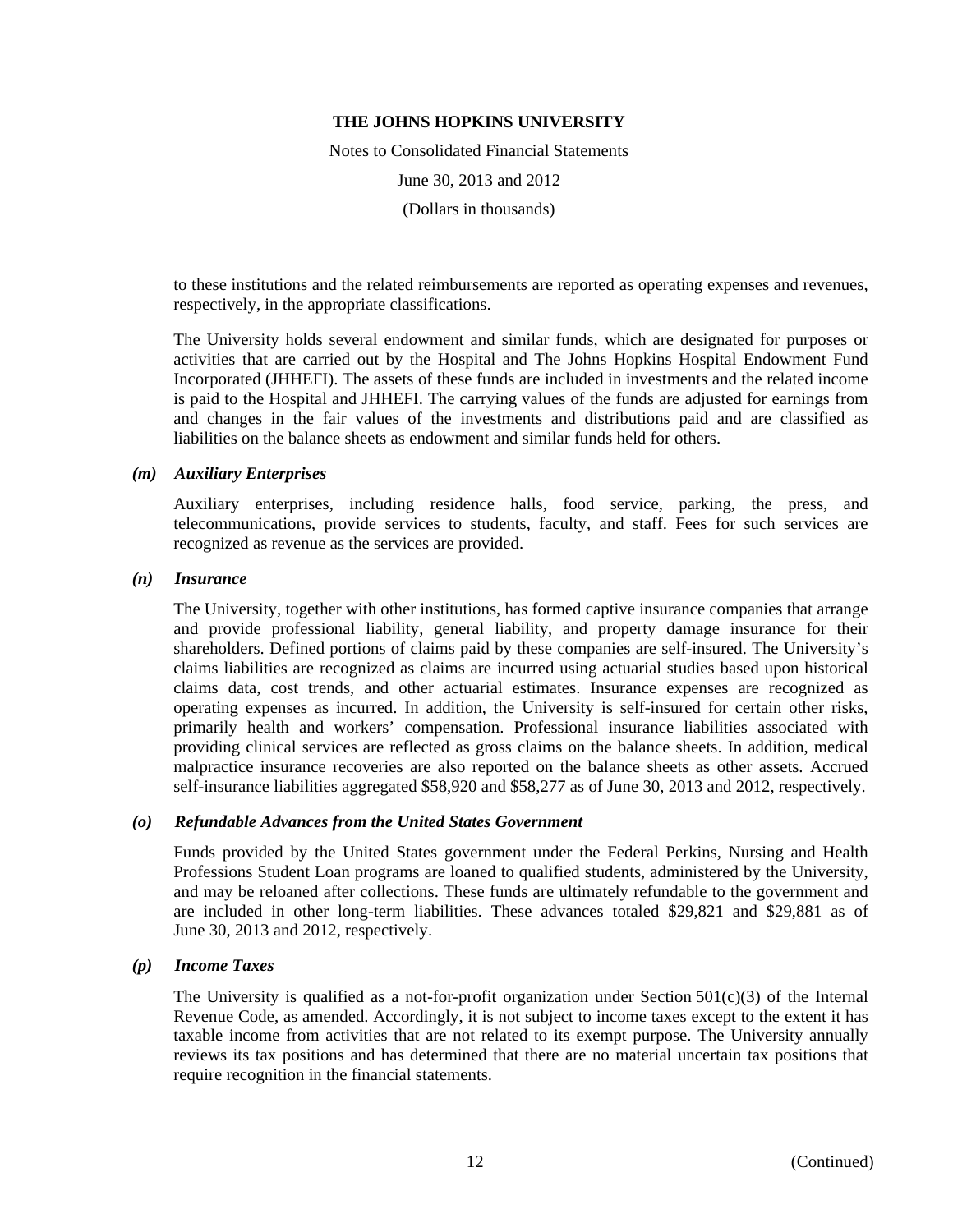Notes to Consolidated Financial Statements June 30, 2013 and 2012 (Dollars in thousands)

#### *(q) Leases*

The University conducts certain operations in leased facilities, which have minimum lease obligations under noncancelable operating leases. Certain leases contain rent escalations, renewal options, and require payments for taxes, insurance, and maintenance. Rent expense is recognized in operations as incurred, except for escalating rents, which are recognized on a straight-line basis over the life of the lease.

The University also enters into lease agreements that are classified as capital leases. Buildings and equipment under capital leases are recorded at the lower of the net present value of the minimum lease payments or the value of the leased asset at the inception of the lease.

#### *(r) Derivative Financial Instruments*

The University and their external investment managers are authorized and do use specified derivative financial instruments in managing the assets under their control, subject to restrictions and limitations adopted by the Board of Trustees. The University uses interest rate swap agreements to manage interest rate risk associated with certain variable rate debt or to adjust its debt structure. Derivative financial instruments are measured at fair value and recognized in the balance sheets as assets or liabilities, with changes in fair value recognized in the statements of activities.

#### *(s) Statement of Cash Flows*

Property and equipment additions included in accounts payable and accrued expenses and transfers from affiliates as of June 30, 2013 and 2012 were \$25,454 and \$13,319, respectively.

#### **(2) Applied Physics Laboratory**

The Applied Physics Laboratory (APL), located in Howard County, Maryland, was established during World War II with funding from the United States government. APL functions as a research facility and conducts research and development primarily in national defense and space sciences. The University owns and operates the facility and conducts research under a multiple task order contract with the United States Navy (the Navy Contract) and separate contracts with other government agencies. APL is organized as a Limited Liability Company (LLC), wholly owned by the University, and operating as a division of the University.

In accordance with an agreement between the United States government and the University, APL has been designated a national resource. Under the agreement, if the University determines that it can no longer sponsor APL or the Secretary of the Navy determines that the Navy can no longer contract with the University with respect to APL on mutually satisfactory terms, the University is required to establish a charitable trust to provide for the continued availability of the APL. The trust would be administered by five trustees and the corpus would consist of the University's interest in the APL facilities, including land to the extent necessary, and the balances in the University's APL stabilization, contingency, and research fund on the date the trust is established, less certain costs. Upon termination of the trust, the corpus, in whole or in part, as determined by the trustees would be returned to and held and used by the University for such educational or research purposes and in such manner as the trustees and University agree.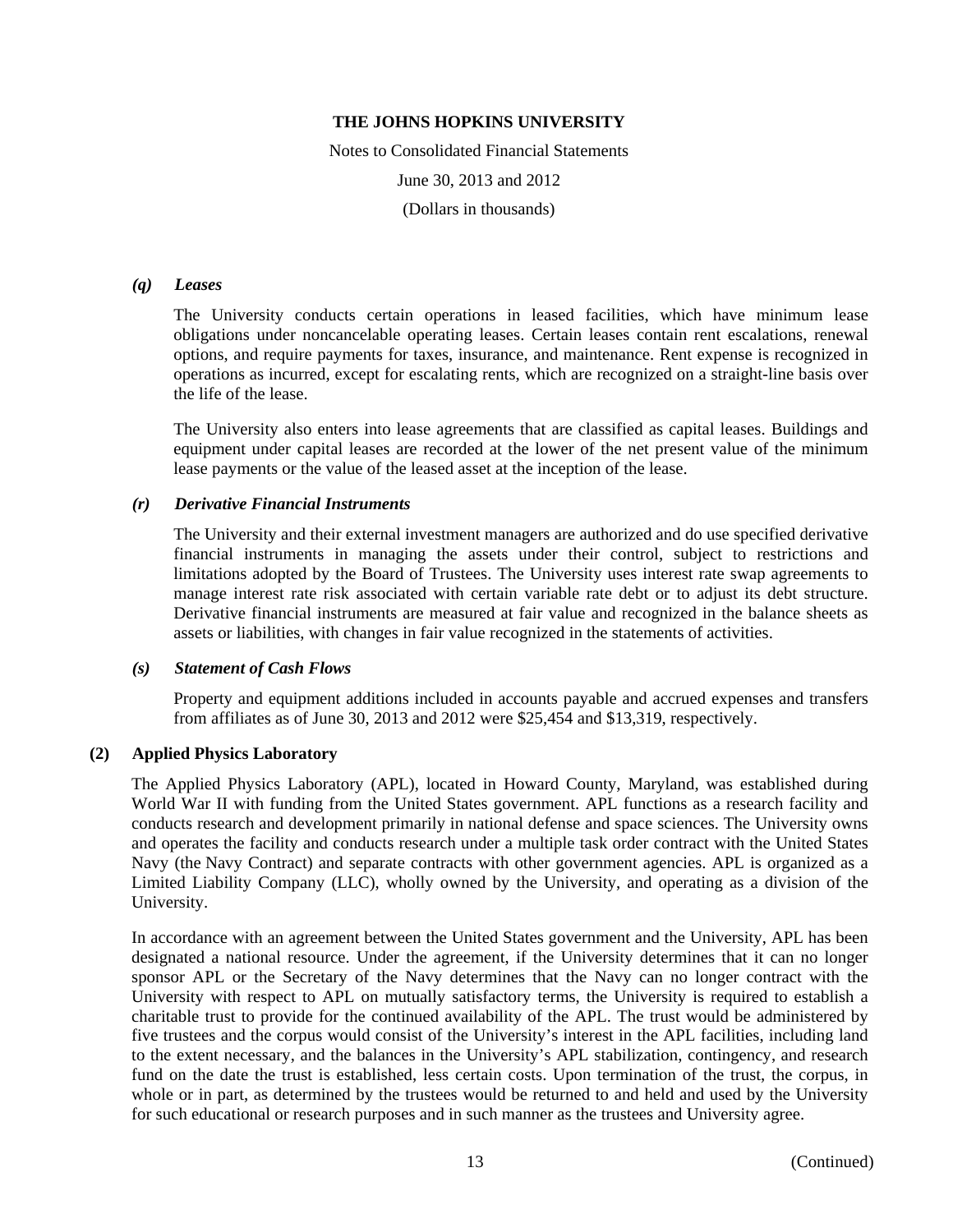Notes to Consolidated Financial Statements

June 30, 2013 and 2012

(Dollars in thousands)

The University works under an omnibus contract with the U.S. Navy. The most recent contract was signed in February 2013. The new Navy Contract provides for a five-year initial term ending in September 2017, plus a five-year renewal option, and establishes an aggregate purchase limit of \$4.9 billion over the ten-year contract period. The prior contract was signed in 2002, ran for a five-year initial term and a five-year optional renewal term, and provided for an aggregate purchase limit of \$4.7 billion for its scheduled ordering period, which ended on September 30, 2012. The prior contract allowed for a twelve-month period following conclusion of the ordering period for additional funding and completion of existing task orders. APL has continued to work on task orders under the prior contract during fiscal 2013.

APL revenues for the fiscal year ended June 30, 2013 were approximately \$1.1 billion and represented approximately 24% of the University's operating revenues. Approximately 78% and 15% of APL's revenues in fiscal 2013 were from the Department of Defense (primarily under the Navy Contract) and the National Aeronautics and Space Administration, respectively. Contract work includes evaluation and design of various types of missile systems and command, control, and communication systems, assessment of submarine technologies, design of space systems for precision tracking, location and navigation, and conduct of space experiments. The contracts define costs for which reimbursements may be received and provide a management fee to the University. The Navy Contract requires that a portion of the fees earned under the Navy Contract be retained and used for various APL-related purposes, including, among other things, APL working capital, capital projects at APL and APL reserves.

#### **(3) Sponsored Research Accounts Receivable and Other Accounts Receivable**

Sponsored research accounts receivable as of June 30, 2013 and 2012 of \$321,912 and \$323,176, respectively, are net of allowances of \$13,418 and \$20,551, respectively. Other accounts receivable, net, are summarized as follows as of June 30, 2013 and 2012:

|                                                                                                                | 2013        | 2012    |
|----------------------------------------------------------------------------------------------------------------|-------------|---------|
| FICA refund receivable                                                                                         | \$<br>2,813 | 77,869  |
| Affiliated institutions, primarily the Hospital (note 11)                                                      | 25,343      | 33,061  |
| <b>Students</b>                                                                                                | 12,842      | 9.452   |
| <b>Others</b>                                                                                                  | 46,855      | 30,013  |
| Total net of allowances of \$5,782 in 2013 and<br>\$5,997 in 2012                                              | 87,853      | 150,395 |
| Receivables for clinical professional fees, net of contractual<br>and bad debt allowances of \$112,455 in 2013 |             |         |
| and \$99,225 in 2012                                                                                           | 55,822      | 48,342  |
|                                                                                                                | 143,675     | 198,737 |

In March 2010, the Internal Revenue Service (IRS) announced an administrative determination to accept the position that medical residents are exempt from Federal Insurance Contributions Act (FICA) taxes for calendar years 1991 to 2002. In August 2012, the University was notified by the IRS that the claims were approved and began receiving refund checks including interest in fiscal 2013. As of June 30, 2013, the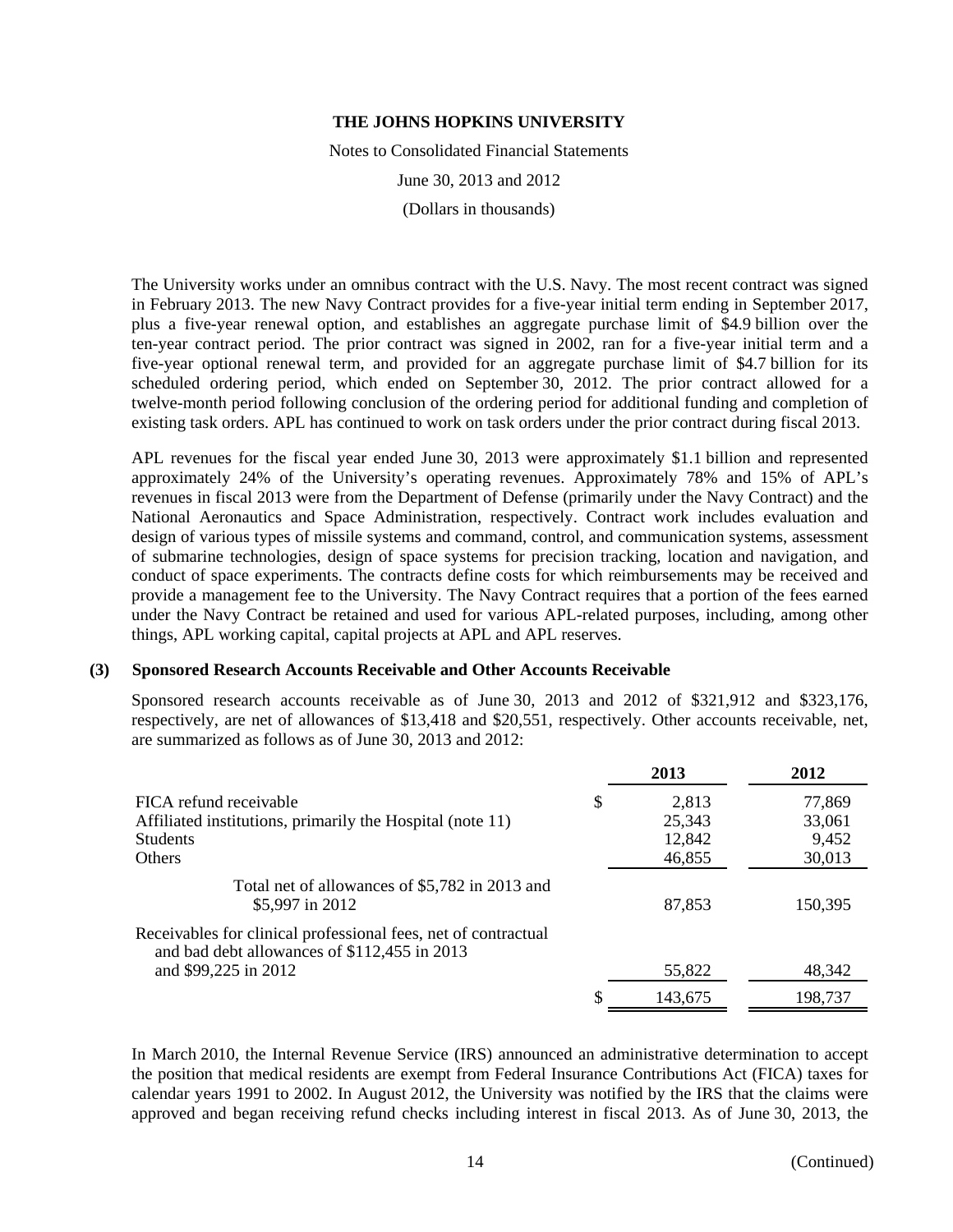Notes to Consolidated Financial Statements

June 30, 2013 and 2012

(Dollars in thousands)

University is awaiting final IRS approval for three quarters. A corresponding liability was recorded for the amounts originally paid by the medical residents, the Hospital, and other affiliates. Amounts owed to the Hospital and other affiliates were paid in fiscal 2013. Amounts owed to the medical residents, approximately \$34,000, are expected to be paid in fiscal 2014 and are accrued as of June 30, 2013.

The mix of gross accounts receivable for clinical professional fees from patients and third-party payors consisted of the following as of June 30, 2013 and 2012: commercial third parties 43% and 44%, respectively; Medicare 20% and 19%, respectively; Medicaid 8% and 10%, respectively; Blue Cross/Blue Shield 9% and 8%, respectively; and patients 20% and 19%, respectively.

#### **(4) Contributions Receivable**

Contributions receivable, net, are summarized as follows as of June 30, 2013 and 2012:

|                                                          |   | 2013    | 2012    |
|----------------------------------------------------------|---|---------|---------|
| Unconditional promises scheduled to be collected in:     |   |         |         |
| Less than one year                                       | S | 75,282  | 73,598  |
| One year to five years                                   |   | 141,993 | 184,428 |
| Over five years                                          |   | 1,611   | 7,429   |
| Less unamortized discount (interest ranging from 0.7% to |   | 218,886 | 265,455 |
| 5.1%) and allowances for uncollectible contributions     |   | 16,716  | 18,971  |
|                                                          |   | 202,170 | 246,484 |

As of June 30, 2013 and 2012, 44% and 48%, respectively, of the gross contributions receivable were due from ten donors. Approximately 39% and 40% of contribution revenues for fiscal 2013 and 2012, respectively, were from ten donors. As of June 30, 2013, the University had also been informed of bequest intentions and conditional promises to give aggregating in excess of \$700,000, which have not been recognized as assets or revenues. If received, these gifts will generally be restricted for specific purposes stipulated by the donors, primarily endowments for faculty support, scholarships, or general operating support of a particular department or division of the University.

#### **(5) Investments and Investment Return**

The overall investment objective of the University is to invest its assets in a prudent manner that will achieve a long-term rate of return sufficient to fund a portion of its annual operating activities and increase investment value after inflation. The University diversifies its investments among various asset classes incorporating multiple strategies and managers. The Committee on Investments of the Board of Trustees oversees the University's investment program in accordance with established guidelines, which cover asset allocation and performance objectives and impose various restrictions and limitations on the managers. These restrictions and limitations are specific to each asset classification and cover concentrations of market risk (at both the individual issuer and industry group levels), credit quality of fixed-income and short-term investments, use of derivatives, investments in foreign securities, and various other matters. The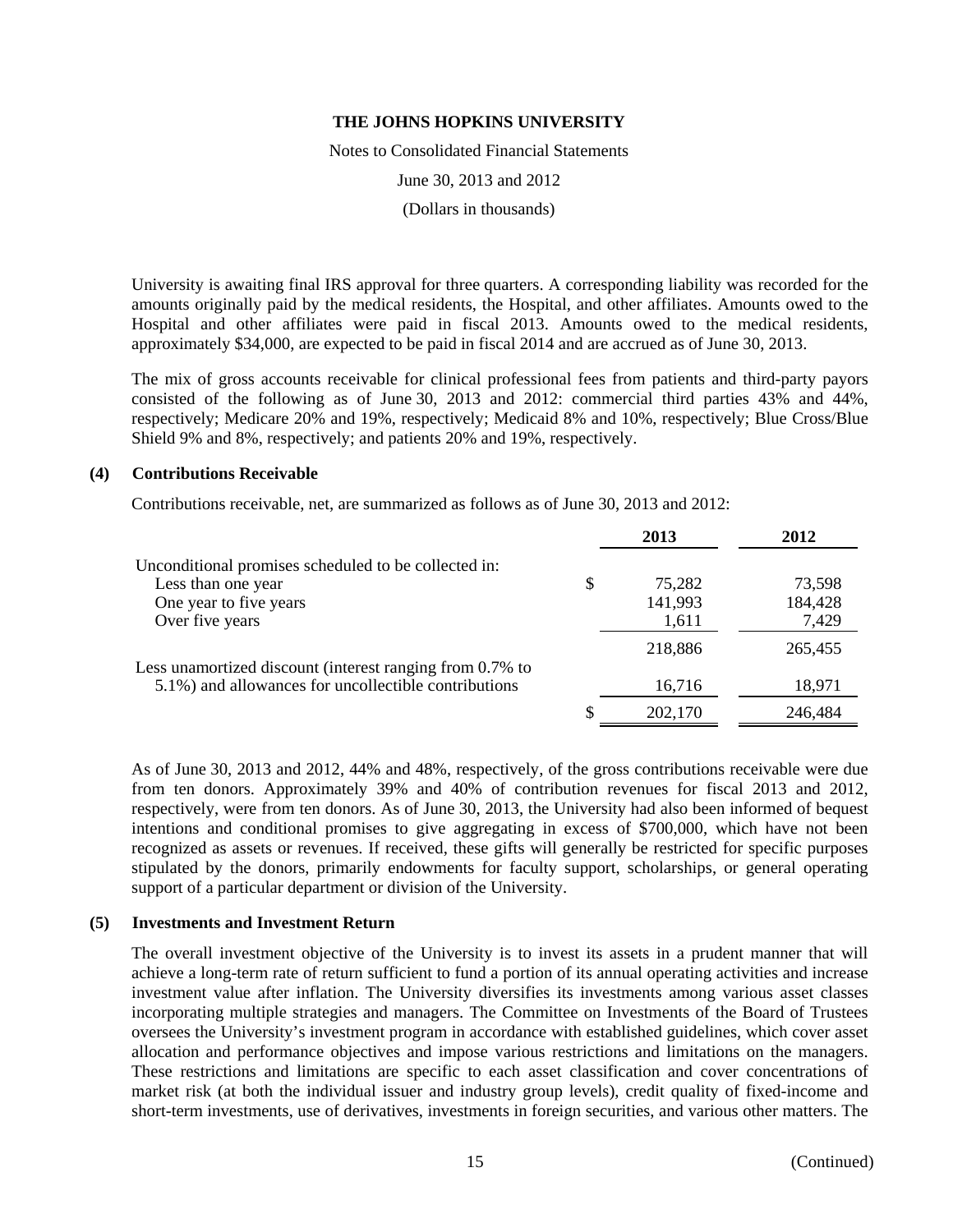Notes to Consolidated Financial Statements

June 30, 2013 and 2012

(Dollars in thousands)

managers may make use of exchange-traded interest rate futures contracts, forward currency contracts, and other derivative instruments.

Investments are summarized as follows as of June 30, 2013 and 2012:

|                                                 | 2013          | 2012      |
|-------------------------------------------------|---------------|-----------|
| Operating investments                           | \$<br>825,581 | 820,488   |
| Investments                                     | 3,874,737     | 3,492,777 |
|                                                 | 4,700,318     | 4,313,265 |
| Cash and cash equivalents                       | 158,891       | 170,745   |
| United States government and agency obligations | 822,437       | 711,262   |
| Debt securities                                 | 304,808       | 335,489   |
| United States equities                          | 471,160       | 417,341   |
| International equities                          | 818,361       | 696,055   |
| Private equity and venture capital              | 552,228       | 538,002   |
| Real estate                                     | 411,503       | 366,959   |
| Natural resources                               | 328,527       | 292,035   |
| Marketable alternatives                         | 744,876       | 703,996   |
| Other                                           | 87,527        | 81,381    |
|                                                 | 4,700,318     | 4,313,265 |

As of June 30, 2013 and 2012, other investments represent investments held by the University under deferred compensation agreements. Such amounts approximate the University's related liability to employees, which are included in other long-term liabilities.

The following table summarizes the University's investments as of June 30, 2013 and 2012 for which NAV was used as a practical expedient to estimate fair value:

|                                    |                 | <b>Fair value determined</b><br><b>Unfunded</b><br><b>Redemption</b><br>commitments<br>using NAV<br>frequency |         |         |                                             | <b>Redemption</b><br>notice period |
|------------------------------------|-----------------|---------------------------------------------------------------------------------------------------------------|---------|---------|---------------------------------------------|------------------------------------|
|                                    | 2013            | 2012                                                                                                          | 2013    | 2012    | 2013                                        | 2013                               |
| United States equities             | \$              | 51,382                                                                                                        |         |         |                                             |                                    |
| International equities             | 686,866         | 608,406                                                                                                       |         |         | 83% Monthly<br>12% Quarterly<br>5% Annually | 1 to 120 days                      |
| Private equity and venture capital | 552.228         | 538,002                                                                                                       | 261,803 | 217,771 | N/A                                         | N/A                                |
| Real estate                        | 212,200         | 190,063                                                                                                       | 149.081 | 157.736 | N/A                                         | N/A                                |
| Natural resources                  | 328,527         | 292,035                                                                                                       | 135,311 | 128,772 | N/A                                         | N/A                                |
| Marketable alternatives            | 744,876         | 703,996                                                                                                       | 68,610  | 76,720  | See chart below                             | 14 to 180 days                     |
|                                    | \$<br>2,524,697 | 2,383,884                                                                                                     | 614,805 | 580,999 |                                             |                                    |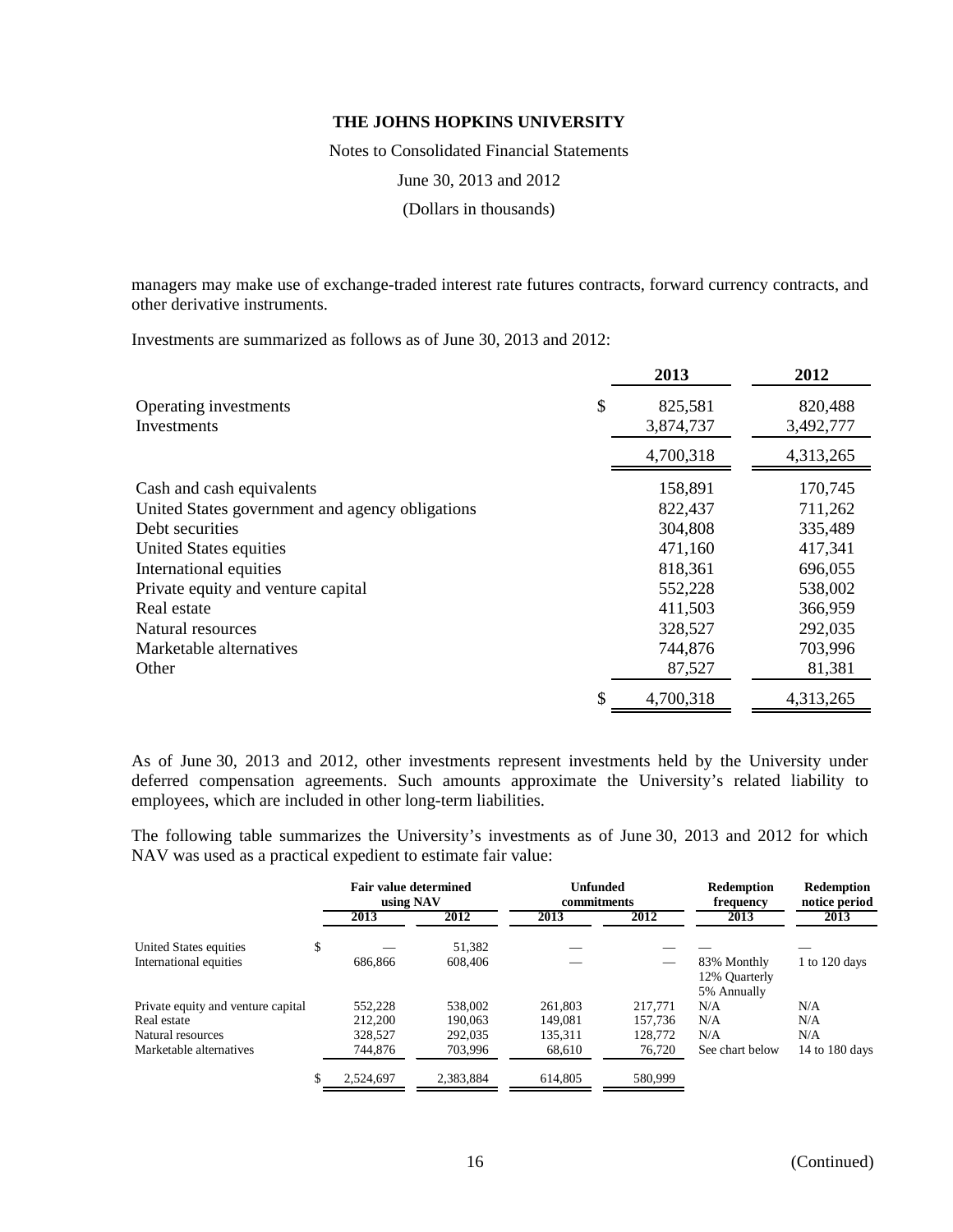Notes to Consolidated Financial Statements

June 30, 2013 and 2012

(Dollars in thousands)

Marketable alternatives have the following redemption periods as of June 30, 2013 and 2012:

|                                              |    | 2013    | 2012    |
|----------------------------------------------|----|---------|---------|
| Marketable alternatives:                     |    |         |         |
| Quarterly redemptions                        | \$ | 52.535  | 50,314  |
| Annual redemptions                           |    | 222,765 | 181,114 |
| Quarterly or annual over 1- to 3-year period |    | 196,269 | 169,790 |
| Rolling 3-year redemption                    |    | 60,715  | 43,170  |
| Drawdown funds over 10-year period           |    | 212,592 | 259,608 |
|                                              | S  | 744,876 | 703,996 |

Information with respect to investee strategies and redemptions for those investments in funds whose fair value is estimated based upon reported NAVs follow.

**United States and International equities**: This includes commingled funds that invest in publicly traded common stock of domestic, developed, and emerging market companies. One fund offers annual liquidity while all other funds allow monthly or quarterly redemptions with various notice requirements ranging from 1 to 120 days.

**Private equity and venture capital**: This includes funds making investments in leveraged buyouts of both public and private companies, as well as investments in venture capital, growth-stage investing, and distressed debt. These are limited partnerships where distributions are made to investors through the liquidation of the underlying assets. It is expected to take up to 10 years to fully distribute those assets.

**Natural resources**: This includes limited partnerships making investments in oil and gas, timber, agriculture, minerals, and other commodities. These investments make distributions to investors through the liquidation of the underlying assets. It is expected to take up to 15 years to fully distribute those assets.

**Real estate**: This includes limited partnerships making investments in real estate. These investments make distributions to investors through the liquidation of underlying assets. It is expected to take up to 15 years to fully distribute these assets.

**Marketable alternatives**: This includes multistrategy, credit and distressed debt, relative value, and event-driven funds in hedge fund and drawdown formats. Hedge funds have various redemption periods as summarized in the table above, with notice requirements ranging from 14 to 180 days. Drawdown funds are limited partnerships where distributions are made to investors through the liquidation of the underlying assets. It is expected to take up to 10 years to fully distribute these drawdown funds.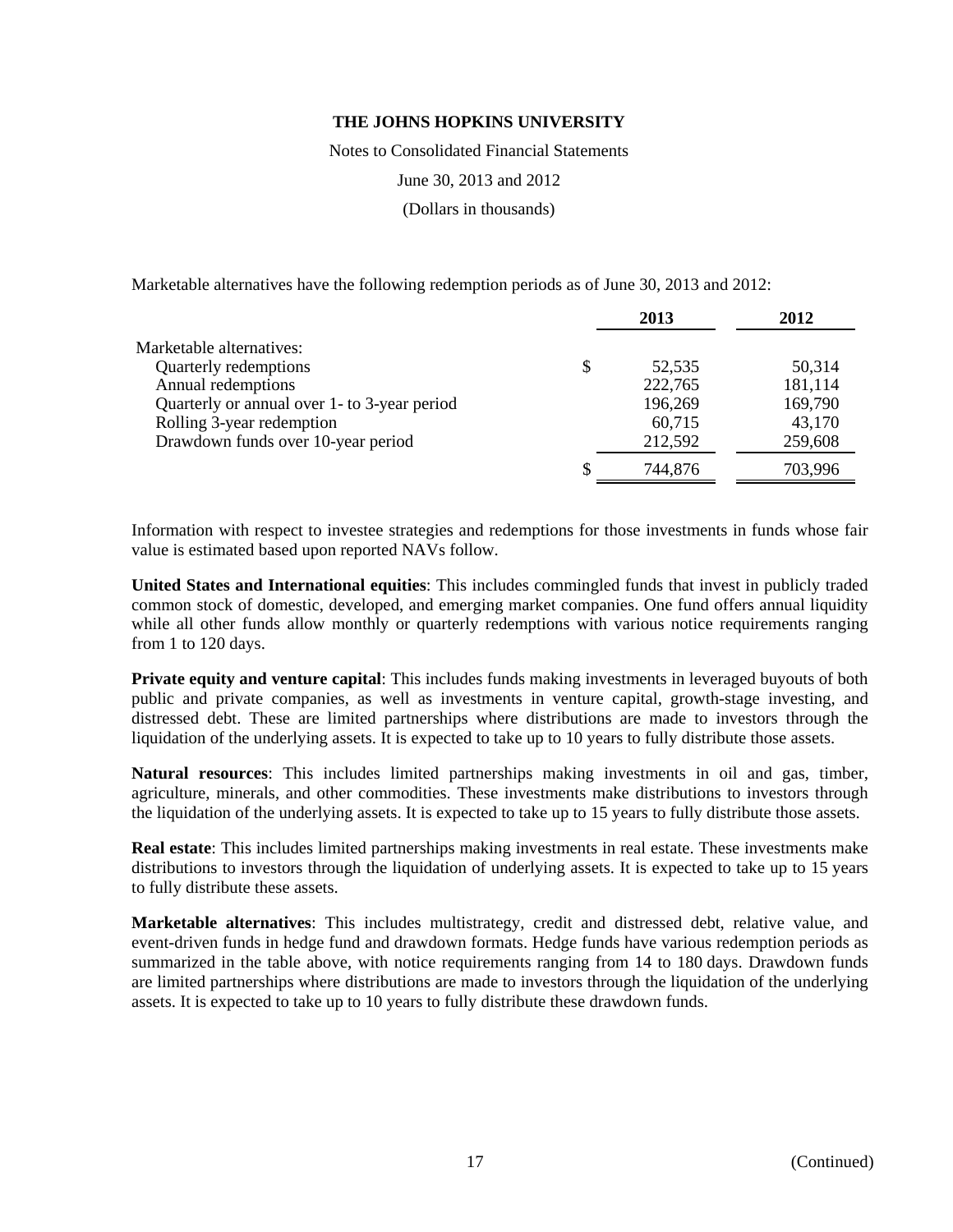Notes to Consolidated Financial Statements

June 30, 2013 and 2012

(Dollars in thousands)

Investment return is summarized as follows for the years ended June 30, 2013 and 2012:

|                                                            | 2013      | 2012      |
|------------------------------------------------------------|-----------|-----------|
| Dividend and interest income                               | 56,296    | 49,023    |
| Net realized and unrealized gains                          | 324,516   | 36,369    |
| External investment management fees and expenses           | (22, 245) | (18, 497) |
| Change in value of interests in trusts and endowment funds |           |           |
| held by others                                             | 4,483     | (1, 843)  |
|                                                            | 363,050   | 65,052    |

Investment return is classified in the statements of activities as follows for the years ended June 30, 2013 and 2012:

|                                       | 2013    | 2012      |
|---------------------------------------|---------|-----------|
| Unrestricted net assets:              |         |           |
| Operating, including endowment payout | 145,915 | 150,732   |
| Nonoperating                          | 80,415  | (36, 838) |
| Temporarily restricted net assets     | 117,952 | (49, 475) |
| Permanently restricted net assets     | 18,768  | 633       |
|                                       | 363,050 | 65,052    |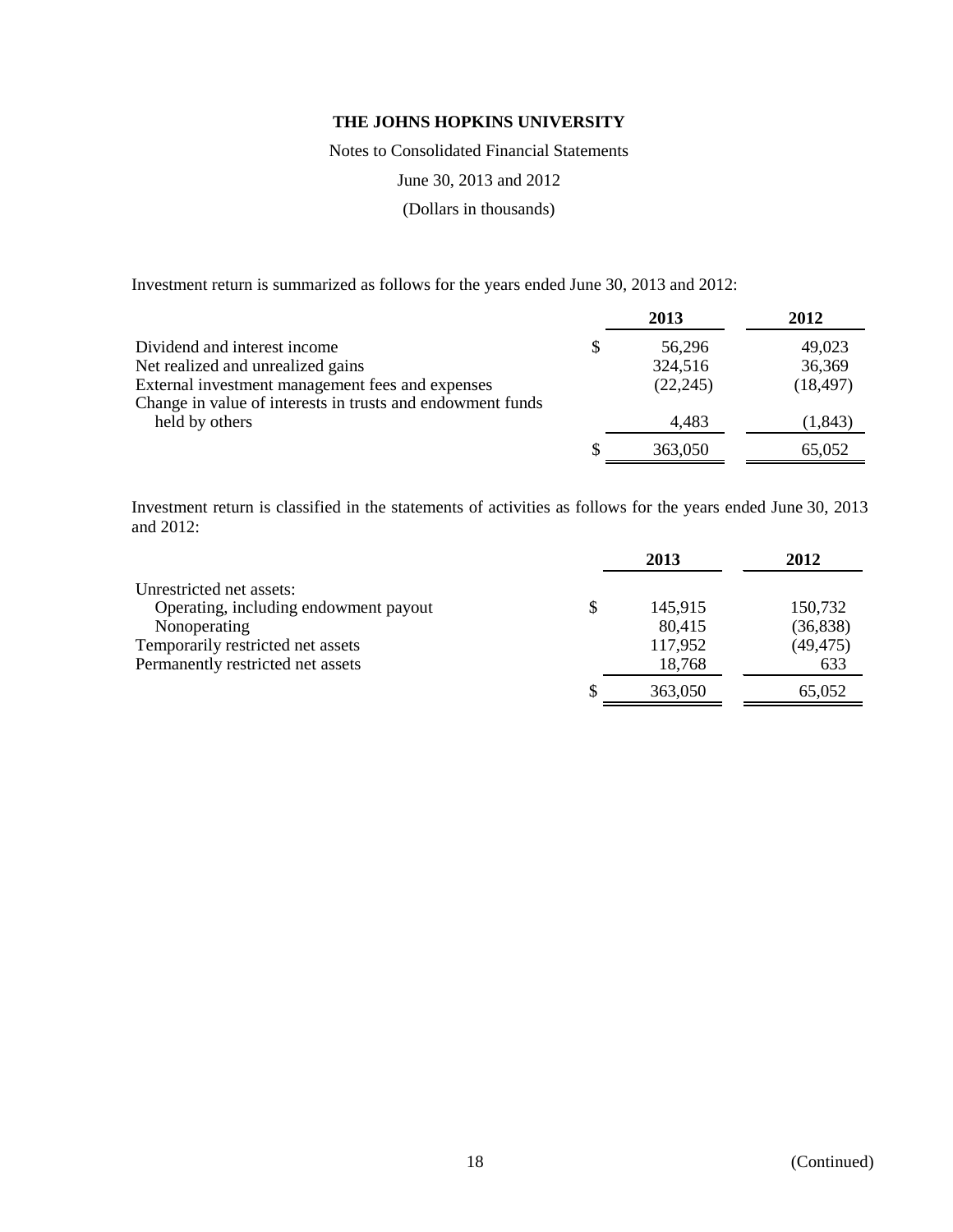Notes to Consolidated Financial Statements

June 30, 2013 and 2012

(Dollars in thousands)

# **(6) Fair Value Measurements**

The following table presents assets and liabilities that are measured at fair value on a recurring basis as of June 30, 2013:

|                             | <b>Fair value</b><br>as of<br><b>June 30,</b> |           |         |           |
|-----------------------------|-----------------------------------------------|-----------|---------|-----------|
|                             | 2013                                          | Level 1   | Level 2 | Level 3   |
| Assets:                     |                                               |           |         |           |
| Operating investments:      |                                               |           |         |           |
| United States government    |                                               |           |         |           |
| and agency obligations      | \$<br>541,056                                 | 541,056   |         |           |
| Debt securities             | 284,525                                       | 102,569   | 181,956 |           |
| Total operating             |                                               |           |         |           |
| investments                 | 825,581                                       | 643,625   | 181,956 |           |
| Investments:                |                                               |           |         |           |
| Cash and cash equivalents   | 158,891                                       | 158,891   |         |           |
| United States government    |                                               |           |         |           |
| and agency obligations      | 281,381                                       | 281,381   |         |           |
| Debt securities             | 20,283                                        | 20,283    |         |           |
| United States equities      | 471,160                                       | 471,160   |         |           |
| International equities      | 818,361                                       | 131,495   | 640,211 | 46,655    |
| Private equity and venture  |                                               |           |         |           |
| capital                     | 552,228                                       |           |         | 552,228   |
| Real estate                 | 411,503                                       | 15,953    |         | 395,550   |
| Natural resources           | 328,527                                       |           |         | 328,527   |
| Marketable alternatives     | 744,876                                       |           | 52,535  | 692,341   |
| Other                       | 87,527                                        | 87,527    |         |           |
| Total investments           | 3,874,737                                     | 1,166,690 | 692,746 | 2,015,301 |
| Other assets:               |                                               |           |         |           |
| Deposits with bond trustees | 431                                           | 431       |         |           |
| Interests in trusts and     |                                               |           |         |           |
| endowment funds held        |                                               |           |         |           |
| by others                   | 105,501                                       |           | 77,094  | 28,407    |
| <b>Total</b> assets         | \$<br>4,806,250                               | 1,810,746 | 951,796 | 2,043,708 |
| Liabilities:                |                                               |           |         |           |
| Interest rate swaps         | \$<br>20,123                                  |           | 20,123  |           |
| Obligations under deferred  |                                               |           |         |           |
| compensation agreements     | 86,114                                        |           | 86,114  |           |
| Endowment and similar funds |                                               |           |         |           |
| held for others             | 519,624                                       |           |         | 519,624   |
| <b>Total liabilities</b>    | \$<br>625,861                                 |           | 106,237 | 519,624   |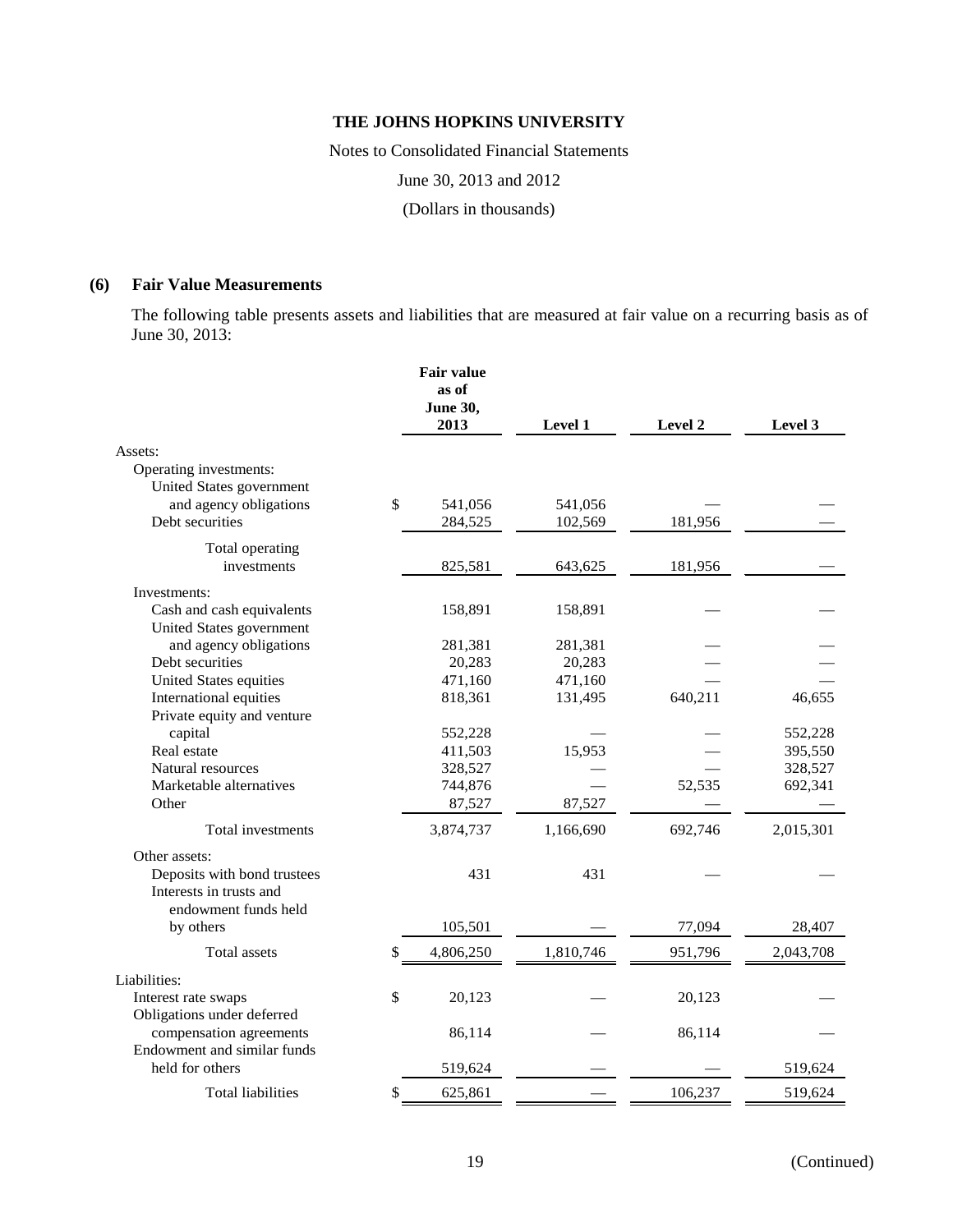Notes to Consolidated Financial Statements

June 30, 2013 and 2012

(Dollars in thousands)

The following table presents assets and liabilities that are measured at fair value on a recurring basis as of June 30, 2012:

|                                   | <b>Fair value</b><br>as of<br><b>June 30,</b><br>2012 | <b>Level 1</b> | Level 2 | Level 3   |
|-----------------------------------|-------------------------------------------------------|----------------|---------|-----------|
| Assets:                           |                                                       |                |         |           |
| Operating investments:            |                                                       |                |         |           |
| United States government          |                                                       |                |         |           |
| and agency obligations            | \$<br>513,280                                         | 513,280        |         |           |
| Debt securities                   | 307,208                                               | 307,208        |         |           |
| Total operating                   |                                                       |                |         |           |
| investments                       | 820,488                                               | 820,488        |         |           |
| Investments:                      |                                                       |                |         |           |
| Cash and cash equivalents         | 170,745                                               | 170,745        |         |           |
| United States government          |                                                       |                |         |           |
| and agency obligations            | 197,982                                               | 197,982        |         |           |
| Debt securities                   | 28,281                                                | 28,281         |         |           |
| United States equities            | 417,341                                               | 365,959        | 51,382  |           |
| International equities            | 696,055                                               | 87,649         | 608,406 |           |
| Private equity and venture        |                                                       |                |         |           |
| capital                           | 538,002                                               |                |         | 538,002   |
| Real estate                       | 366,959                                               | 16,685         |         | 350,274   |
| Natural resources                 | 292,035                                               |                |         | 292,035   |
| Marketable alternatives           | 703,996                                               |                | 50,314  | 653,682   |
| Other                             | 81,381                                                | 81,381         |         |           |
| Total investments                 | 3,492,777                                             | 948,682        | 710,102 | 1,833,993 |
| Other assets:                     |                                                       |                |         |           |
| Deposits with bond trustees       | 558                                                   | 558            |         |           |
| Interests in trusts and           |                                                       |                |         |           |
| endowment funds held<br>by others | 103,231                                               |                | 76,110  | 27,121    |
|                                   |                                                       |                |         |           |
| Total assets                      | \$<br>4,417,054                                       | 1,769,728      | 786,212 | 1,861,114 |
| Liabilities:                      |                                                       |                |         |           |
| Interest rate swaps               | \$<br>34,461                                          |                | 34,461  |           |
| Obligations under deferred        |                                                       |                |         |           |
| compensation agreements           | 81,050                                                |                | 81,050  |           |
| Endowment and similar funds       |                                                       |                |         |           |
| held for others                   | 480,629                                               |                |         | 480,629   |
| Total liabilities                 | \$<br>596,140                                         |                | 115,511 | 480,629   |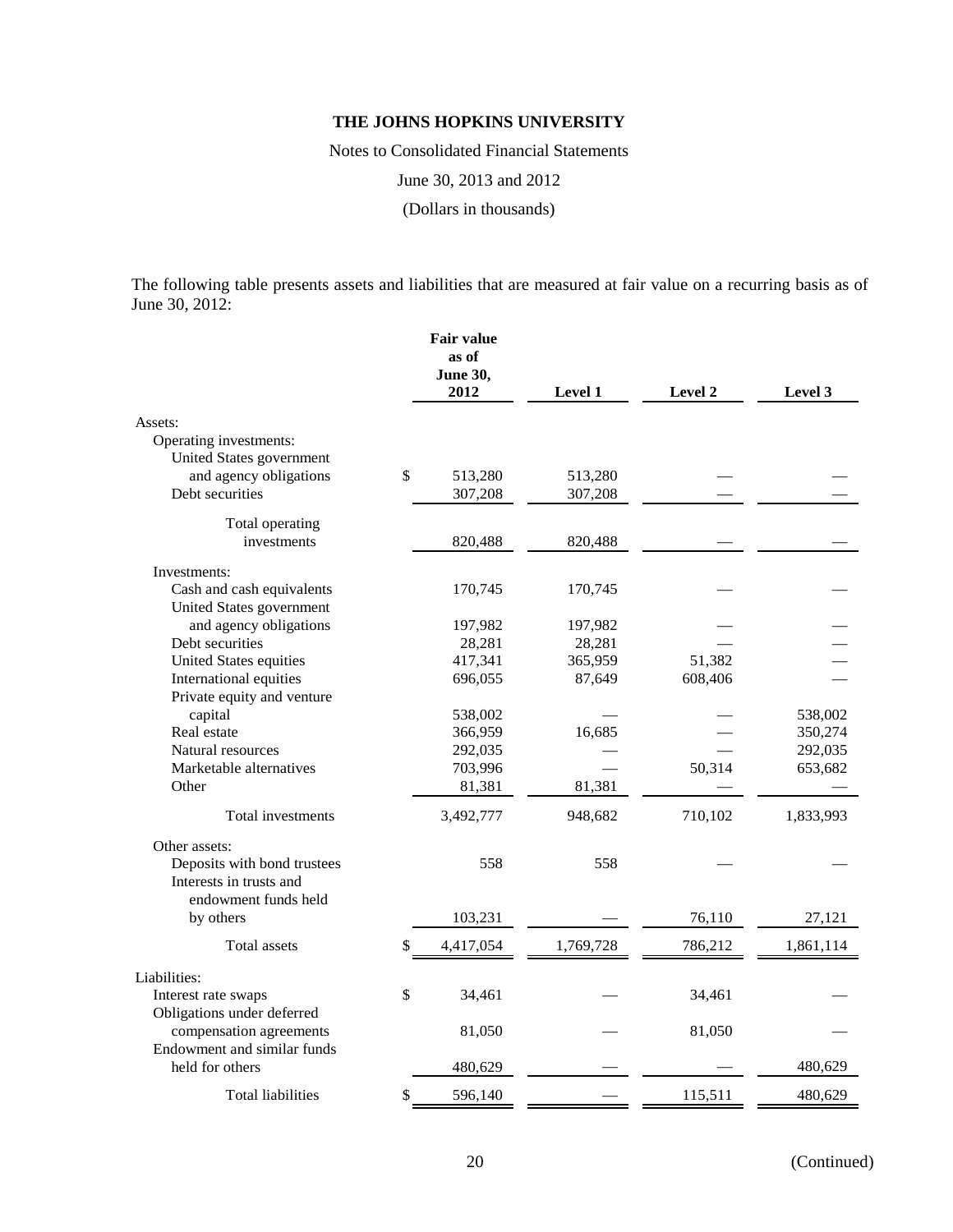Notes to Consolidated Financial Statements

June 30, 2013 and 2012

(Dollars in thousands)

The methods and assumptions used to estimate the fair value of assets are defined in note 1g. Certain Level 3 real assets are based on unobservable inputs that utilize a market and income approach to determine fair value. The valuations are based on discounted cash flow and recent market transactions. The methods and assumptions used to estimate the fair value of interest rate swap liabilities are defined in note 8h. The fair value of the obligations under deferred compensation agreements is equal to the fair value of the other investment assets, which are determined using quoted market prices. The fair value of the endowment and similar funds held by others is determined using the estimated per share price of the Endowment Investment Pool (EIP) at the reporting date multiplied by the number of shares in the EIP held by others.

The following tables present the University's activity for Level 3 assets and liabilities measured at fair value on a recurring basis for the years ended June 30, 2013 and 2012:

|                                                                                                  | <b>International</b><br><b>Equities</b> | <b>Private</b><br>equity<br>and venture<br>capital | Real<br>estate               | <b>Natural</b><br>resources  | <b>Marketable</b><br>alternatives | Interests in<br>trusts and<br>endowments<br>held by<br>others | Total                           |
|--------------------------------------------------------------------------------------------------|-----------------------------------------|----------------------------------------------------|------------------------------|------------------------------|-----------------------------------|---------------------------------------------------------------|---------------------------------|
| Assets:                                                                                          |                                         |                                                    |                              |                              |                                   |                                                               |                                 |
| Balance as of June 30, 2011<br>-S<br>Dividend and interest income<br>Net realized and unrealized |                                         | 541,547<br>6,348                                   | 299,984<br>1,660             | 228,225<br>1,495             | 678,696<br>4,243                  | 27,796                                                        | 1,776,248<br>13,746             |
| gains (losses)                                                                                   |                                         | 58,104                                             | 23,173                       | 32,490                       | (1,883)                           | (675)                                                         | 111,209                         |
| Purchases and calls<br>Sales and distributions                                                   |                                         | 65,568<br>(133, 565)                               | 52,404<br>(26, 947)          | 57,209<br>(27, 384)          | 58,144<br>(85,518)                |                                                               | 233,325<br>(273, 414)           |
| Balance as of June 30, 2012                                                                      |                                         | 538,002                                            | 350,274                      | 292,035                      | 653,682                           | 27,121                                                        | 1,861,114                       |
| Transfers from<br>Level 2 to Level 3                                                             | 29,466                                  |                                                    |                              |                              |                                   |                                                               | 29,466                          |
| Dividend and interest income<br>Net realized and unrealized                                      |                                         | 11,102                                             | 5,143                        | 6,021                        | 3,208                             |                                                               | 25,474                          |
| gains<br>Purchases and calls<br>Sales and distributions                                          | 7,189<br>10,000                         | 67,920<br>67,725<br>(132, 521)                     | 37,371<br>47,022<br>(44,260) | 4,295<br>44,893<br>(18, 717) | 104,288<br>70,463<br>(139,300)    | 1,286                                                         | 222,349<br>240,103<br>(334,798) |
| Balance as of June 30, 2013<br>\$.                                                               | 46,655                                  | 552,228                                            | 395,550                      | 328,527                      | 692,341                           | 28,407                                                        | 2,043,708                       |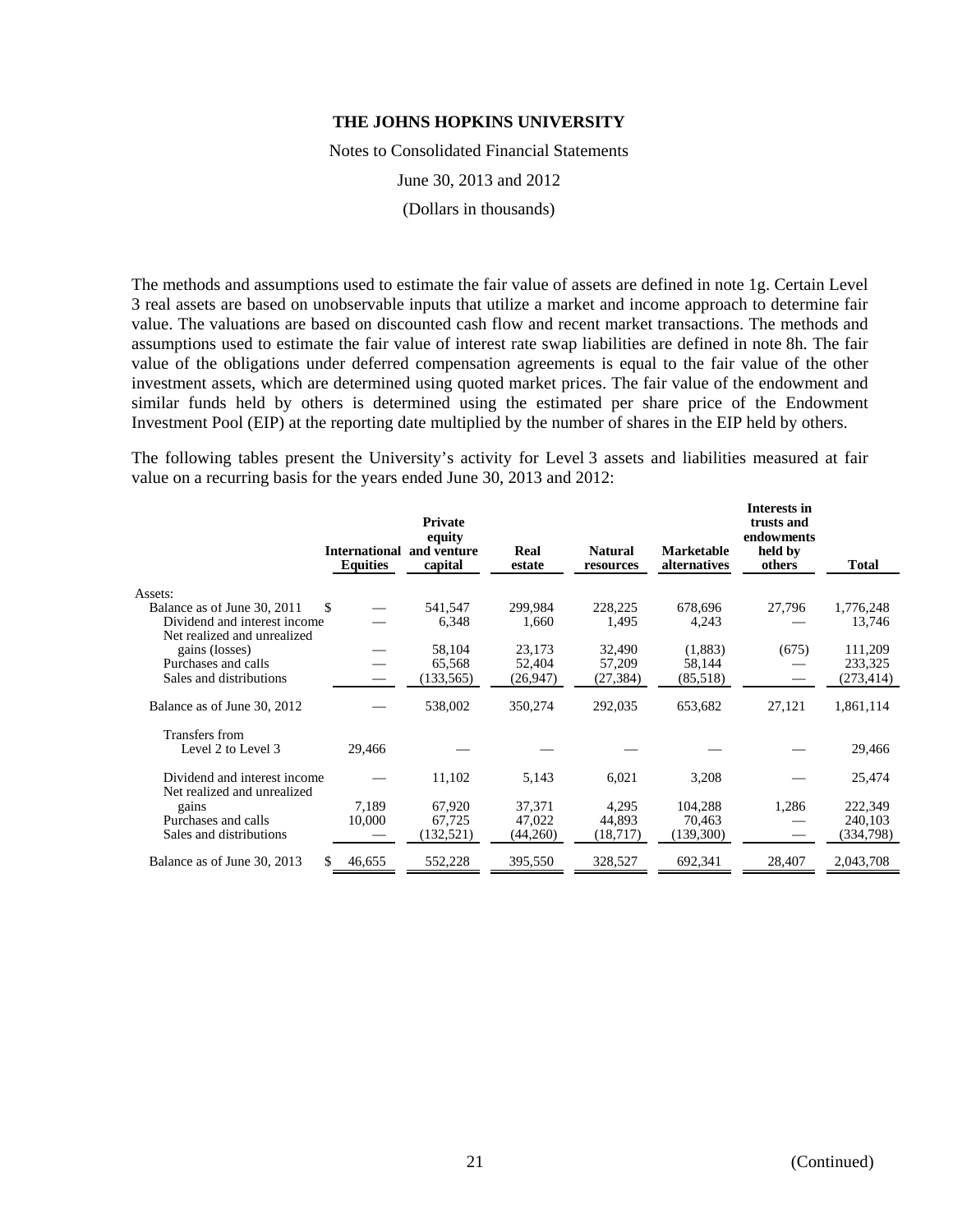Notes to Consolidated Financial Statements

# June 30, 2013 and 2012

(Dollars in thousands)

|                                   | <b>Endowment</b><br>and similar<br>funds held<br>for others |
|-----------------------------------|-------------------------------------------------------------|
| Liabilities:                      |                                                             |
| Balance as of June 30, 2011       | \$<br>489,252                                               |
| Net realized and unrealized gains | 3,479                                                       |
| Purchases and issuances           | 8,279                                                       |
| Sales and settlements             | (20, 381)                                                   |
| Balance as of June 30, 2012       | 480,629                                                     |
| Net realized and unrealized gains | 55,923                                                      |
| Purchases and issuances           | 53                                                          |
| Sales and settlements             | (16,981)                                                    |
| Balance as of June 30, 2013       | \$<br>519,624                                               |

For the years ended June 30, 2013 and 2012, the University did not have any transfers between fair value Levels 1 and 2. As of June 30, 2013, investments that were no longer redeemable within 90 days after year-end were transferred from Level 2 to Level 3. The University did not have any transfers between Level 2 and Level 3 for the year ended June 30, 2012.

# **(7) Property and Equipment**

Property and equipment, net, are summarized as follows as of June 30, 2013 and 2012:

|                                      | 2013            | 2012      | <b>Range of</b><br>useful lives |
|--------------------------------------|-----------------|-----------|---------------------------------|
| Land                                 | \$<br>76,324    | 76,324    | N/A                             |
| Land improvements                    | 86,339          | 84,975    | 15 years                        |
| Buildings and leasehold improvements | 2,867,472       | 2,678,694 | $10 - 40$ years                 |
| Equipment                            | 781,407         | 718,738   | $7 - 15$ years                  |
| Capitalized software costs           | 114,718         | 111,217   | $3 - 10$ years                  |
| Library collections                  | 254,856         | 241,054   | 25 years                        |
| Construction in progress             | 99,172          | 146,111   | N/A                             |
|                                      | 4,280,288       | 4,057,113 |                                 |
| Less accumulated depreciation and    |                 |           |                                 |
| amortization                         | 2,164,251       | 1,953,838 |                                 |
|                                      | \$<br>2,116,037 | 2,103,275 |                                 |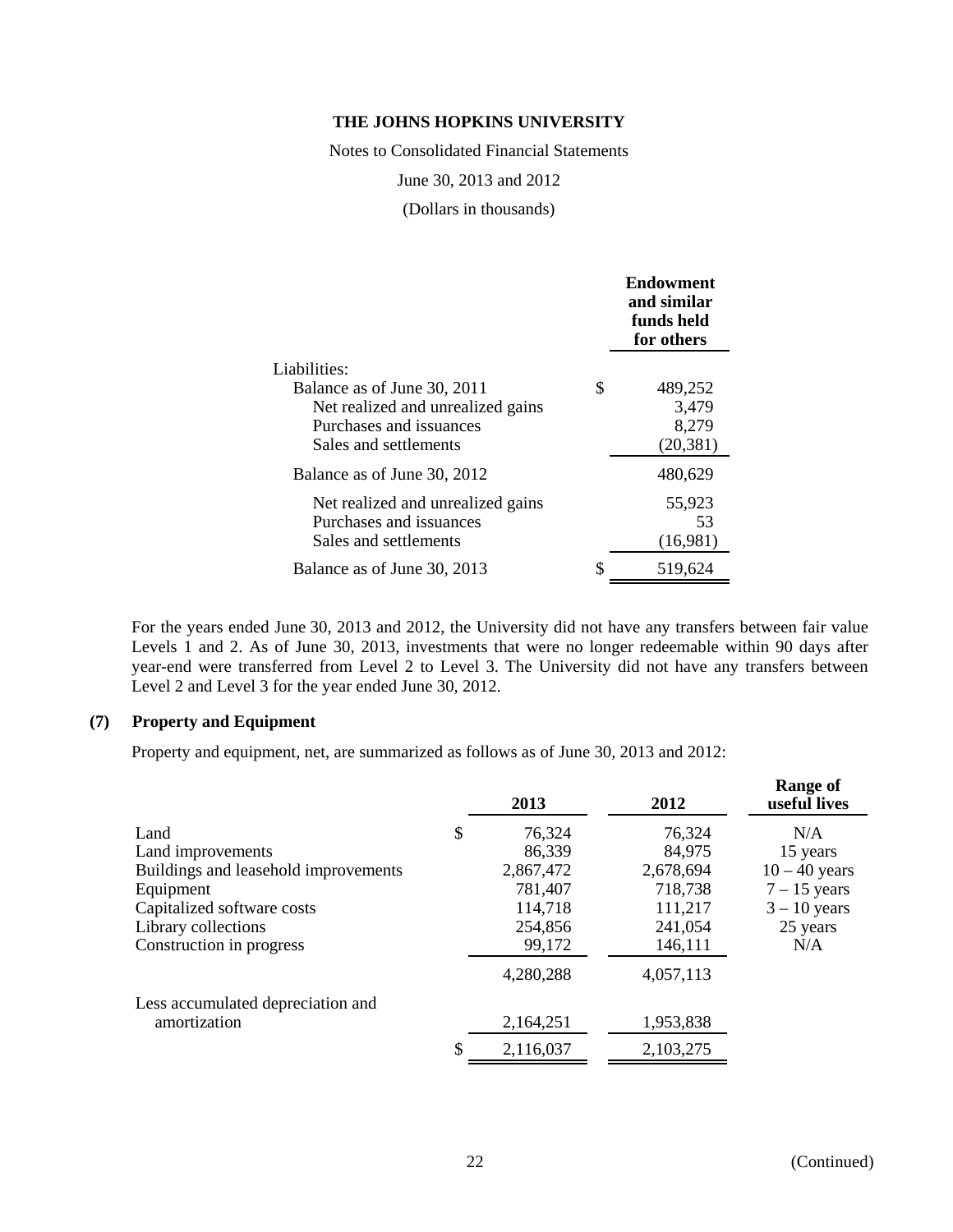Notes to Consolidated Financial Statements

June 30, 2013 and 2012

#### (Dollars in thousands)

#### **(8) Debt**

Debt is summarized as follows as of June 30, 2013 and 2012:

|                                             | 2013      | 2012      |
|---------------------------------------------|-----------|-----------|
| Bonds payable                               | 1,029,272 | 997,313   |
| Notes payable                               | 82,672    | 97,027    |
| Commercial paper revenue notes – tax-exempt | 245,565   | 255,528   |
| Commercial paper revenue notes – taxable    | 28,628    | 28,628    |
| Capital lease obligations (note 14)         | 51,807    | 53,552    |
|                                             | 1,437,944 | 1,432,048 |

#### *(a) Bonds Payable*

Bonds payable were issued by Maryland Health and Higher Educational Facilities Authority (MHHEFA), except for the Taxable Bonds issued directly, and consist of the following as of June 30, 2013 and 2012:

|                                                                                                                                                                                                           | 2013            | 2012    |
|-----------------------------------------------------------------------------------------------------------------------------------------------------------------------------------------------------------|-----------------|---------|
| Revenue Bonds Series 2001B, 5.30%, due July 2041,<br>net of unamortized premium of \$340 in 2012<br>Revenue Bonds Series 2004A, 4.625% to 5.00%, due<br>July 2038, including unamortized premium of \$947 | \$              | 15,340  |
| in 2012                                                                                                                                                                                                   |                 | 93,452  |
| Revenue Bonds Series 2005A, variable rate, due                                                                                                                                                            |                 |         |
| <b>July 2036</b>                                                                                                                                                                                          | 69,265          | 69,265  |
| Revenue Bonds Series 2008A, 5.00% to 5.25%,                                                                                                                                                               |                 |         |
| due July 2038, including unamortized premium of                                                                                                                                                           |                 |         |
| \$4,739 in 2013 and \$5,007 in 2012                                                                                                                                                                       | 119,619         | 134,887 |
| Revenue Bonds Series 2008B, variable rate,<br>due July 2027                                                                                                                                               |                 | 105,830 |
| Taxable Bonds 2009 Series A, 5.25%, due July 2019,                                                                                                                                                        |                 |         |
| net of unamortized discount of \$80 in 2013 and                                                                                                                                                           |                 |         |
| \$189 in 2012                                                                                                                                                                                             | 199,920         | 399,811 |
| Revenue Bonds Series 2012A, 4.00% to 5.00%,                                                                                                                                                               |                 |         |
| due July 2041, including unamortized premium of                                                                                                                                                           |                 |         |
| \$24,239 in 2013 and \$25,578 in 2012                                                                                                                                                                     | 177,389         | 178,728 |
| Taxable Bonds 2013 Series A, 4.085%                                                                                                                                                                       |                 |         |
| due July 2053                                                                                                                                                                                             | 355,000         |         |
| Revenue Bonds Series 2013B, 4.25% to 5.00%                                                                                                                                                                |                 |         |
| due July 2041, including unamortized premium of                                                                                                                                                           |                 |         |
| \$8,454 in 2013                                                                                                                                                                                           | 108,079         |         |
|                                                                                                                                                                                                           | \$<br>1,029,272 | 997,313 |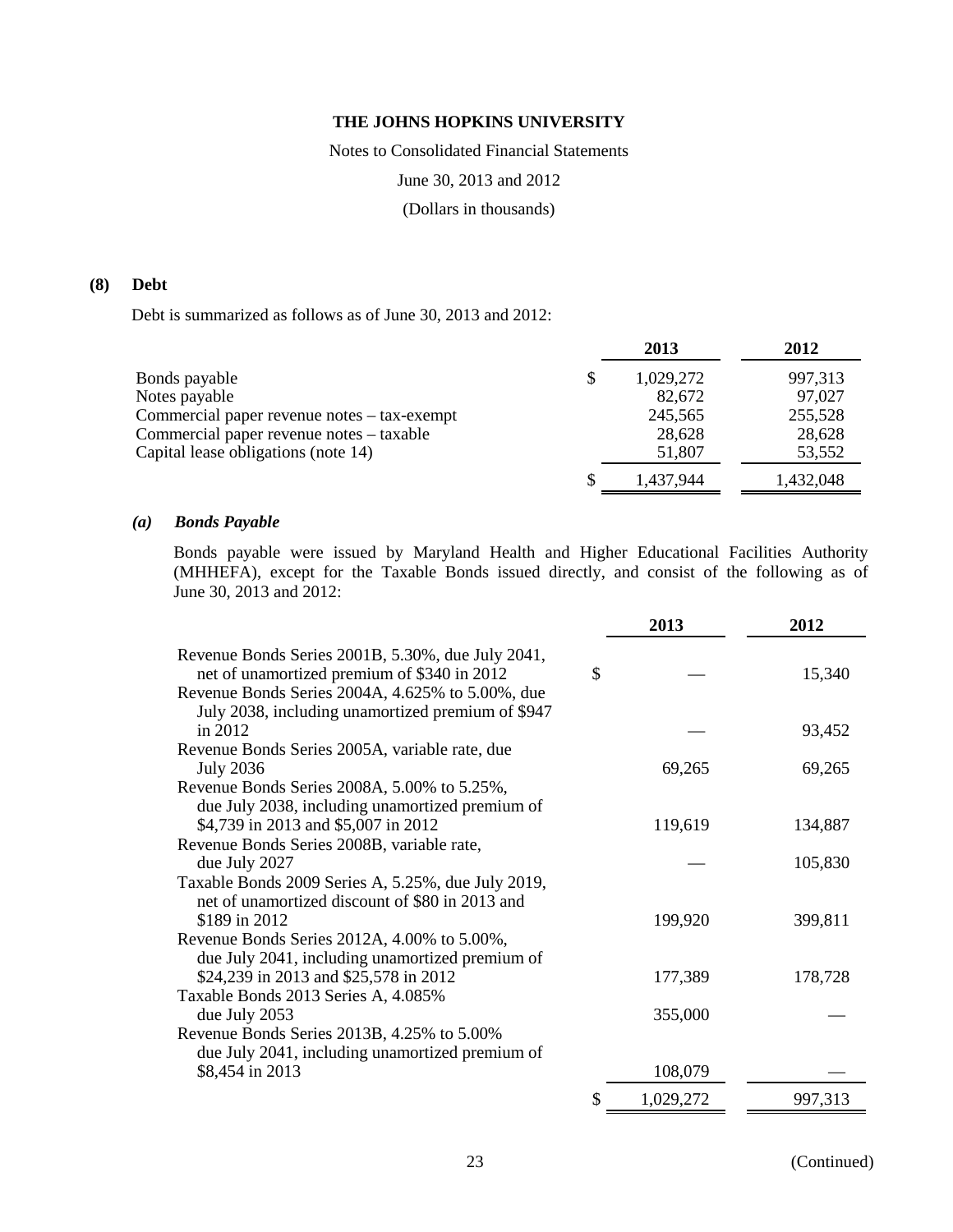Notes to Consolidated Financial Statements

June 30, 2013 and 2012

(Dollars in thousands)

The bonds payable outstanding as of June 30, 2013 and 2012 are unsecured general obligations of the University. The loan agreements generally provide for semiannual or annual payments of interest. The Series 2005A bonds bear interest at a variable rate, which is reset on a weekly basis (0.04% and 0.12% at June 30, 2013 and June 30, 2012, respectively) and provide for monthly payments of interest. The Series 2008B bonds, which were refunded in fiscal 2013, bear interest at a variable rate, which is reset on a weekly basis (0.16% at June 30, 2012) and provided for monthly payments of interest. The Series 2008A bonds provide for serial principal payments prior to maturity of \$15,000 and \$30,000 in 2013 and 2018, respectively.

In February 2013, the University issued fixed rate taxable bonds of \$355,000 (Series 2013A bonds). The Series 2013A bonds are subject to redemption prior to final maturity. The bonds provide for annual sinking fund payments of \$71,000 in 2049 through 2053. Proceeds from the Series 2013A bonds were used to refund the Series 2008B bonds and \$200,000 of the Series 2009A bonds. As a result of this refunding, the University recognized a loss of \$42,109 in fiscal 2013, which includes a redemption premium payment of \$40,885 and \$1,224 for the write-off of unamortized bond issuance costs and original issue discounts associated with the Series 2008B and 2009A bonds.

In June 2013, the University, through MHHEFA, issued fixed rate tax-exempt bonds of \$99,625 (Series 2013B bonds). The bonds consist of \$60,475 of serial bonds with maturities starting 2020 through 2038 and a \$39,150 term bond with maturity of 2041. The Series 2013B bonds are subject to redemption prior to final maturity. The bonds provide for annual principal payments of \$8,595 in 2020, 2022, and 2023, \$8,590 in 2021, and \$13,050 in 2037 and 2038. Sinking fund payments on the term bond are \$13,050 in 2039 through 2041. Proceeds from the Series 2013B bonds were used to refund the remaining \$15,000 principal of the Series 2001B bonds and to advance refund the Series 2004A bonds through an irrevocable trust administered by MHHEFA. As a result of this refunding, the University recognized a loss of approximately \$3,873 in fiscal 2013.

In June 2012, the University, through MHHEFA, issued fixed rate tax-exempt bonds of \$153,150 (Series 2012A bonds). The bonds consist of \$80,600 of serial bonds with maturities starting 2023 through 2032 and \$72,550 of term bonds with maturities of 2037 and 2041. The Series 2012A bonds are subject to redemption prior to final maturity. The bonds are initially interest only until 2023 and then provide for annual principal payments of \$8,060 starting in 2023 through 2039 and annual principal payments of 8,065 in 2040 and 2041. Proceeds from the Series 2012A bonds were used to refund the Series 2002A bonds and a portion of the Series 2001B bonds. As a result of this refunding, the University recognized a loss of approximately \$3,532 in fiscal 2012, which includes the write-off of unamortized bond issuance costs and original issue discounts associated with the Series 2001B and 2002A Bonds.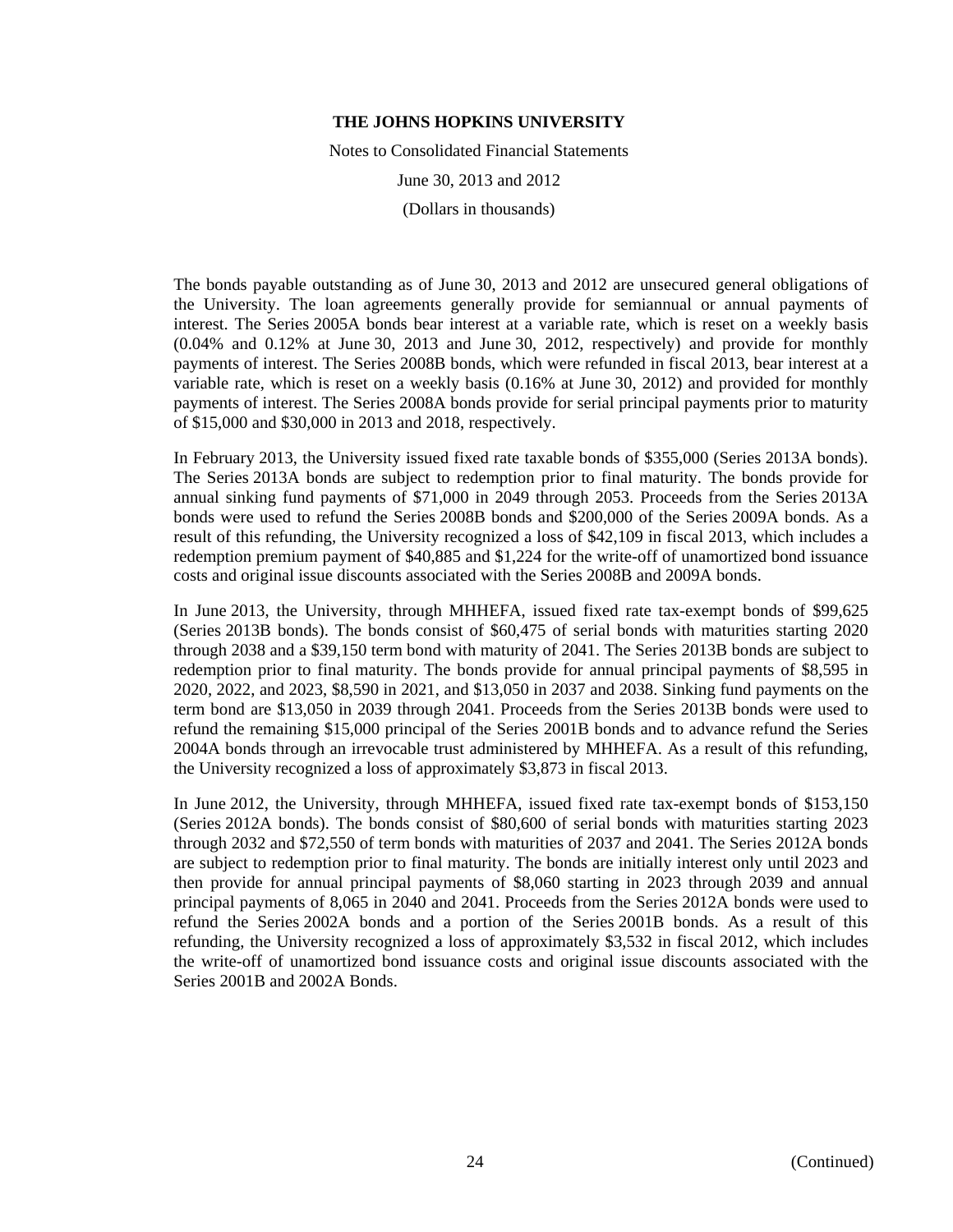Notes to Consolidated Financial Statements

June 30, 2013 and 2012

(Dollars in thousands)

#### *(b) Notes Payable*

Notes payable consist of the following as of June 30, 2013 and 2012:

| 2013   | 2012   |
|--------|--------|
| \$     | 3,910  |
| 11,705 | 16,000 |
| 9.489  | 10,433 |
| 3.061  | 3,268  |
| 4.703  | 4,884  |
| 43,504 | 47,863 |
| 7,553  | 7,800  |
| 1,878  | 1,878  |
| 779    | 991    |
| 82,672 | 97,027 |
|        |        |

The MHHEFA notes are part of a pooled loan program. The notes are unsecured general obligations of the University, bear interest at a variable rate 0.85% and 0.50% as of June 30, 2013 and 2012, respectively, in monthly installments. Under terms of the loan agreements, the University may be required to provide security for the loans in certain circumstances (none required as of June 30, 2013 or 2012).

The note due December 2019 is secured by certain of the University's property and is due in annual installments with interest payable monthly.

The notes due February 2014 and February 2044 are unsecured general obligations of the University and may not be prepaid prior to their respective maturity dates. The note due February 2014 provides for monthly principal and interest payments based on a 25-year amortization schedule with full principal repayment by the maturity date. The note due February 2044 provides for monthly interest payments until the maturity date at which time the entire amount of the principal and unpaid accrued interest is due.

The note due March 2017 was issued by the Maryland Energy Administration in the principal amount of \$1,500 to fund energy efficient improvements. The note is an unsecured obligation of the University and is payable in semiannual installments.

#### *(c) Commercial Paper*

Under the commercial paper program, the University may have commercial paper outstanding of up to \$400,000. The notes are unsecured, bear interest at rates that are fixed at the date of issue and may have maturities up to 270 days from the date of issue. The notes outstanding as of June 30, 2013 bear interest at a weighted average rate of 0.13%.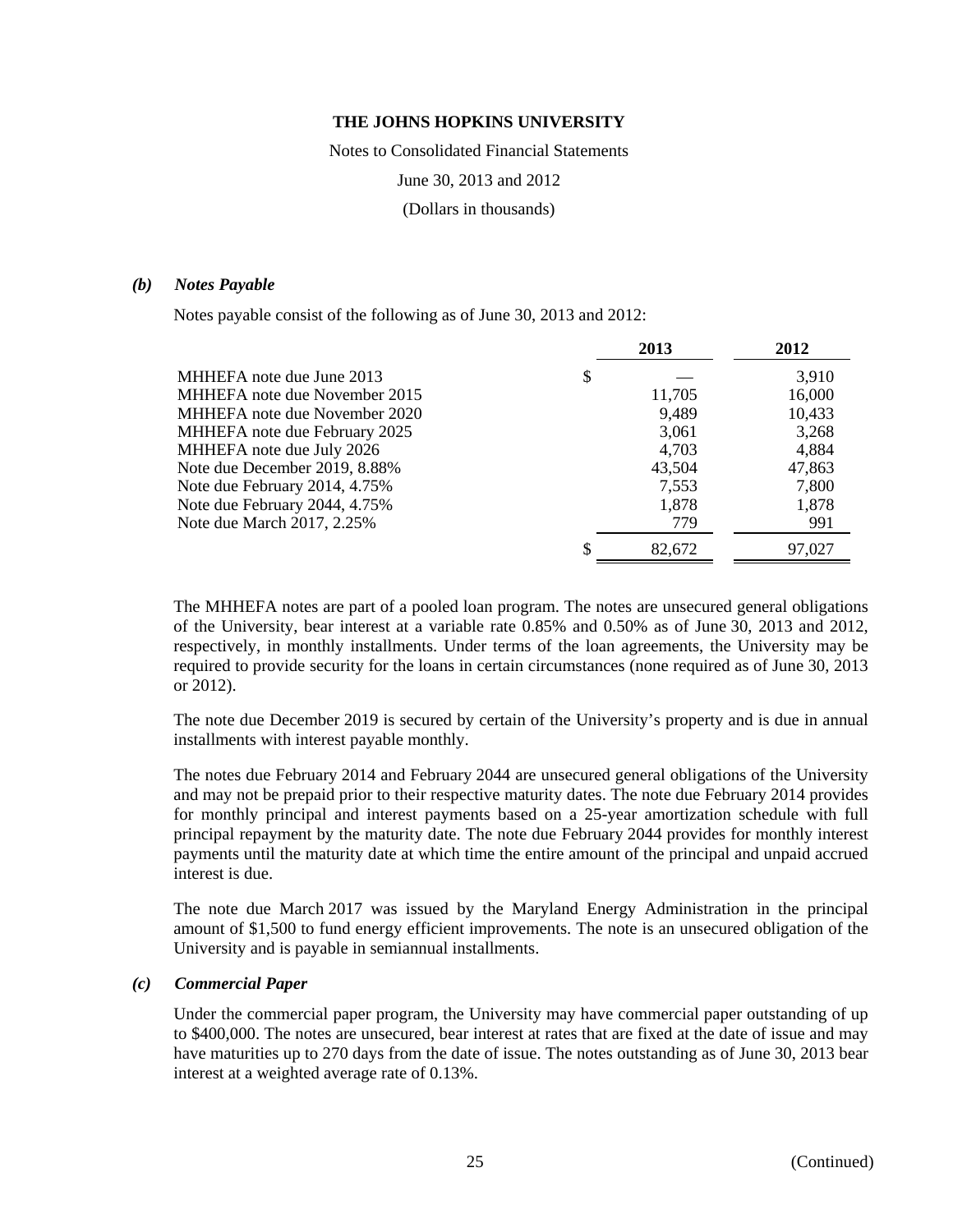Notes to Consolidated Financial Statements

June 30, 2013 and 2012

(Dollars in thousands)

The tax-exempt commercial paper revenue notes were issued by MHHEFA to finance and refinance the costs of qualified assets. It is anticipated that the University will continuously renew maturing notes for a period of up to 120% of the estimated useful lives of the related assets.

#### *(d) Interest Costs*

Total interest costs incurred and paid were \$58,171 in 2013 and \$58,729 in 2012, of which \$3,595 in 2013 and \$4,734 in 2012 were capitalized. Accrued interest as of June 30, 2013 and 2012 was \$199 and \$416, respectively. There was no interest income in 2013 or 2012 earned from the investment of the unexpended proceeds of certain tax-exempt borrowings.

#### *(e) Debt Covenants*

Certain of the University's debt agreements include covenants that require the University to maintain minimum financial ratios. The University was in compliance with its covenant requirements as of and for year ended June 30, 2013.

# *(f) Fair Value*

The carrying amounts of debt with variable interest rates, including commercial paper, approximate fair value because the rates reflect the current market rates for debt instruments with similar maturities and credit quality (Level 2 fair value hierarchy). The fair value of fixed rate debt is estimated based upon quoted market prices for publicly traded issues with similar terms and average maturities (Level 2 fair value hierarchy). The fair value estimates, at a specific point in time, are subjective in nature and involve judgment. The University is not obligated to settle its debt at fair value. The carrying amount and estimated fair value of the University's debt is summarized below as of June 30:

|               |                          | 2013          |                          | 2012          |
|---------------|--------------------------|---------------|--------------------------|---------------|
|               | <b>Carrying</b><br>value | Fair<br>value | <b>Carrying</b><br>value | Fair<br>value |
| Fixed rate    | \$<br>1,065,528          | 1,054,995     | 934,302                  | 1,057,471     |
| Variable rate | 372,416                  | 372,416       | 497,746                  | 497,746       |
| Total         | \$<br>1,437,944          | 1,427,411     | 1,432,048                | 1,555,217     |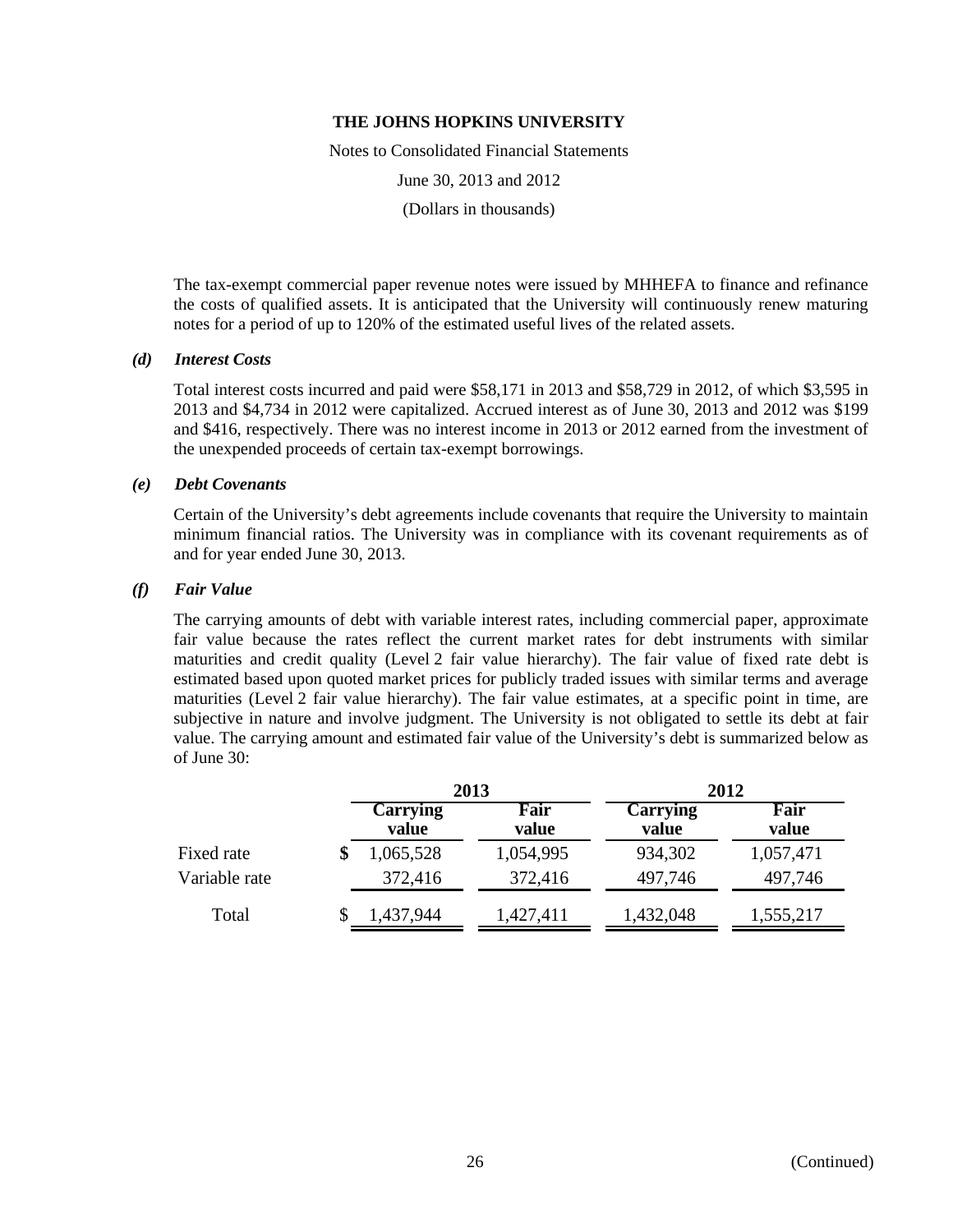Notes to Consolidated Financial Statements

June 30, 2013 and 2012

(Dollars in thousands)

#### *(g) Other Credit Agreements*

To support liquidity requirements under the bond and commercial paper revenue notes programs with MHHEFA, the University has three standby liquidity support agreements with commercial banks as follows:

| Line of credit | <b>Maturity</b> | <b>Annual fees</b> |
|----------------|-----------------|--------------------|
| \$175,000      | January 2016    | 35 basis points    |
| 100,000        | January 2016    | 34 basis points    |
| 100,000        | April 2017      | 40 basis points    |

These agreements are intended to enable the University to fund the purchase of variable rate demand bonds, which are tendered and not remarketed, and to pay the maturing principal of and interest on commercial paper notes in the event they cannot be remarketed. Advances under these agreements are unsecured, bear interest at a rate that varies based on certain market indices, and are due by the stated expiration date. There were no borrowings under the University's standby liquidity support agreements during fiscal 2013 and 2012.

Under terms of a master note agreement with a commercial bank, the University may borrow up to \$100,000 under a line of credit for APL working capital purposes. Advances under the line of credit are unsecured, due on demand, and bear interest at a rate that varies based on certain market indices. The fee for this agreement is 45 basis points for a 1-year term, 15 basis points for a 1-year renewal term, and the unused line fee is 14 basis points per annum. There were no borrowings outstanding on the line of credit as of June 30, 2013 or 2012.

#### *(h) Interest Rate Swap Agreements*

Under interest rate swap agreements, the University and the counterparties agree to exchange the difference between fixed rate and variable rate interest amounts calculated by reference to specified notional principal amounts during the agreement period. Notional principal amounts are used to express the volume of these transactions, but the cash requirements and amounts subject to credit risk are substantially less.

The following table summarizes the general terms of cash of the University's swap agreements:

|                  | <b>Effective</b><br>date |     | <b>Notional</b><br>amount | <b>Termination</b><br>date | <b>Interest</b><br>rate paid | <b>Interest</b><br>rate received                     |
|------------------|--------------------------|-----|---------------------------|----------------------------|------------------------------|------------------------------------------------------|
| Fixed payor swap | June 2005                | \$. | 69.265                    | July 2036                  | 3.87%                        | <b>SIFMA</b><br>0.06% as of June 30, 2013            |
| Fixed payor swap | <b>July 2007</b>         |     | 10.495                    | <b>July 2027</b>           | 3.45                         | 67.00% of 1-month LIBOR<br>0.13% as of June 30, 2013 |
| Fixed payor swap | <b>July 2008</b>         |     | 95.335                    | <b>July 2020</b>           | 3.43                         | 67.00% of 1-month LIBOR<br>0.13% as of June 30, 2013 |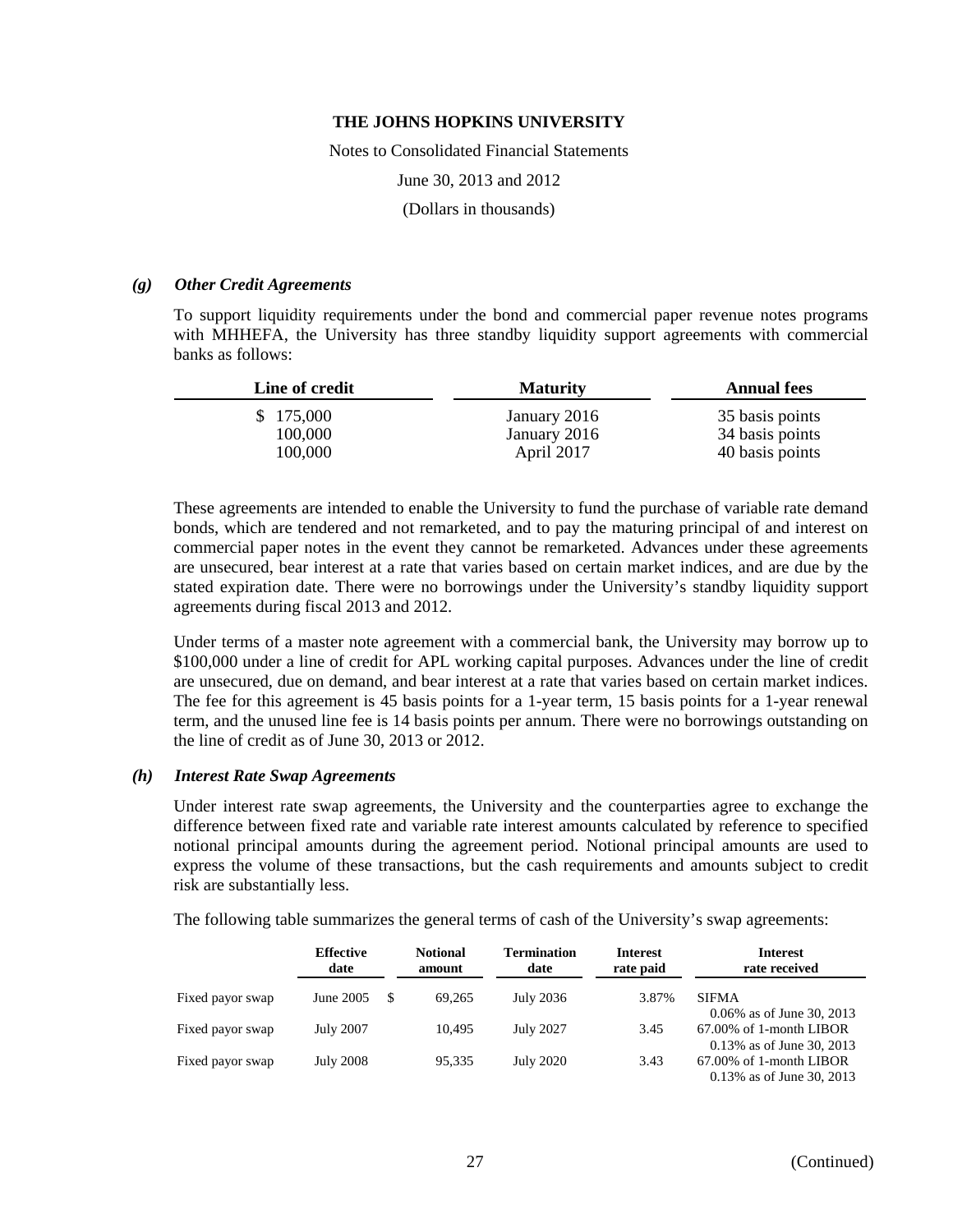Notes to Consolidated Financial Statements

June 30, 2013 and 2012

(Dollars in thousands)

Parties to interest rate swap agreements are subject to market risk for changes in interest rates and risk of credit loss in the event of nonperformance by the counterparty.

The fair value of each swap is the estimated amount the University would receive or pay to terminate the swap agreement at the reporting date considering current interest rates and creditworthiness of the swap counterparties. The aggregate fair value of the University's interest rate swap agreements as of June 30, 2013 and 2012 was a liability of \$20,123 and \$34,461, respectively, excluding accrued interest and is reported as other liabilities. Changes in the fair value of the interest rate swap agreements are reported as nonoperating activities. The change in fair value was a gain of approximately \$14,338 and a loss of approximately \$18,556, net of the swap termination fee, in fiscal 2013 and fiscal 2012, respectively.

The University is required to post collateral under these agreements under certain events. As of June 30, 2013 and 2012, \$8,000 and \$14,100, respectively, was held by the counterparty and was included in cash and cash equivalents, of which \$11,700 was required collateral as of June 30, 2012. There was no required collateral as of June 30, 2013.

#### *(i) Annual Principal Payments*

The following table summarizes the aggregate annual maturities of bonds payable, notes payable, and the maturities of specific commercial paper revenue note tranches, for the five years subsequent to June 30, 2013:

|      | <b>Bonds</b><br>payable | <b>Notes</b><br>payable | <b>Commercial</b><br>paper notes | <b>Total</b> |
|------|-------------------------|-------------------------|----------------------------------|--------------|
| 2014 | \$                      | 24,589                  | 11,200                           | 35,789       |
| 2015 |                         | 7,980                   | 10,737                           | 18,717       |
| 2016 |                         | 7,495                   | 16,168                           | 23,663       |
| 2017 |                         | 7,947                   | 12,551                           | 20,498       |
| 2018 | 30,000                  | 8,481                   | 52,997                           | 91,478       |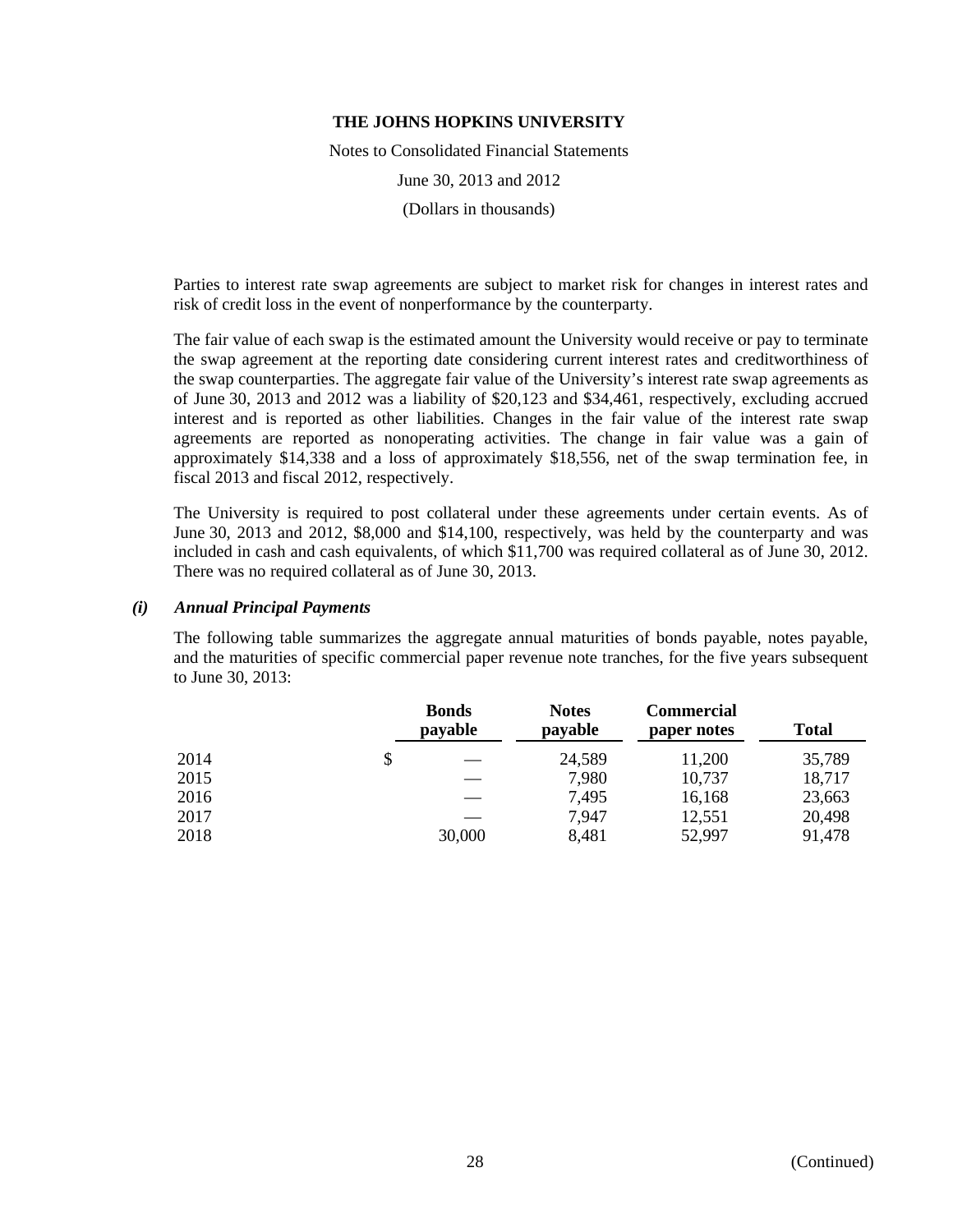Notes to Consolidated Financial Statements

June 30, 2013 and 2012

(Dollars in thousands)

#### **(9) Net Assets**

Temporarily restricted net assets consist of the following as of June 30, 2013 and 2012:

|                                                             |   | 2013      | 2012    |
|-------------------------------------------------------------|---|-----------|---------|
| Contributions restricted for departments and divisions      | S | 315,411   | 334,441 |
| Endowment return restricted for departments, divisions, and |   |           |         |
| student aid                                                 |   | 592,065   | 473,226 |
| Contributions restricted for facilities                     |   | 61,924    | 83,661  |
| Split-interest agreements designated for departmental and   |   |           |         |
| divisional support                                          |   | 31,832    | 32,827  |
| Land subject to time and purpose restrictions               |   | 74,000    | 74,000  |
|                                                             |   | 1,075,232 | 998,155 |

Permanently restricted net assets consist of donor-restricted endowment funds, perpetual trusts, and contributions receivable, in which income is available for the following purposes as of June 30, 2013 and 2012:

|                                                    | 2013                 | 2012                 |
|----------------------------------------------------|----------------------|----------------------|
| Departmental and divisional support<br>Student aid | 1,269,657<br>291,819 | 1,180,124<br>274,899 |
|                                                    | 1,561,476            | 1,455,023            |

#### **(10) University Endowment**

The University's endowment consists of approximately 3,400 individual funds established for a variety of purposes and includes both donor-restricted endowment funds and funds designated by the Board of Trustees to function as endowments. Net assets associated with endowment funds are classified and reported based on the existence or absence of donor-imposed restrictions.

The Board of Trustees of the University has interpreted the Maryland enacted version of Uniform Prudent Management of Institutional Funds Act (UPMIFA) as allowing the University to appropriate for expenditure or accumulate so much of an endowment fund as the University determines is prudent for the uses, benefits, purposes, and duration for which the endowment fund is established, subject to the intent of the donor as expressed in the gift instrument.

The Board of Trustees of the University manages and invests the individual endowment funds in the exercise of ordinary business care and prudence under facts and circumstances and considering the purposes, factors, and other requirements of UPMIFA. The University classifies as permanently restricted net assets (a) the original value of gifts donated, which are donated to the permanent endowment, (b) the original value of subsequent gifts to the permanent endowment, and (c) accumulations to the permanent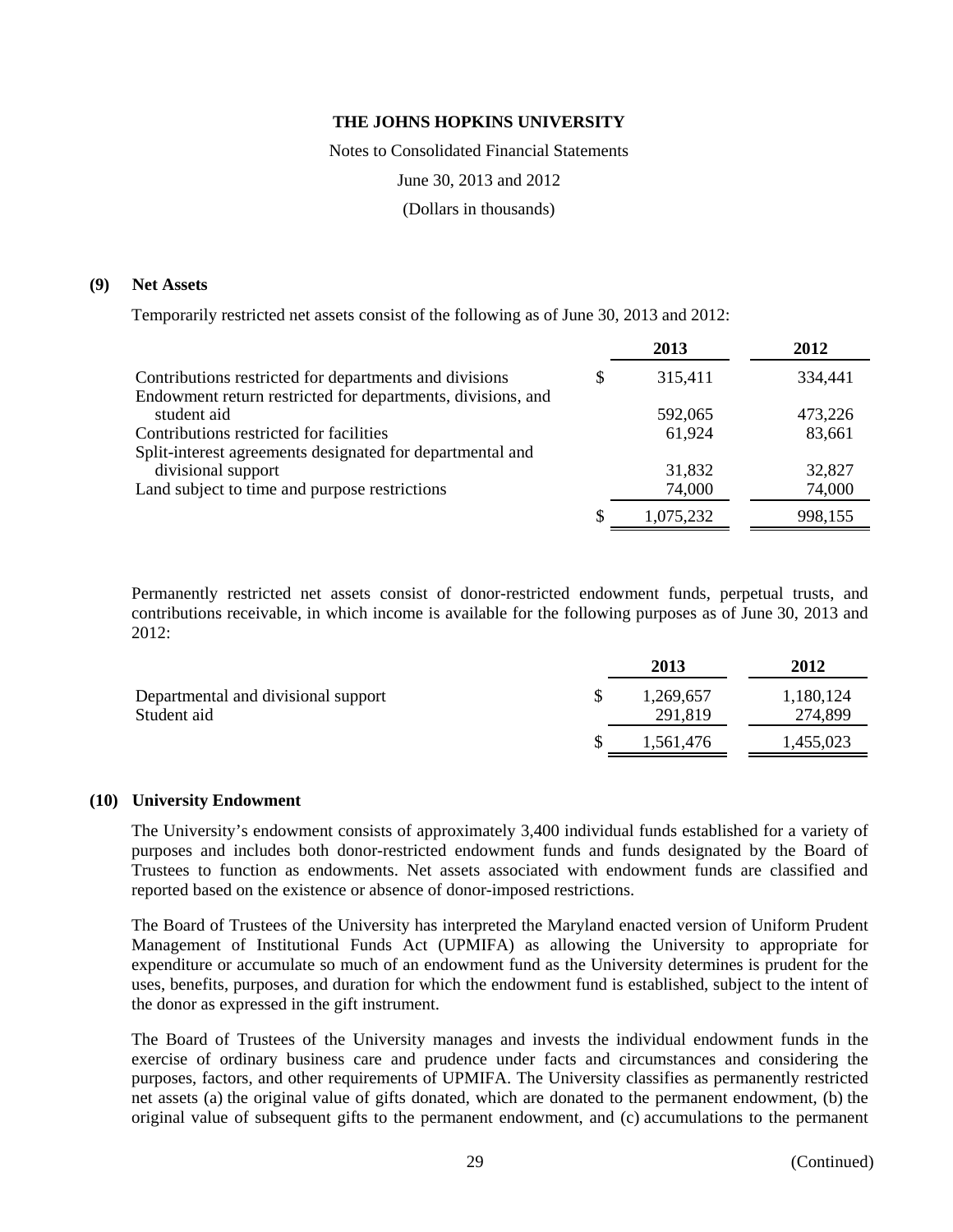Notes to Consolidated Financial Statements

June 30, 2013 and 2012

(Dollars in thousands)

endowment, which are not expendable on a current basis in accordance with the directions of the applicable donor gift instrument at the time the accumulation is added to the fund. The remaining portion of the donor-restricted endowment fund that is not classified in permanently restricted net assets is classified as temporarily restricted net assets until those amounts are appropriated for expenditure by the Board of Trustees, or, if in an underwater position (fair value below historical cost), as unrestricted net assets. Subsequent gains that restore the fair value of underwater endowments to the required level will be classified as an increase in unrestricted net assets.

The University has adopted investment policies for its endowment, including board-designated funds, which attempt to provide a predictable stream of funding in support of the operating budget, while seeking to preserve the real value of the endowment assets over time. The University relies on a total return strategy under which investment returns are achieved through both appreciation (realized and unrealized) and yield (interest and dividends). Investments are diversified by asset class, as well as by investment manager and style, with a focus on achieving long-term return objectives within prudent risk constraints.

Subject to the intent of the donor, the Board of Trustees appropriates for expenditure or accumulates funds in the endowments in the exercise of ordinary business care and prudence under the facts and circumstances and considering the purposes, factors, and other requirements of UPMIFA. The annual appropriation is determined in the context of the University's spending rate policy. The current policy, which is based on a long-term investment return assumption as well as an estimated inflation factor, targets the appropriation to be in a range of 4.5% to 5.5% of the prior three years' average value of the endowment.

Endowment net assets consist of the following as of June 30, 2013:

|                                                                   | <b>Unrestricted</b> | <b>Temporarily</b><br>restricted | <b>Permanently</b><br>restricted | <b>Total</b> |
|-------------------------------------------------------------------|---------------------|----------------------------------|----------------------------------|--------------|
| Donor-restricted endowment<br>funds<br>Board-designated endowment | (1.946)             | 592,065                          | 1,402,323                        | 1,992,442    |
| funds                                                             | 926,104             |                                  |                                  | 926,104      |
|                                                                   | 924,158             | 592,065                          | 1,402,323                        | 2,918,546    |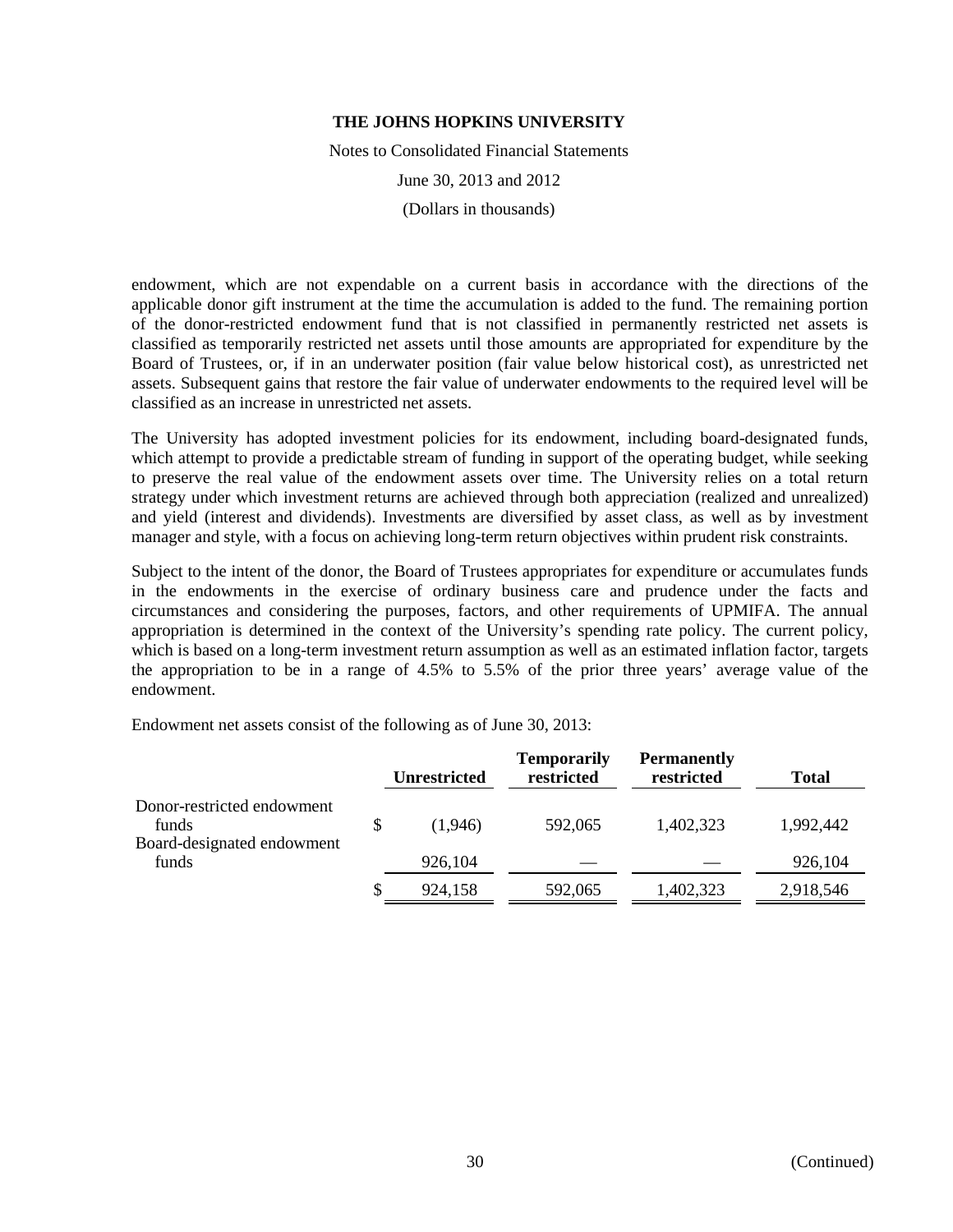Notes to Consolidated Financial Statements

June 30, 2013 and 2012

(Dollars in thousands)

Endowment net assets consist of the following as of June 30, 2012:

|                                                                   | <b>Unrestricted</b> | <b>Temporarily</b><br>restricted | <b>Permanently</b><br>restricted | <b>Total</b> |
|-------------------------------------------------------------------|---------------------|----------------------------------|----------------------------------|--------------|
| Donor-restricted endowment<br>funds<br>Board-designated endowment | (17,774)            | 480,271                          | 1,274,456                        | 1,736,953    |
| funds                                                             | 856,363             |                                  |                                  | 856,363      |
|                                                                   | 838,589             | 480,271                          | 1,274,456                        | 2,593,316    |

Changes in endowment net assets for the years ended June 30, 2012 and 2013 are as follows:

| <b>Unrestricted</b> | <b>Temporarily</b><br>restricted | <b>Permanently</b><br>restricted | <b>Total</b> |
|---------------------|----------------------------------|----------------------------------|--------------|
| 867,925             | 524,071                          | 1,206,471                        | 2,598,467    |
| 5,222               | 29,755                           | 6,063                            | 41,040       |
| 18,226              | (109)                            | 59,886                           | 78,003       |
| (52, 784)           | (71, 410)                        |                                  | (124, 194)   |
|                     | (2,036)                          | 2,036                            |              |
| 838.589             | 480.271                          | 1,274,456                        | 2,593,316    |
| 128.144             | 188,429                          | 24,841                           | 341,414      |
| 10,172              | 2,094                            | 100,834                          | 113,100      |
| (52, 747)           | (76, 537)                        |                                  | (129, 284)   |
|                     | (2,192)                          | 2,192                            |              |
| 924,158             | 592,065                          | 1,402,323                        | 2,918,546    |
|                     |                                  |                                  |              |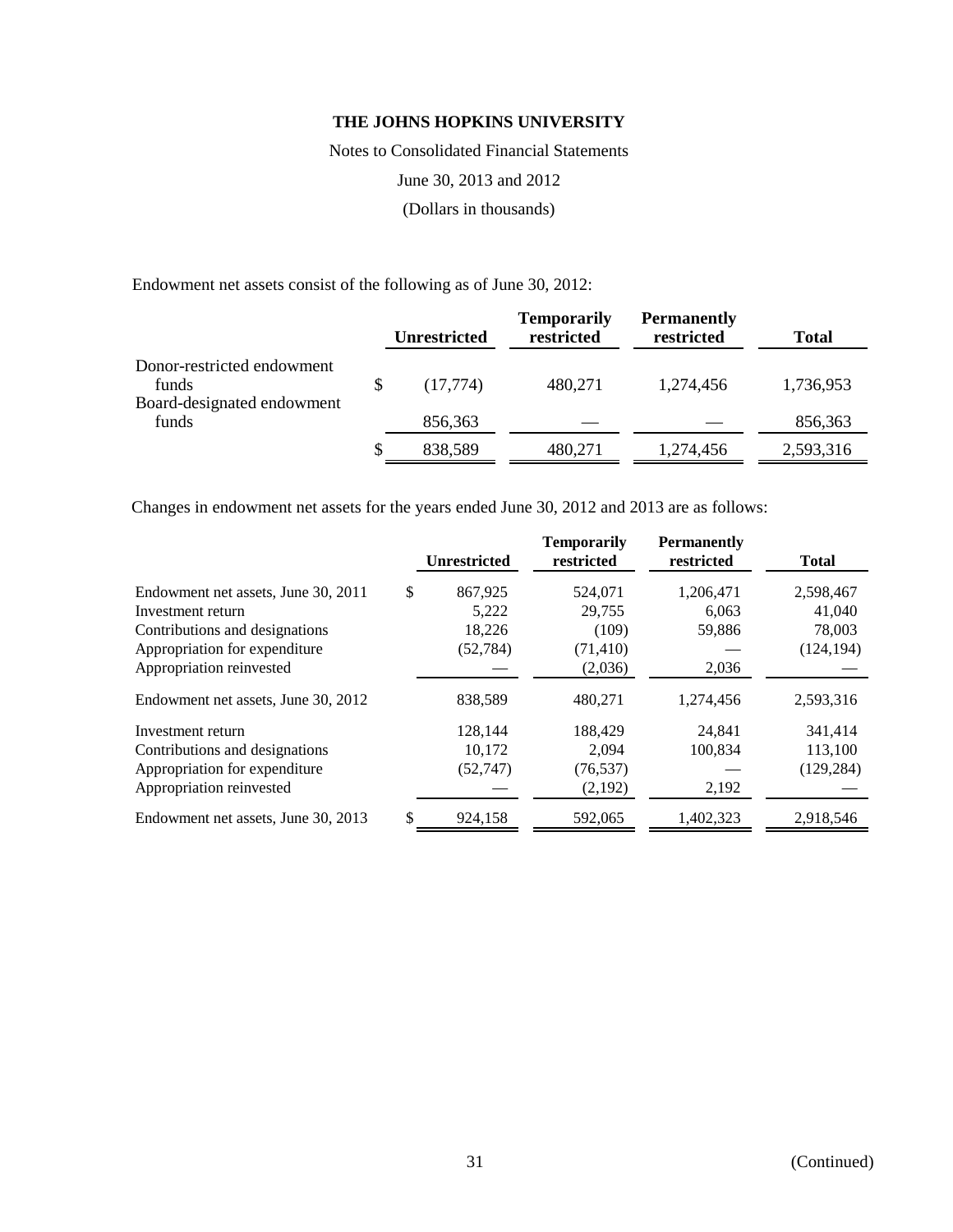Notes to Consolidated Financial Statements

June 30, 2013 and 2012

(Dollars in thousands)

#### **(11) Affiliated Institutions**

Reimbursements from affiliated institutions consist of the following for the years ended June 30, 2013 and 2012:

|                                       | 2013    | 2012    |
|---------------------------------------|---------|---------|
| Johns Hopkins Health System           | 26,070  | 23,042  |
| <b>Johns Hopkins Hospital</b>         | 248,029 | 239,502 |
| Johns Hopkins Bayview Medical Center  | 63,261  | 59,238  |
| Other Johns Hopkins entities          | 59,055  | 47,739  |
| Other affiliated medical institutions | 37,902  | 35,687  |
|                                       | 434,317 | 405,208 |

#### *(a) The Johns Hopkins Health System (JHHS)*

JHHS is incorporated and governed separately from the University and is the parent entity of an academically based health system, which includes the Hospital, The Johns Hopkins Bayview Medical Center, Howard County General Hospital, Suburban Hospital, Sibley Memorial Hospital, All Children's Hospital, and other related organizations. The University and JHHS have established a Board of Johns Hopkins Medicine (JHM) to direct, integrate, and coordinate the clinical activities of the two organizations. JHM does not have the authority to incur debt or issue guarantees and its annual budgets require the approval of the Boards of Trustees of both the University and JHHS.

In fiscal 2013, the University contributed \$5,000 to JHHS solely to support JHHS construction activities, which are reported as nonoperating activities in the statement of activities.

Reimbursements from JHHS relate primarily to space and purchased services for clinical and nonclinical operations.

#### *(b) The Hospital*

The Hospital is a member of JHHS and serves as the primary teaching facility of the University's School of Medicine. Because of the closely related nature of their operations, the University and the Hospital share facilities and provide services to each other to fulfill their purposes more effectively. The sharing of facilities and services is negotiated annually and set forth in a Joint Administrative Agreement (JAA). Costs charged to the Hospital under the JAA, related primarily to the provision of professional medical services from the University, aggregated \$181,011 in fiscal 2013 and \$170,937 in fiscal 2012. Costs charged to the University under the JAA, related primarily to rental of space in Hospital facilities under a renewable one-year lease, aggregated \$43,604 in fiscal 2013 and \$40,998 in fiscal 2012, and are included in operating expenses in the statements of activities.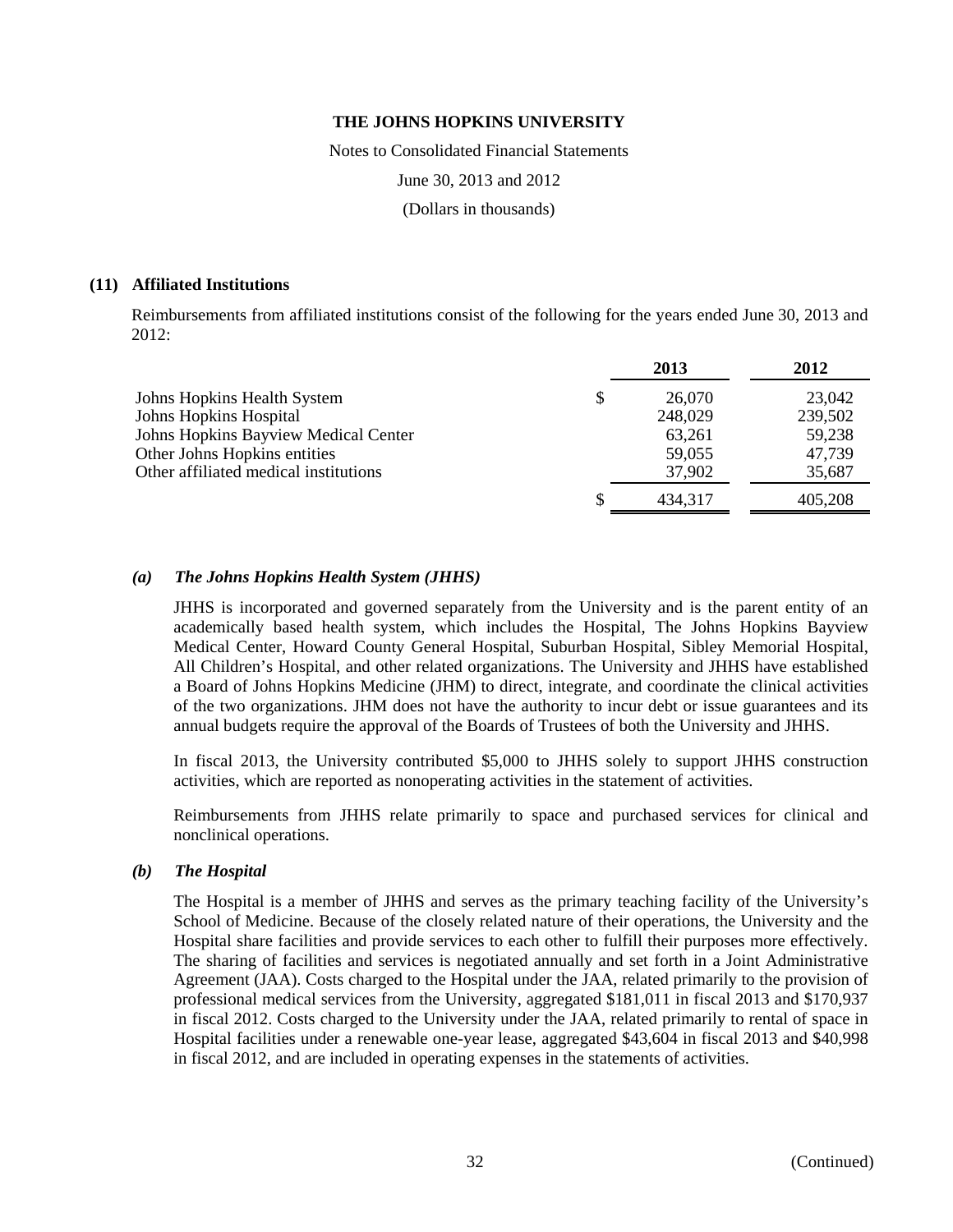Notes to Consolidated Financial Statements

June 30, 2013 and 2012

(Dollars in thousands)

#### *(c) Johns Hopkins Bayview Medical Center (JHBMC)*

JHBMC is a community-based teaching hospital and long-term care facility. The University and JHBMC also share facilities and provide services to each other and negotiate the costs annually under a JAA. Costs charged to JHBMC under the JAA, related primarily to the provision of professional medical services from the University, aggregated \$57,738 in fiscal 2013 and \$54,990 in fiscal 2012.

### *(d) The Johns Hopkins Hospital Endowment Fund (JHHEFI)*

In July 2007, the University and JHHEFI entered into an agreement whereby JHHEFI transferred approximately \$381,000 to the University to invest in the University's EIP and have the University manage these assets on JHHEFI's behalf. The funds were invested with other University assets in the University's name and title, and in accordance with the University's EIP investment policies and objectives. JHHEFI receives payouts as determined by their Board of Trustees and may terminate the agreement upon 180 days' written notice with liquidations to be made over a three-year period as specified in the agreement. The assets are included in investments in the balance sheets, and a corresponding liability of \$414,782 and \$382,796 is included in endowment and similar funds held for others as of June 30, 2013 and 2012, respectively.

#### *(e) Jointly Owned Entities*

As of June 30, 2013 and 2012, the University and JHHS and its affiliates jointly own several entities that are accounted for on the equity method. The University's aggregate investments in and advances to these joint ventures was approximately \$188,268 and \$162,904 as of June 30, 2013 and 2012, respectively. Equity in earnings of affiliates aggregated approximately \$18,320 in fiscal 2013 and \$24,137 in fiscal 2012.

In 2005, one of these entities, JHMI Utilities LLC, was formed to provide utility services for the east Baltimore campus. The University and Hospital, each owning 50% of JHMI Utilities LLC, provide all of its funding, including debt service, through payments for services received. Utility and telecommunications services provided to the University in fiscal 2013 and 2012 were approximately \$36,839 and \$32,819, respectively. In 2013, JHHS and the University began the implementation through JHMI Utilities of an electronic medical record system (EPIC) across Johns Hopkins Medicine, which will provide integrated patient care information. The first phase of the systems implementation will occur at the ambulatory sites of Johns Hopkins Medicine. The cost of implementing the enterprise information technology strategy will be financed through a combination of loans from the University and JHHS. The first phase of the project will cost approximately \$90,000. The University will be providing 30% or \$27,000 of the funding.

Although the University's ownership interest in each of the jointly owned entities is 50%, the University and JHHS have entered into separate agreements whereby certain activities or lines of business within these entities are not shared equally.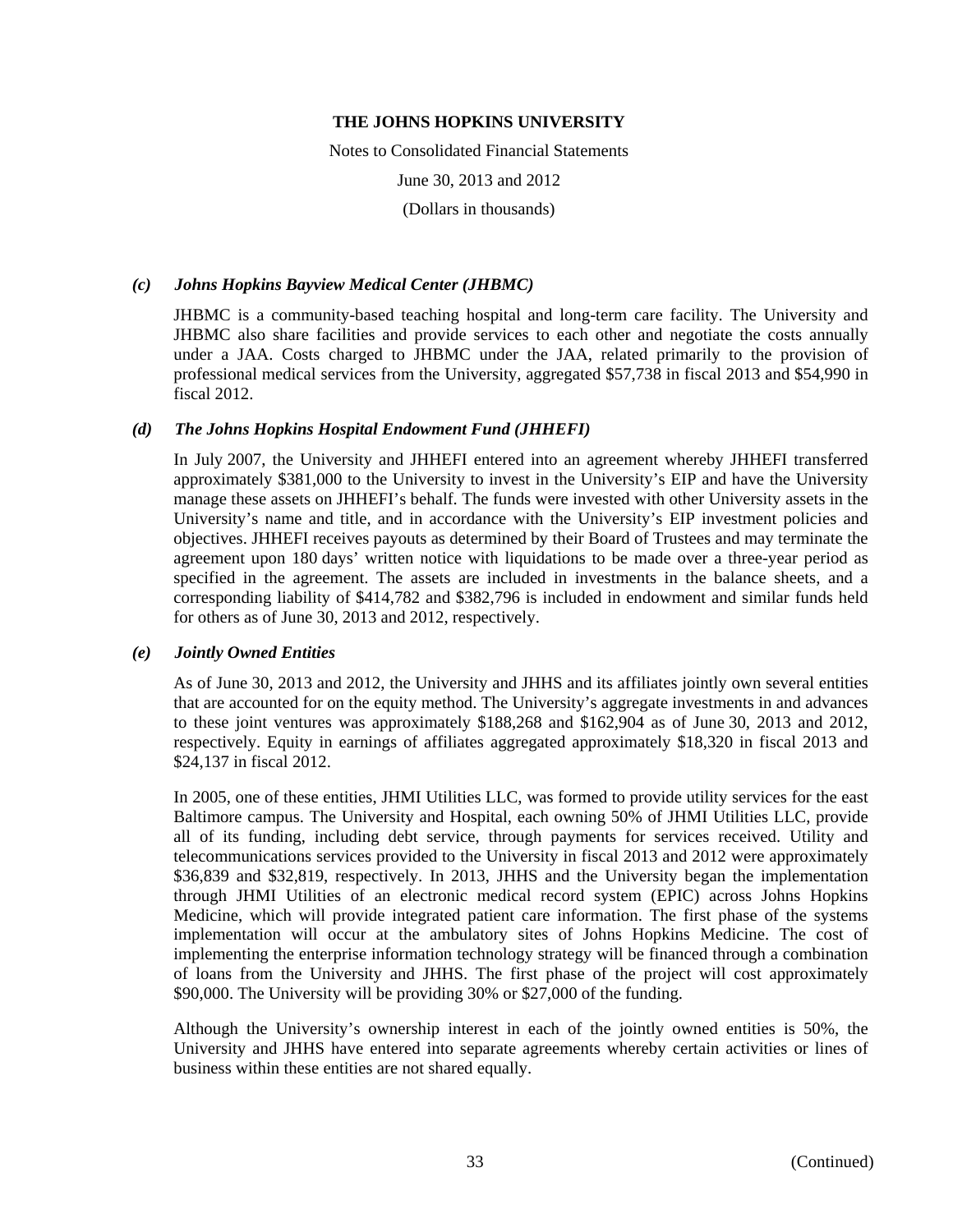Notes to Consolidated Financial Statements

June 30, 2013 and 2012

(Dollars in thousands)

The following table summarizes the aggregate condensed financial information of the jointly owned entities and the University's proportionate share of the entities as of and for the years ended June 30, 2013 and 2012, respectively:

|                    |               | 2013                          | 2012         |                        |  |
|--------------------|---------------|-------------------------------|--------------|------------------------|--|
|                    | <b>Total</b>  | <b>University</b><br>interest | <b>Total</b> | University<br>interest |  |
| Assets             | \$<br>767,542 | 341,258                       | 678,816      | 302,755                |  |
| Liabilities        | 571,312       | 259,227                       | 499,878      | 224,074                |  |
| Operating revenues | 1,694,688     | 670,840                       | 1,592,154    | 636,573                |  |
| Operating expenses | 1,617,404     | 652,520                       | 1,504,081    | 612,671                |  |

# **(12) Pension and Postretirement Benefit Plans**

The University has several pension plans that are available to substantially all full-time employees. Most of these plans are defined contribution plans for which the University's policy is to fund pension costs as accrued. The University also has a defined benefit pension plan covering bargaining unit employees and those classified as support staff. Pension expense was \$205,443 in fiscal 2013 and \$184,167 in fiscal 2012, including \$165,311 and \$159,116, respectively, related to defined contribution plans. Of the total pension expense, APL's defined contribution plan accounted for \$54,076 in fiscal 2013 and \$53,599 in fiscal 2012.

Effective July 1, 2011, the University closed the support staff pension plan to new participants other than bargaining unit employees. In addition, the University offered a choice to current participants between the current support staff pension plan and the new Johns Hopkins 403b plan. The University has retiree benefits plans that provide postretirement medical benefits to employees, including those at APL, who meet specified minimum age and service requirements at the time they retire. The University pays a portion of the cost of participants' medical insurance coverage. The University's portion of the cost for an individual participant depends on various factors, including the age, years of service, and time of retirement or retirement eligibility of the participant. The University has established a trust fund for its retiree benefits plans and intends to make contributions to the fund approximately equal to the annual net postretirement benefit cost.

Effective October 1, 2011, APL made certain changes to the postretirement medical benefits. APL placed a cap on premiums paid beginning in 2017 on active staff retiring after December 31, 2012. APL also will provide no contributions to premiums for staff hired after December 31, 2011.

The actuarial gain in 2013 is primarily related to the 50-basis point increase in the discount rate and other assumption changes, including future salary increases and estimated healthcare costs. The actuarial loss in 2012 is primarily related to the 150-basis point reductions in the discount rate.

In 2010, the Patient Protection and Affordable Care Act and the Health Care and Education Reconciliation Act (collectively, the Health Care Acts) were signed into law. The Health Care Acts include several provisions that may affect the University's postretirement benefit plans, and have been considered in the measurement of the postretirement benefit obligation.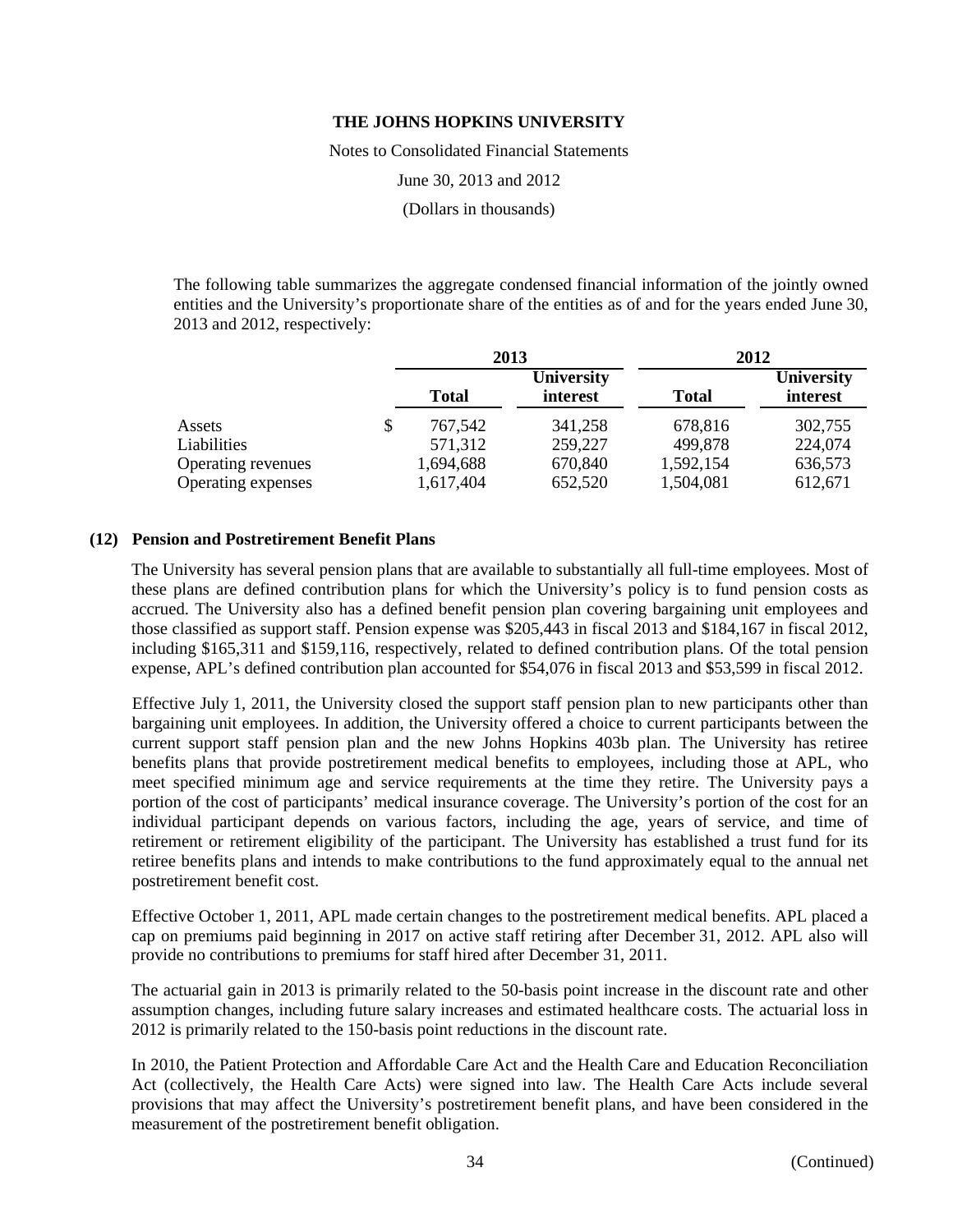Notes to Consolidated Financial Statements

June 30, 2013 and 2012

(Dollars in thousands)

The University uses a June 30 measurement date for its defined benefit pension plan and retiree benefit plans. Information relating to the benefit obligation, assets, and funded status of the defined benefit pension plan and the postretirement benefit plans as of and for the years ended June 30, 2013 and 2012 is summarized as follows:

|                                            | <b>Pension plan</b> |            | <b>Postretirement plans</b> |           |
|--------------------------------------------|---------------------|------------|-----------------------------|-----------|
|                                            | 2013                | 2012       | $\sqrt{2013}$               | 2012      |
| Change in benefit obligation:              |                     |            |                             |           |
| Benefit obligation at beginning            |                     |            |                             |           |
| of year                                    | \$<br>589,267       | 430,241    | 270,010                     | 256,188   |
| Service cost                               | 22,341              | 17,106     | 10,226                      | 8,560     |
| Interest cost                              | 23,922              | 23,864     | 10,009                      | 11,577    |
| Plan amendments                            |                     |            |                             | (38, 282) |
| Participant contributions                  |                     |            | 8,039                       | 6,630     |
| Actuarial (gain) loss                      | (65,089)            | 131,338    | (44,989)                    | 41,742    |
| Benefits paid                              | (13, 481)           | (13, 282)  | (18, 422)                   | (18, 198) |
| Medicare subsidies received                |                     |            | 1,649                       | 1,793     |
| Benefit obligation at end of year          | 556,960             | 589,267    | 236,522                     | 270,010   |
| Change in plan assets:                     |                     |            |                             |           |
| Fair value of plan assets at               |                     |            |                             |           |
| beginning of year                          | \$<br>328,446       | 318,843    | 204,584                     | 205,372   |
| Actual return on plan assets               | 40,631              | (1,099)    | 28,622                      | (2,930)   |
| University contributions                   | 40,132              | 23,984     | 10,329                      | 11,916    |
| Participant contributions                  |                     |            | 8,039                       | 6,630     |
| Benefits paid                              | (13, 481)           | (13, 282)  | (18, 422)                   | (18, 198) |
| Medicare subsidies received                |                     |            | 1,647                       | 1,794     |
| Fair value of plan assets at end           |                     |            |                             |           |
| of year                                    | 395,728             | 328,446    | 234,799                     | 204,584   |
| <b>Funded status</b>                       |                     |            |                             |           |
| recognized as other                        |                     |            |                             |           |
| long-term liabilities                      | \$<br>(161, 232)    | (260, 821) | (1,723)                     | (65, 426) |
| Cumulative amounts recognized in           |                     |            |                             |           |
| unrestricted net assets:                   |                     |            |                             |           |
| Net loss                                   | \$<br>(151, 504)    | (251, 260) | (32, 408)                   | (94, 717) |
| Prior service cost                         | 1,575               | 1,742      | 22,774                      | 24,510    |
| Transition obligation                      |                     |            |                             | (1,507)   |
| Amount not yet                             |                     |            |                             |           |
| recognized as pension<br>or postretirement |                     |            |                             |           |
| benefit cost (within                       |                     |            |                             |           |
| operating expense)                         | \$<br>(149, 929)    | (249, 518) | (9,634)                     | (71, 714) |
|                                            |                     |            |                             |           |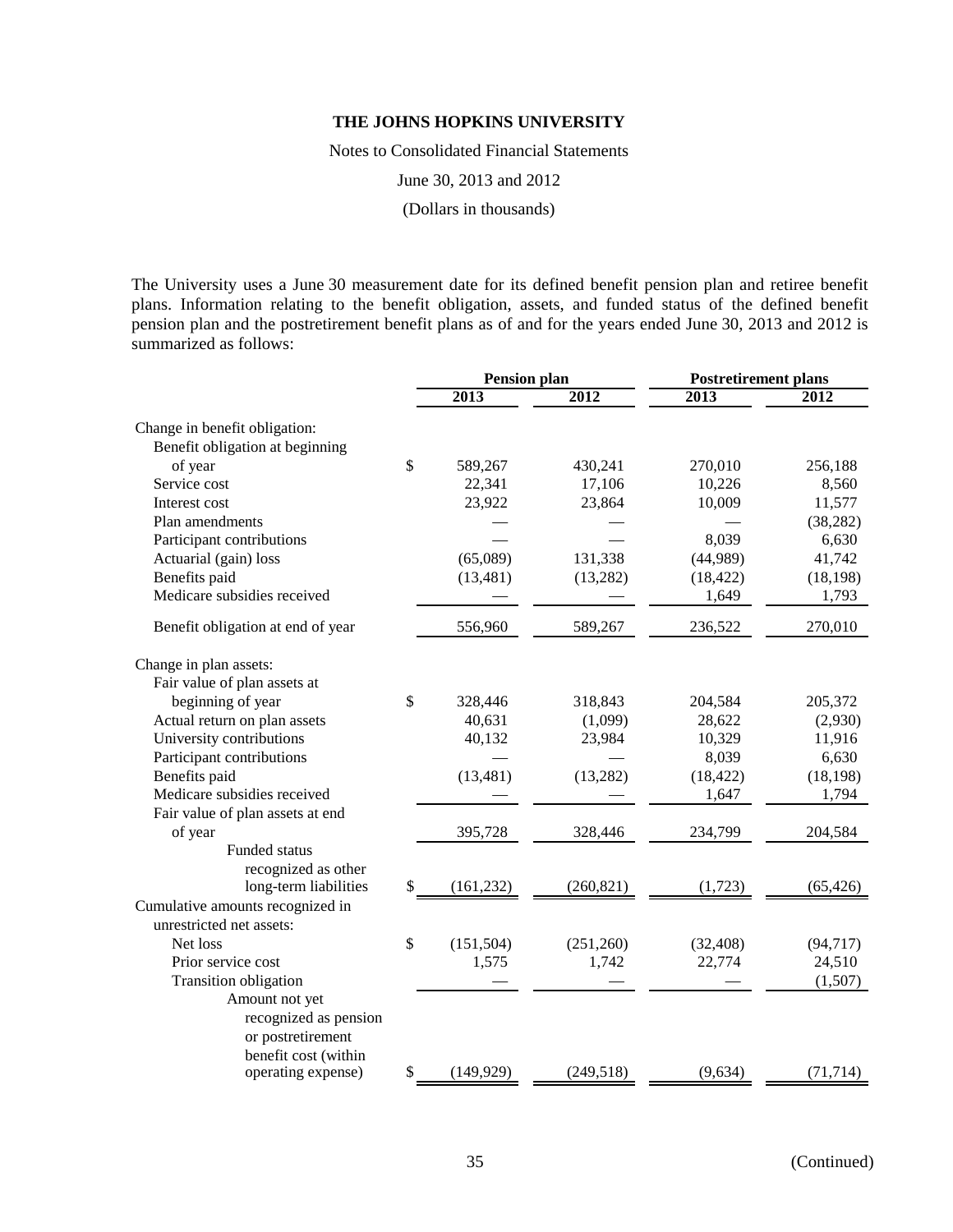Notes to Consolidated Financial Statements

June 30, 2013 and 2012

(Dollars in thousands)

The accumulated benefit obligation for the pension plan was \$534,166 as of June 30, 2013 and \$541,452 as of June 30, 2012.

The table below reflects the changes in plan assets and benefits obligations recognized as nonoperating items for the years ended June 30, 2013 and 2012:

|    | <b>Pension plan</b> |                | <b>Postretirement plans</b> |                     |  |
|----|---------------------|----------------|-----------------------------|---------------------|--|
|    | 2013                | 2012           | 2013                        | 2012                |  |
| \$ | (82, 817)           | 155,049        | (58, 962)                   | 59,871<br>(38, 282) |  |
|    |                     |                | (1,508)                     | (1,506)             |  |
|    | 167<br>(16,939)     | 167<br>(5,364) | 1,736<br>(3,347)            | 1,736<br>(1,096)    |  |
| S  | (99, 589)           | 149,852        | (62,081)                    | 20,723              |  |
|    |                     |                |                             |                     |  |

The table below reflects the amortization of amounts expected to be recognized as components of net periodic benefit expense in operating expense during 2014: **Postretirement**

|                                | <b>Pension plan</b> |                |  |
|--------------------------------|---------------------|----------------|--|
| Net loss<br>Prior service cost | (10, 158)<br>167    | (1,222)<br>736 |  |
|                                | 9.991               | 514            |  |

The net pension cost reported in operating expenses includes the following components for the years ended June 30, 2013 and 2012:

|                                                 | 2013     | 2012     |
|-------------------------------------------------|----------|----------|
| Service cost                                    | 22,341   | 17,106   |
| Interest cost on accumulated benefit obligation | 23,922   | 23,864   |
| Amortization of prior service cost              | (167)    | (167)    |
| Expected return on plan assets                  | (22,903) | (22,612) |
| Amortization of net loss                        | 16,939   | 5,364    |
|                                                 | 40,132   | 23,555   |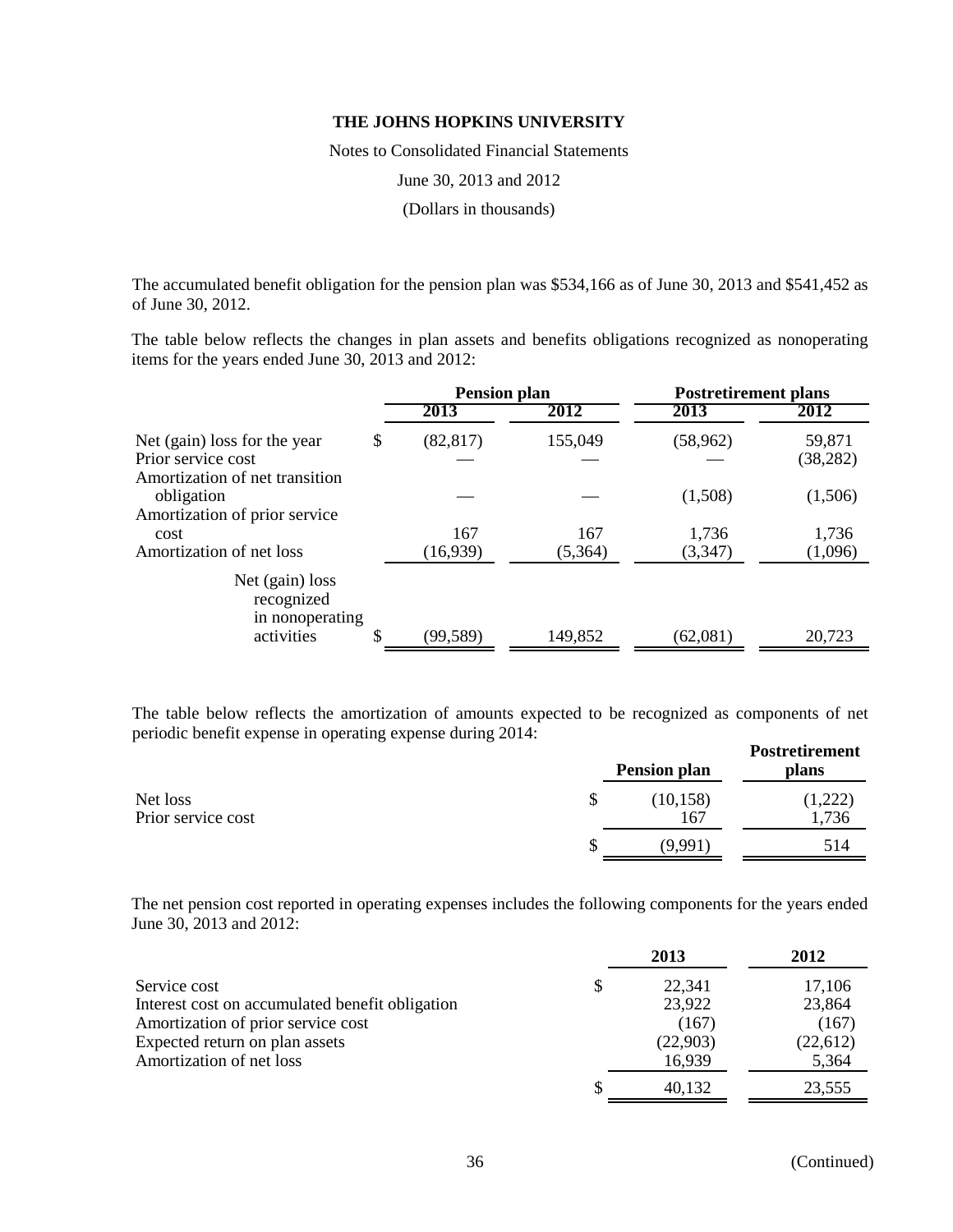Notes to Consolidated Financial Statements

June 30, 2013 and 2012

(Dollars in thousands)

The postretirement benefit cost reported in operating expenses includes the following components for the years ended June 30, 2013 and 2012:

|                                                 | 2013         | 2012     |
|-------------------------------------------------|--------------|----------|
| Service cost                                    | \$<br>10,226 | 8,560    |
| Interest cost on accumulated benefit obligation | 10,009       | 11,577   |
| Expected return on plan assets                  | (14, 649)    | (15,200) |
| Amortization of transition obligation           | 1,508        | 1,506    |
| Amortization of prior service cost              | (1,736)      | (1,736)  |
| Amortization of actuarial loss                  | 3,347        | 1,096    |
|                                                 | 8,705        | 5,803    |

The weighted average assumptions used to determine benefit obligations and net periodic benefit costs are as follows:

|                                   | <b>Pension plan</b> |       | <b>Postretirement plans</b> |       |
|-----------------------------------|---------------------|-------|-----------------------------|-------|
|                                   | 2013                | 2012  | 2013                        | 2012  |
| Weighted average assumptions used |                     |       |                             |       |
| to determine benefit obligations  |                     |       |                             |       |
| at June $30:$                     |                     |       |                             |       |
| Discount rate                     | 4.60%               | 4.10% | 4.60%                       | 4.10% |
| Average rate of compensation      |                     |       |                             |       |
| increase                          | 2.90%               | 4.50  | N/A                         | N/A   |
| Rate of increase in healthcare    |                     |       |                             |       |
| costs for next year               | N/A                 | N/A   | 7.30                        | 7.40  |
| Weighted average assumptions used |                     |       |                             |       |
| to determine net periodic         |                     |       |                             |       |
| benefit cost:                     |                     |       |                             |       |
| Discount rate                     | 4.10                | 5.60  | 4.10                        | 5.60  |
| Expected rate of return on plan   |                     |       |                             |       |
| assets                            | 6.75                | 7.00  | 6.50                        | 6.50  |
| Rate of compensation increase     | 4.50                | 4.50  | N/A                         | N/A   |
| Rate of increase in healthcare    |                     |       |                             |       |
| costs                             | N/A                 | N/A   | 7.40                        | 7.50  |

The expected long-term rate of return for the assets of the plans is based on historical and expected long-term future asset class returns. The rate is reviewed annually and adjusted as appropriate to reflect changes in projected market performance or in the targeted asset allocations.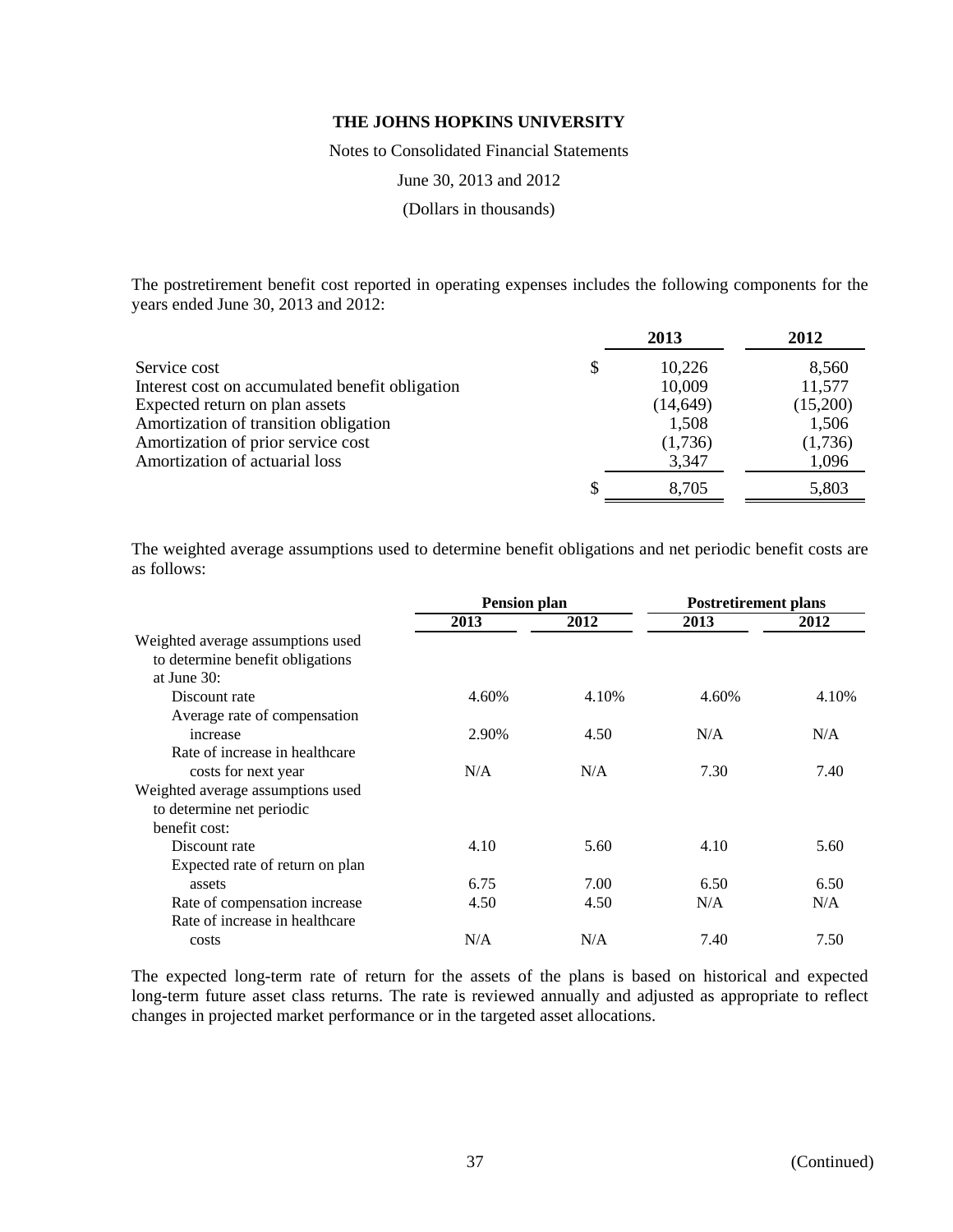Notes to Consolidated Financial Statements

June 30, 2013 and 2012

(Dollars in thousands)

The rate of increase in healthcare costs was assumed to decrease to 4.5% in 2028 and to remain at that level thereafter. Assumed healthcare cost trend rates have a significant effect on the reported postretirement benefit cost and obligation. A one-percentage-point change in the assumed rates used at June 30, 2013 would have the following effects:

|                                            | Increase | <b>Decrease</b> |
|--------------------------------------------|----------|-----------------|
| Total service and interest cost components | 716      | (634)           |
| Postretirement benefit obligation          | 9.374    | (8,294)         |

#### *(a) Plans' Assets*

The purpose of the pension and postretirement plans is to meet the retirement benefit obligations of eligible University employees. The plans' assets are invested with the objective of meeting these obligations under the rules stipulated by the Employee Retirement Income Security Act (ERISA).

An asset allocation has been established, which endeavors to adequately cover the liability stream posed by the beneficiaries of the plans and minimize the frequency and amount of the plans' contributions by the University. The intended benefits of this diversification are reduced risk and improved investment returns.

The University's target asset and actual asset allocations by category as of June 30, 2013 and 2012 are as follows:

|                             | <b>Pension plan</b> |                          | <b>Postretirement plans</b> |               |                          |      |
|-----------------------------|---------------------|--------------------------|-----------------------------|---------------|--------------------------|------|
|                             | <b>Target</b>       | <b>Actual allocation</b> |                             | <b>Target</b> | <b>Actual allocation</b> |      |
|                             | allocation          | 2013                     | 2012                        | allocation    | 2013                     | 2012 |
| Cash and cash equivalents   | $-$ %               | $-$ %                    | 1%                          | $-$ %         | $-$ %                    | 1%   |
| U.S. government obligations |                     |                          |                             |               |                          |      |
| Debt securities             | 25                  | 21                       | 24                          | 35            | 26                       | 27   |
| United States and           |                     |                          |                             |               |                          |      |
| international equities      | 50                  | 65                       | 64                          | 65            | 66                       | 64   |
| Real estate                 | 15                  | 3                        | 4                           |               |                          |      |
| Marketable alternatives     |                     | 11                       |                             |               | 8                        | 8    |
|                             | 100%                | 100%                     | 100%                        | 100%          | 100%                     | 100% |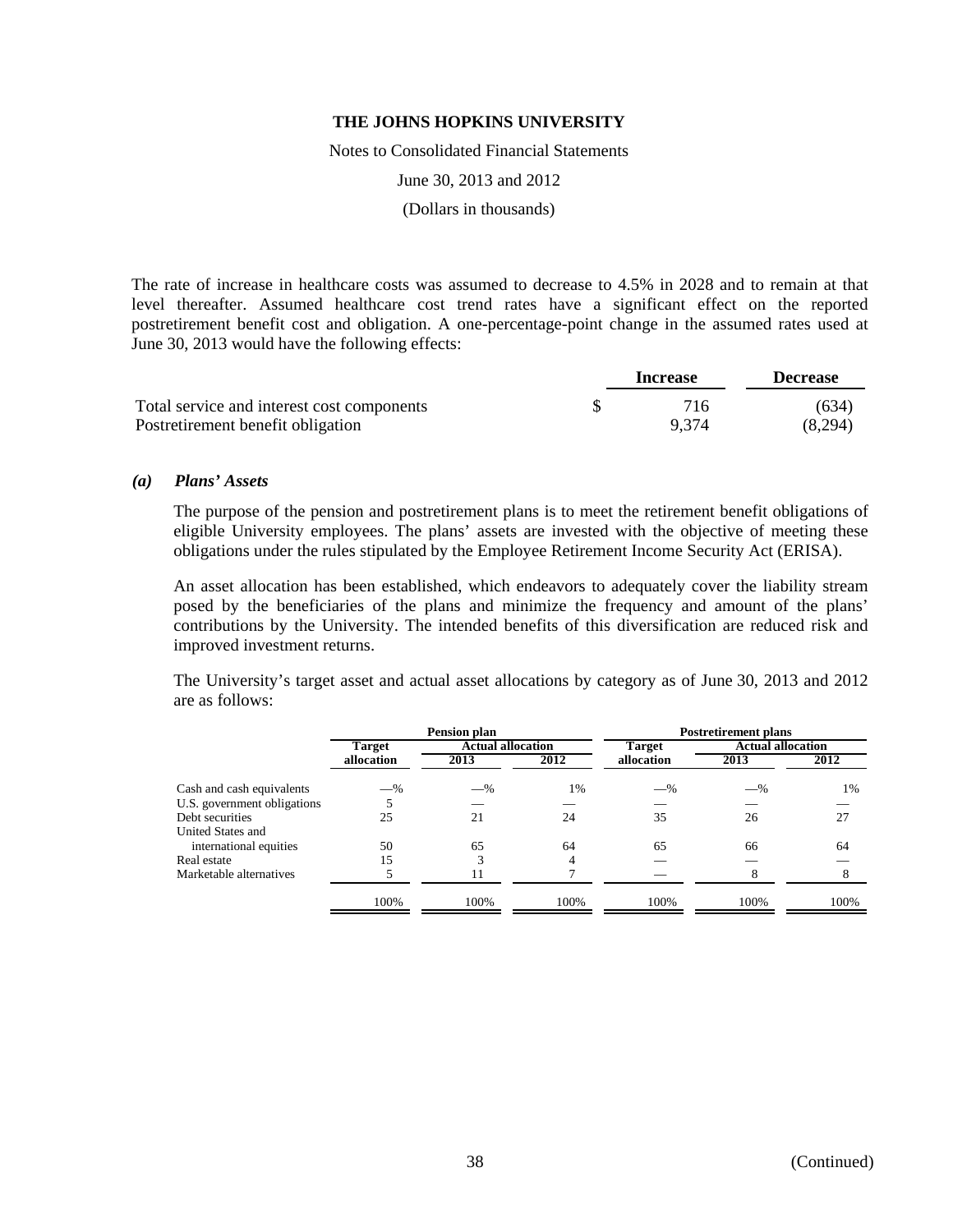Notes to Consolidated Financial Statements

June 30, 2013 and 2012

(Dollars in thousands)

#### *(b) Pension plan*

The following tables present the fair value and categorization within the fair value hierarchy of the assets of the defined benefit pension plan at June 30, 2013 and 2012:

|                           |   | 2013         |                |                |         |  |
|---------------------------|---|--------------|----------------|----------------|---------|--|
|                           |   | <b>Total</b> | <b>Level 1</b> | <b>Level 2</b> | Level 3 |  |
| Cash and cash equivalents | S | 55           | 55             |                |         |  |
| Debt securities           |   | 81,068       |                | 81,068         |         |  |
| United States equities    |   | 107,701      | 92,089         | 15,612         |         |  |
| International equities    |   | 148,831      | 23,154         | 125,677        |         |  |
| Real estate               |   | 12,699       |                | 12,699         |         |  |
| Marketable alternatives   |   | 45,374       |                |                | 45,374  |  |
| Total                     | S | 395,728      | 115,298        | 235,056        | 45,374  |  |

|                           |   | 2012         |         |                |                |
|---------------------------|---|--------------|---------|----------------|----------------|
|                           |   | <b>Total</b> | Level 1 | <b>Level 2</b> | <b>Level 3</b> |
| Cash and cash equivalents | S | 3,806        | 3,806   |                |                |
| Debt securities           |   | 79,717       |         | 79,717         |                |
| United States equities    |   | 83,088       | 52,395  | 30,693         |                |
| International equities    |   | 126,012      | 40,070  | 85,942         |                |
| Real estate               |   | 11,568       |         | 11,568         |                |
| Marketable alternatives   |   | 24,255       |         | 6,253          | 18,002         |
| Total                     |   | 328,446      | 96,271  | 214,173        | 18,002         |

Defined benefit plan investments that are determined using NAV per share as a practical expedient for estimated fair value aggregated \$280,430 and \$232,175 as of June 30, 2013 and 2012, respectively. These investments are classified in the fair value hierarchy as Level 2 or 3 in a manner consistent with the methodology described in note 1(g). The Plan has no unfunded commitments to fund managers as of June 30, 2013.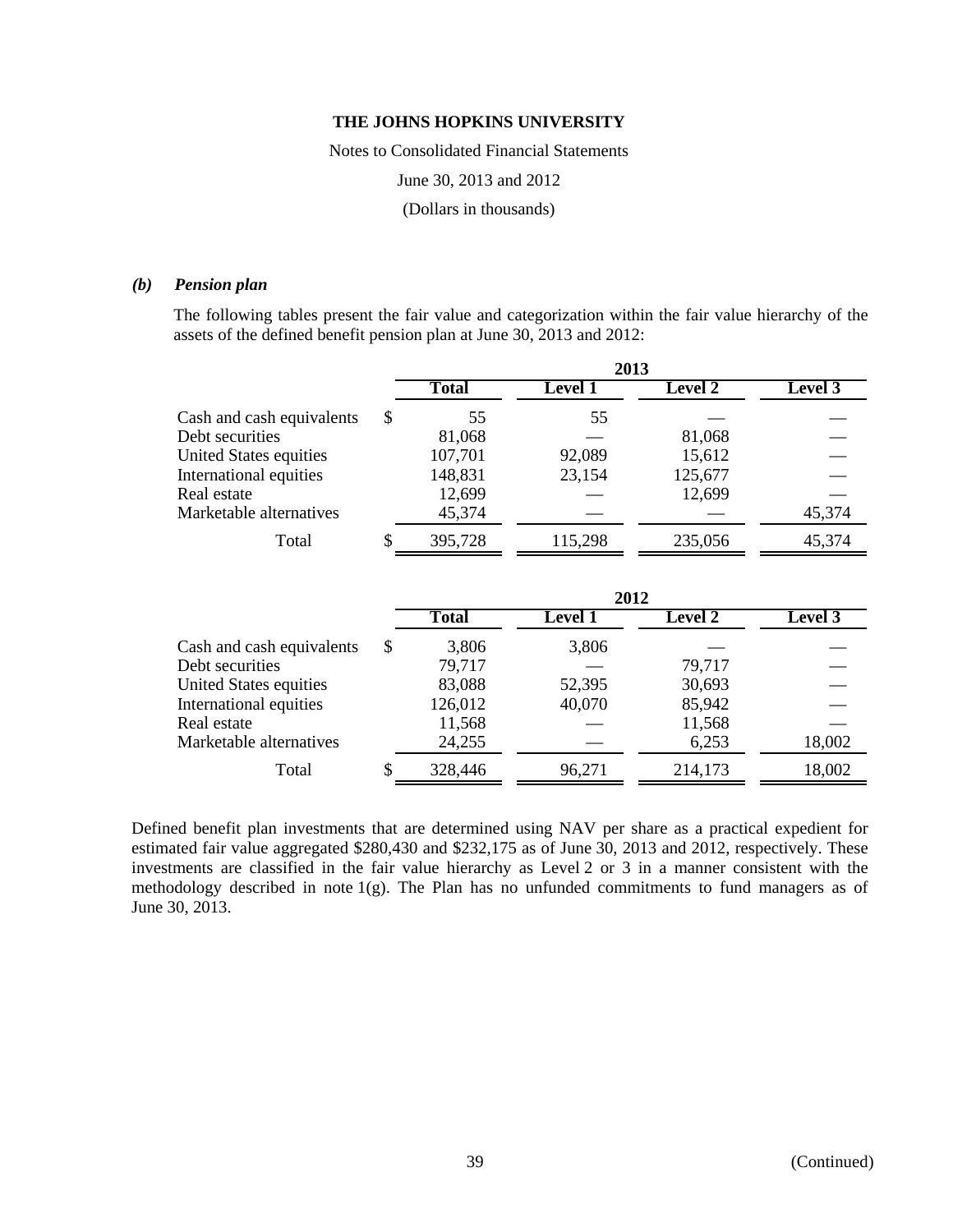Notes to Consolidated Financial Statements

June 30, 2013 and 2012

(Dollars in thousands)

The following table presents the activity for the University's pension plan Level 3 investments for the years ended June 30, 2013 and 2012:

|                                                                                                                     |   | <b>Marketable</b><br>alternatives  |
|---------------------------------------------------------------------------------------------------------------------|---|------------------------------------|
| Balance as of June 30, 2011<br>Net realized and unrealized gains<br>Purchases/calls                                 | S | 12,639<br>363<br>5,000             |
| Balance as of June 30, 2012<br>Transfers from Level 2<br>Net realized and unrealized gains<br>Purchases/calls/sales |   | 18,002<br>6,253<br>4,504<br>16,615 |
| Balance as of June 30, 2013                                                                                         |   | 45,374                             |

### *(c) Postretirement plans*

The following tables present the fair value and categorization within the fair value hierarchy of the assets of the postretirement plans at June 30, 2013 and 2012:

|                           |   | 2013         |                |                |         |
|---------------------------|---|--------------|----------------|----------------|---------|
|                           |   | <b>Total</b> | <b>Level 1</b> | <b>Level 2</b> | Level 3 |
| Cash and cash equivalents |   | 3,601        | 3,601          |                |         |
| Debt securities           |   | 62,184       | 3,523          | 58,661         |         |
| United States equities    |   | 68,942       | 67,103         | 1,839          |         |
| International equities    |   | 82,121       | 6,770          | 75,351         |         |
| Marketable alternatives   |   | 17,951       |                |                | 17,951  |
| Total                     | S | 234,799      | 80,997         | 135,851        | 17,951  |

| 2012         |                |                |                |
|--------------|----------------|----------------|----------------|
| <b>Total</b> | <b>Level 1</b> | <b>Level 2</b> | <b>Level 3</b> |
| 2,601        | 2,601          |                |                |
| 55,046       |                | 55,046         |                |
| 61,053       | 49,004         | 12,049         |                |
| 70,190       | 6,669          | 63,521         |                |
| 15,694       |                |                | 15,694         |
| 204,584      | 58,274         | 130,616        | 15,694         |
|              |                |                |                |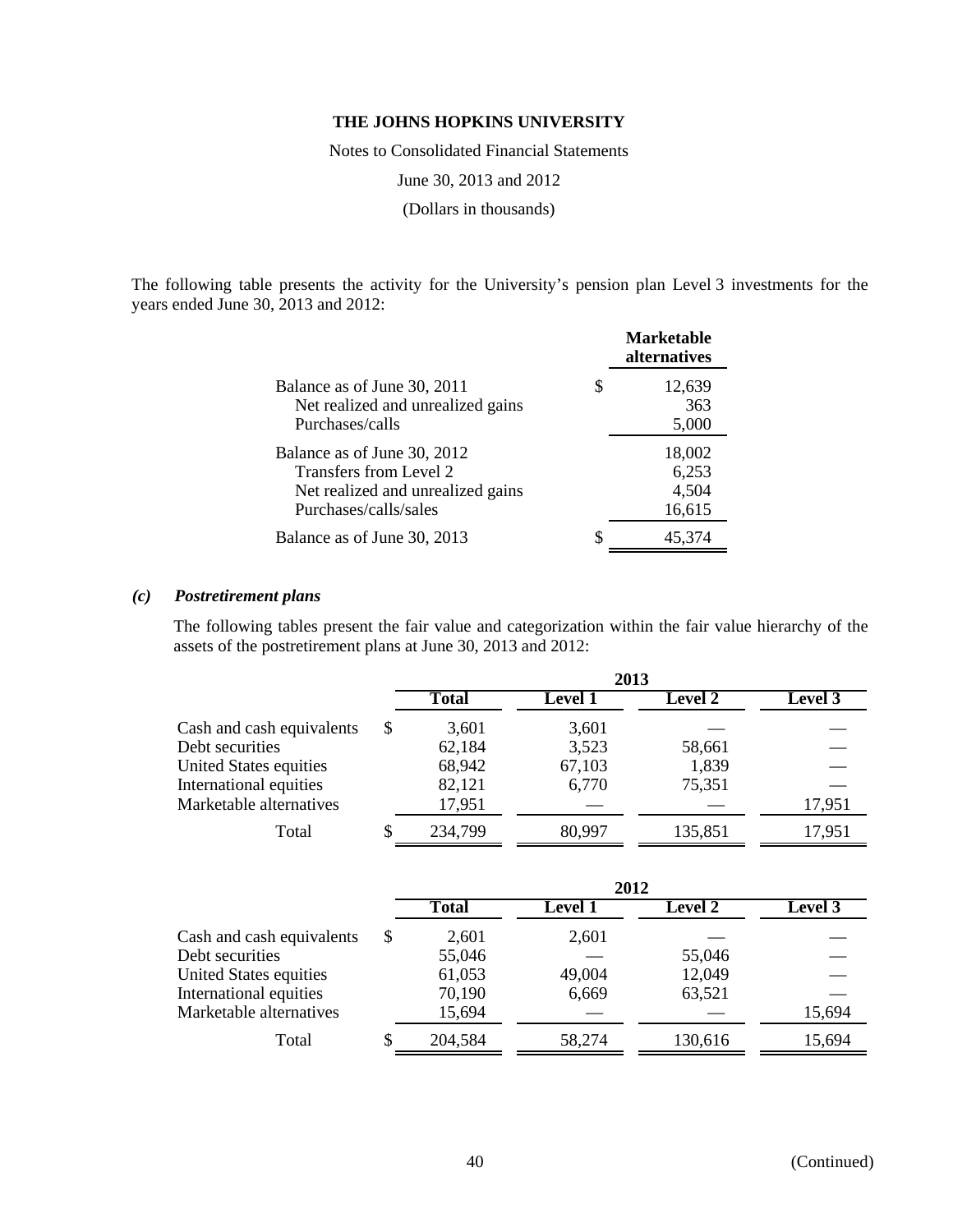Notes to Consolidated Financial Statements

June 30, 2013 and 2012

(Dollars in thousands)

Postretirement plans' investments that are determined using NAV per share as a practical expedient for estimated fair value aggregated \$153,801 and \$146,310 as of June 30, 2013 and 2012, respectively. These investments are classified in the fair value hierarchy as Level 2 or 3 in a manner consistent with the methodology described in note  $1(g)$ . The Plans have no unfunded commitments to fund managers as of June 30, 2013.

|                                                                                     |   | <b>Marketable</b><br>alternatives |
|-------------------------------------------------------------------------------------|---|-----------------------------------|
| Balance as of June 30, 2011<br>Net realized and unrealized gains<br>Purchases/calls | S | 694<br>15,000                     |
| Balance as of June 30, 2012                                                         |   | 15,694                            |
| Net realized and unrealized gains<br>Sales/settlements                              |   | 3,307<br>(1,050)                  |
| Balance as of June 30, 2013                                                         |   | 17.951                            |

#### *(d) Cash Flows*

The University expects to contribute \$4,989 to its postretirement benefit plans in 2014 and \$25,175 to the pension plan in 2014.

The benefits expected to be paid and Medicare subsidies to be received in the five years subsequent to June 30, 2013 and in aggregate for the five years thereafter are as follows:

|               | <b>Pension</b><br>plan | <b>Postretirement</b><br>plans | <b>Medicare</b><br>subsidies |
|---------------|------------------------|--------------------------------|------------------------------|
| 2014          | \$<br>17,694           | 12,648                         | 2,711                        |
| 2015          | 19,342                 | 13,382                         | 3,032                        |
| 2016          | 20,573                 | 14,155                         | 3,364                        |
| 2017          | 22,126                 | 15,080                         | 3,745                        |
| 2018          | 23,779                 | 16,118                         | 3,052                        |
| $2019 - 2023$ | 144,216                | 94,689                         | 13,496                       |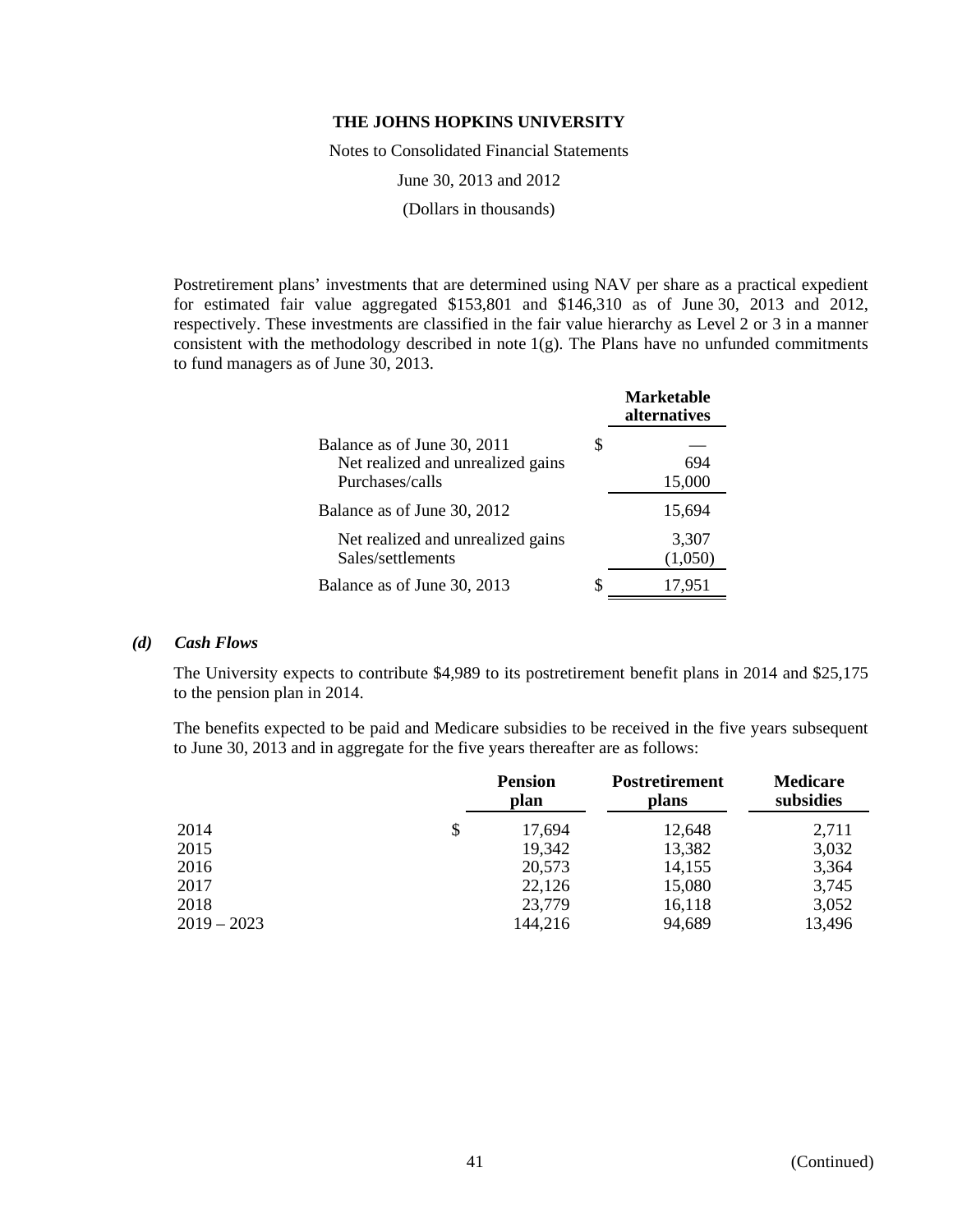Notes to Consolidated Financial Statements

June 30, 2013 and 2012

(Dollars in thousands)

#### **(13) Functional Expense Information**

Operating expenses by function are summarized as follows for the years ended June 30, 2013 and 2012:

|                                               | 2013            | 2012      |
|-----------------------------------------------|-----------------|-----------|
| Instruction, research, and clinical practice: |                 |           |
| Academic and support divisions                | \$<br>2,946,746 | 2,773,587 |
| APL contracts                                 | 1,082,668       | 1,046,062 |
| Student services                              | 94,903          | 88,795    |
| Libraries                                     | 43,739          | 40,805    |
| General services and administration           | 426,333         | 396,911   |
| Auxiliary enterprises                         | 104,192         | 99,486    |
|                                               | 4,698,581       | 4,445,646 |

Costs related to the operation and maintenance of property, including depreciation of property and equipment and interest on related debt, are allocated to program and supporting activities based upon periodic inventories of facilities.

### **(14) Lease Commitments**

The University leases certain facilities from the Hospital under a renewable one-year lease, which provides for a rent equal to the cost to the Hospital of providing and maintaining the facilities. This lease has been renewed for the year ended June 30, 2014.

The University leases other facilities used in its academic and research operations under long-term operating leases expiring at various dates to 2032, subject to renewal options in certain cases. Certain of these facilities are leased from affiliated entities.

The aggregate annual minimum guaranteed rents to be paid to the expiration of the initial terms of these leases, excluding the rentals to the Hospital under the JAA, are as follows as of June 30, 2013:

|            | <b>Affiliates</b> | <b>Others</b> | <b>Total</b> |
|------------|-------------------|---------------|--------------|
| 2014       | \$<br>10,568      | 26,799        | 37,367       |
| 2015       | 10,522            | 24,307        | 34,829       |
| 2016       | 9,187             | 21,266        | 30,453       |
| 2017       | 7,182             | 16,457        | 23,639       |
| 2018       | 6,678             | 13,248        | 19,926       |
| After 2018 | 28,460            | 34,307        | 62,767       |
|            | \$<br>72,597      | 136,384       | 208,981      |

Rental expense for the long-term operating leases was \$40,844 in fiscal year 2013 and \$44,174 in fiscal year 2012.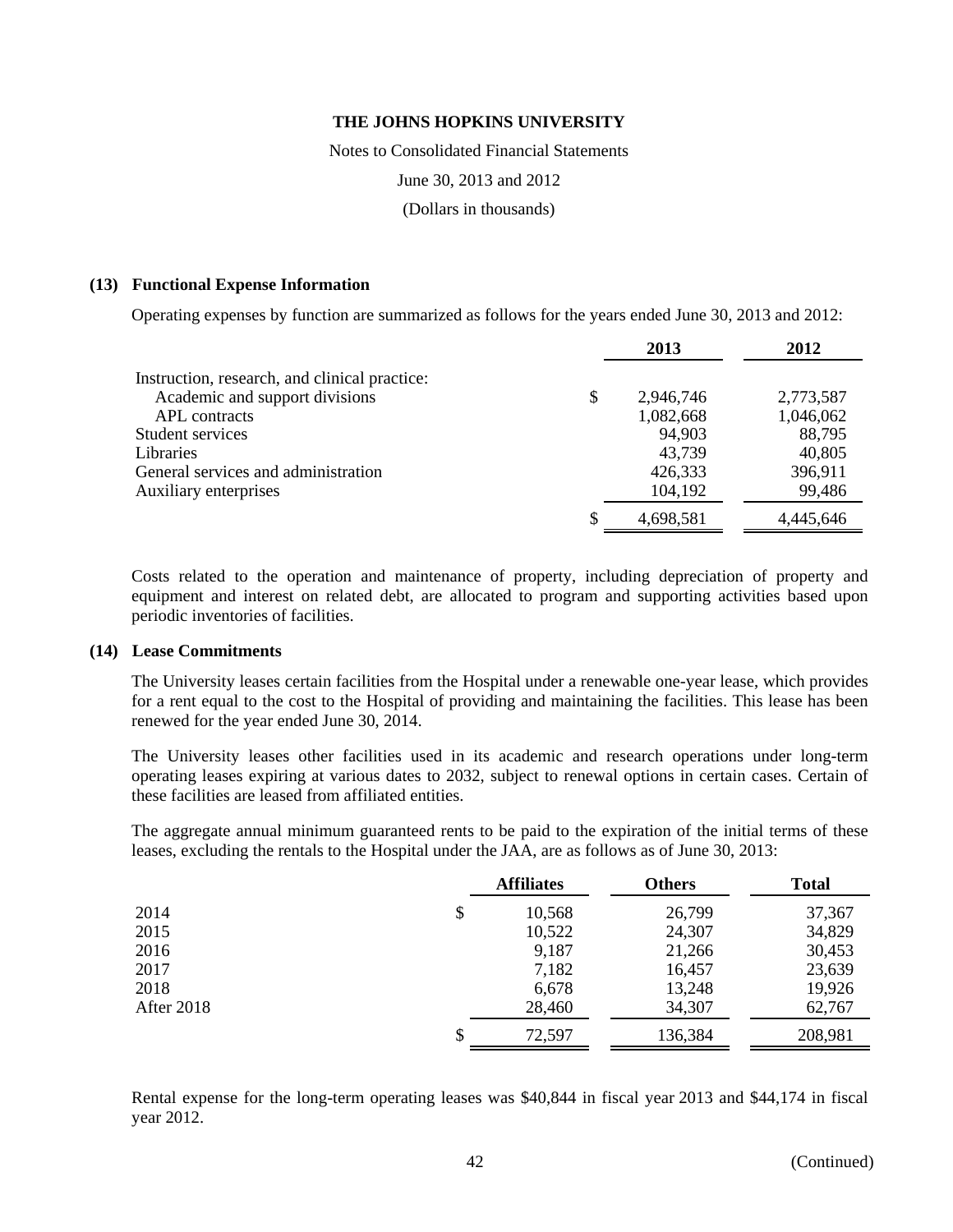Notes to Consolidated Financial Statements

June 30, 2013 and 2012

(Dollars in thousands)

The University also leases building and leasehold improvements and certain equipment under capital leases. The following is a summary of minimum lease payments for these leases as of June 30, 2013:

| 2014                                 | \$<br>5,942  |
|--------------------------------------|--------------|
| 2015                                 | 6,114        |
| 2016                                 | 6,291        |
| 2017                                 | 6,474        |
| 2018                                 | 6,662        |
| After 2018                           | 56,548       |
| Minimum lease payments               | 88,031       |
| Less imputed interest (at rates from |              |
| 4.51% to 8.41%)                      | 36,224       |
| Present value of minimum             |              |
| lease payments                       | \$<br>51,807 |

As of June 30, 2013, the gross amount of assets and accumulated depreciation thereon accounted for as capital leases amounted to \$60,720 and \$21,778, respectively.

### **(15) Other Commitments and Contingencies**

#### *(a) Commitments and Guarantees*

The University has the following additional commitments and guarantees relating to affiliated organizations:

- The University has guaranteed payment of principal and interest on the Series 2005B Bonds issued by MHHEFA for JHMI Utilities LLC. JHMI Utilities LLC is equally owned by the Hospital and the University. The proceeds of the 2005B Bonds (\$24,300) and the Hospital guaranteed 2005A Bonds (\$24,545) financed the construction, renovation, and equipping of a central power plant serving primarily the facilities of the Hospital and University in East Baltimore. The University's guarantee continues until maturity of the bonds in 2035.
- The University and the Hospital have also provided guarantees of principal and interest payments related to loans granted to JHMI Utilities LLC under the MHHEFA Pooled Loan Program. These loans were primarily used to provide additional financing for the central power plant project. As of June 30, 2013, the University's guarantee amounted to \$21,072 and the Hospital's guarantee amounted to \$14,858. The University's guarantees continue until maturity of the loans in 2017.
- The University, through a participation agreement with an unrelated third party, has guaranteed payment of certain financing of East Baltimore Development, Inc. up to \$3,750. This guarantee continues until maturity of the loan in October 2014.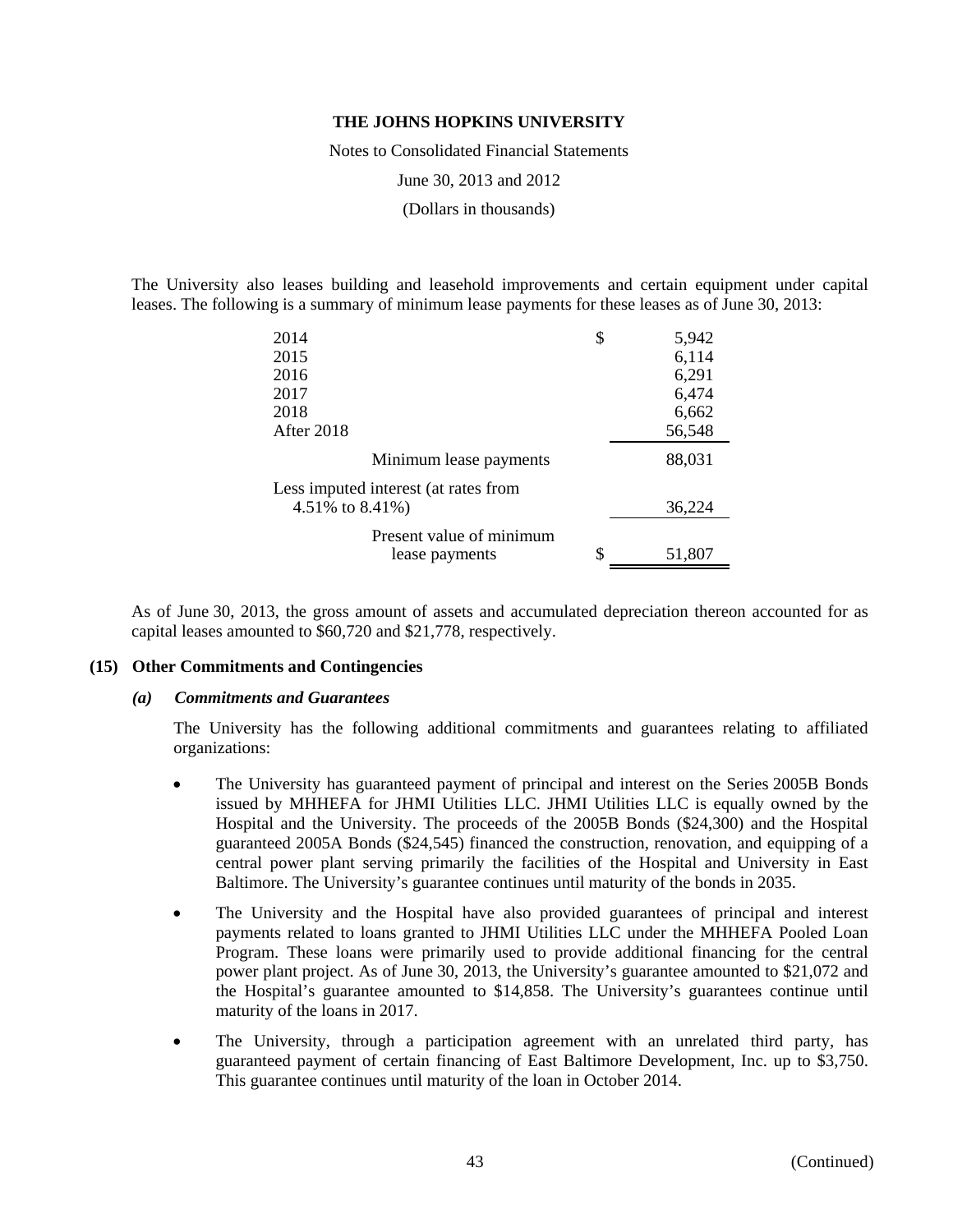Notes to Consolidated Financial Statements June 30, 2013 and 2012 (Dollars in thousands)

#### *(b) Legal and Regulatory*

The University is subject to various claims, litigation, tax, and other assessments in connection with its domestic and foreign operations. In the opinion of management, adequate provision has been made for possible losses on these matters, where material, including insurance for malpractice and general liability claims, and their ultimate resolution will not have a significant effect on the financial position of the University.

Amounts received and expended by the University under various federal and state programs are subject to audit by governmental agencies. In the opinion of management, audit adjustments, if any, will not have a material adverse effect on the financial position of the University.

#### *Specific Matters*

A physician formerly employed by The Johns Hopkins Health System Corporation ("JHHS") and leased to Johns Hopkins Community Health Physicians, Inc., ("JHCP") to provide obstetrical and gynecological services, illegally and without the knowledge of JHHS or its affiliates, photographed his patients and possibly others with what JHHS understands to be his personal photographic and video equipment. He then stored those images electronically. This activity occurred for an as yet unknown period of time.

Several lawsuits have been filed naming as defendants JHHS, JHCP and The John Hopkins Hospital, asserting claims arising out of, based upon, related to, or involving injuries and damages claimed as a result of the former employee photographing or videotaping activities or boundary violations while he was an actual or apparent agent, servant, or employee of JHCP or other Johns Hopkins entities. The University has not been named in any of these lawsuits.

The University, in conjunction with JHHS, its affiliates, and other related institutions, maintains both primary and excess medical malpractice insurance coverage through a captive insurer with commercial excess reinsurance policies providing additional protection. The exact amount of insurance coverage potentially available cannot be determined until the scope of claims from all claimants is known for the 2013 policy year.

On September 20, 2013, JHHS counsel was contacted by counsel for prospective plaintiffs asserting claims against JHHS, the Hospital, the Johns Hopkins Bloomberg School of Public Health, the University, and another third party institution, arising from human experiments conducted in Guatemala between 1945 and 1955 (the "Experiments"). The plantiffs' counsel provided JHHS counsel a draft complaint and indicated his intention to file the case in the Circuit Court for Baltimore County. The draft complaint alleges that physicians and scientists employed by defendants "approved, encouraged, and directed nonconsensual and nontherapeutic human experiments in Guatemala" in which research subjects were intentionally exposed to and infected with diseases without informed consent, and that the individuals were not told about the consequences of the